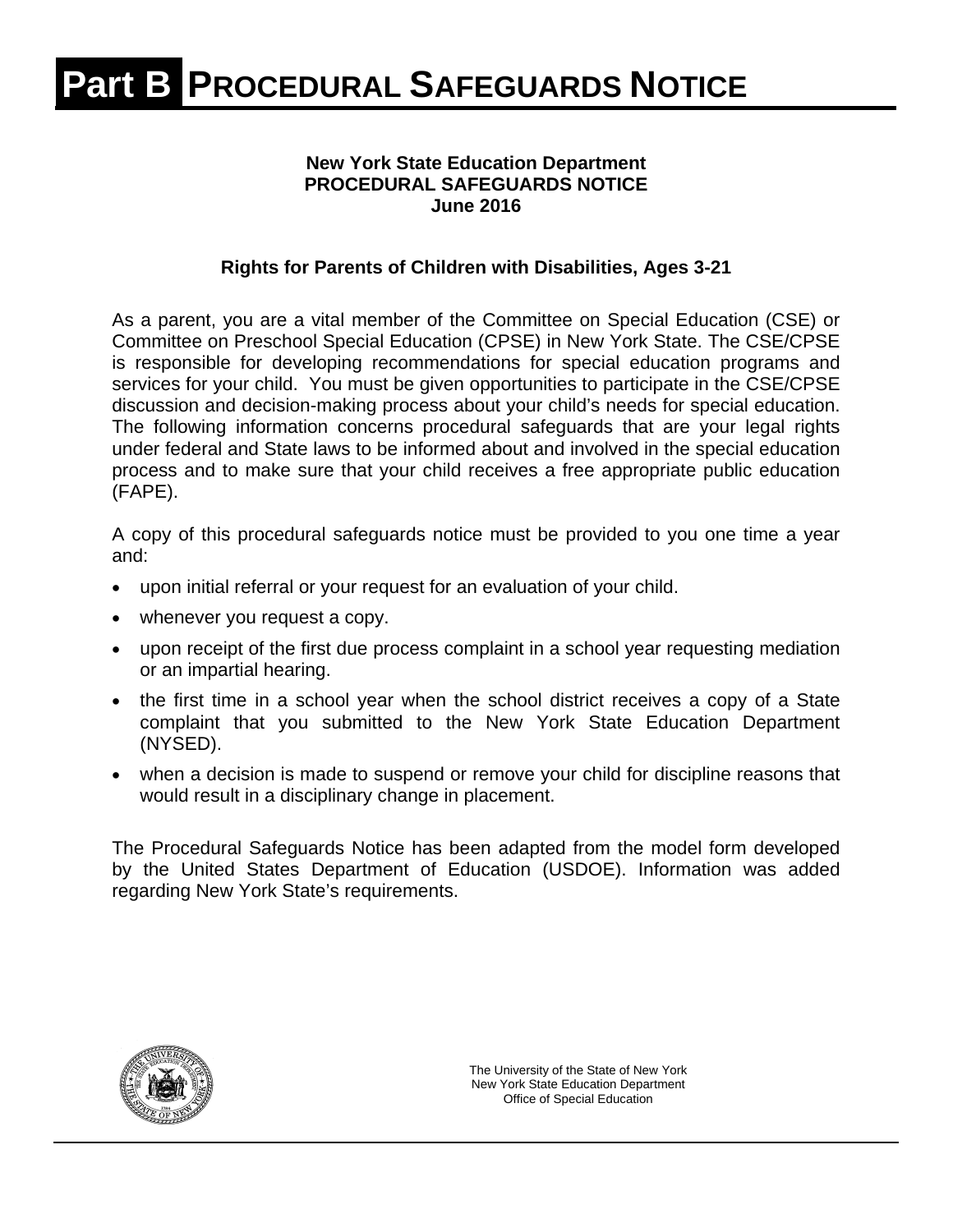# **Table of Contents**

| Consent For Disclosure of Personally Identifiable Information 11  |  |
|-------------------------------------------------------------------|--|
|                                                                   |  |
|                                                                   |  |
|                                                                   |  |
| Difference Between Due Process Hearing Complaint and State        |  |
|                                                                   |  |
|                                                                   |  |
|                                                                   |  |
|                                                                   |  |
|                                                                   |  |
|                                                                   |  |
|                                                                   |  |
|                                                                   |  |
|                                                                   |  |
| The Child's Placement While the Due Process Complaint and Hearing |  |
|                                                                   |  |

i.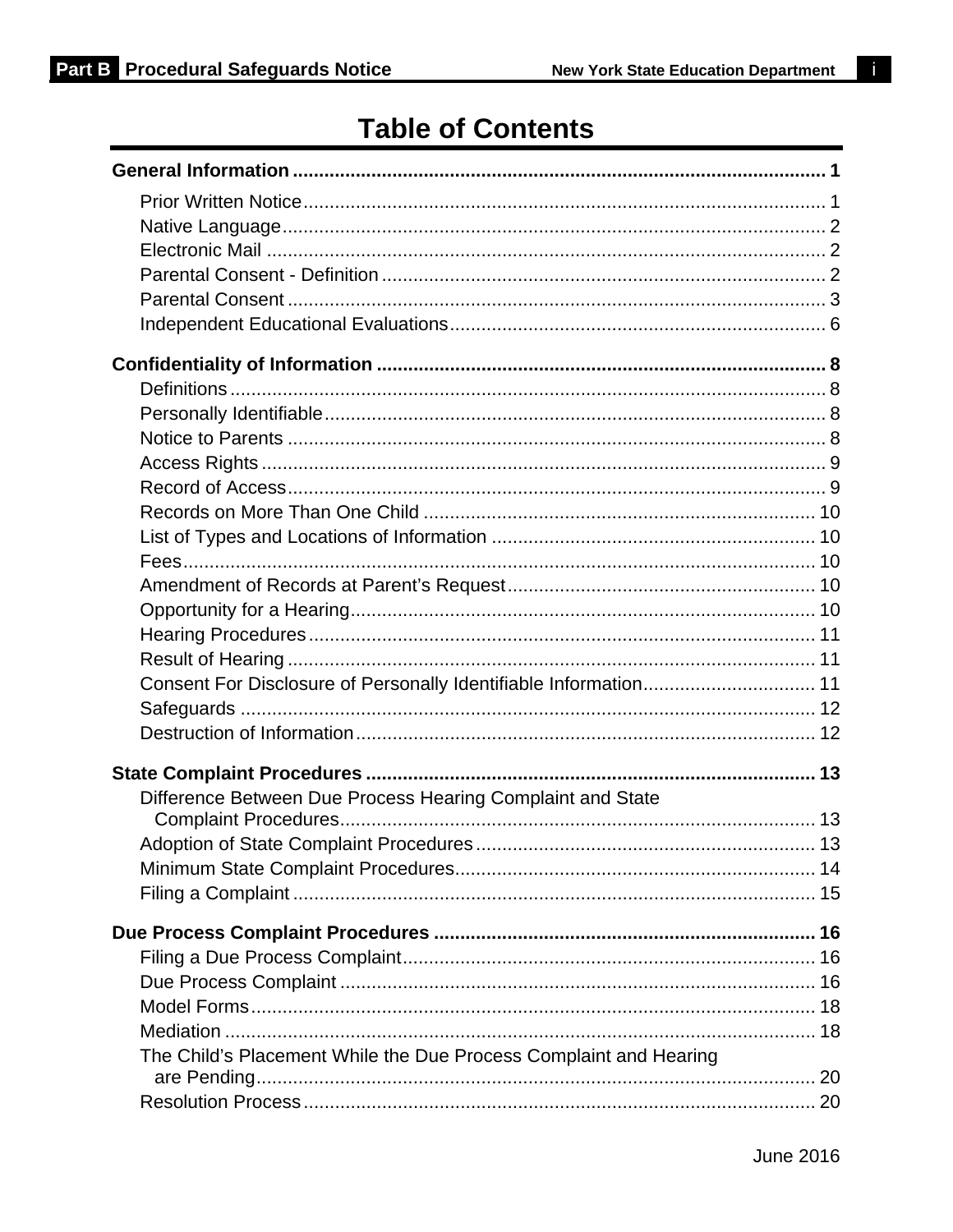| Protections for Children Not Yet Eligible for Special Education and     |  |
|-------------------------------------------------------------------------|--|
|                                                                         |  |
| Referral to and Action by Law Enforcement and Judicial Authorities 37   |  |
|                                                                         |  |
|                                                                         |  |
|                                                                         |  |
|                                                                         |  |
| Requirements for Unilateral Placement by Parents of Children in Private |  |
|                                                                         |  |
|                                                                         |  |
|                                                                         |  |
|                                                                         |  |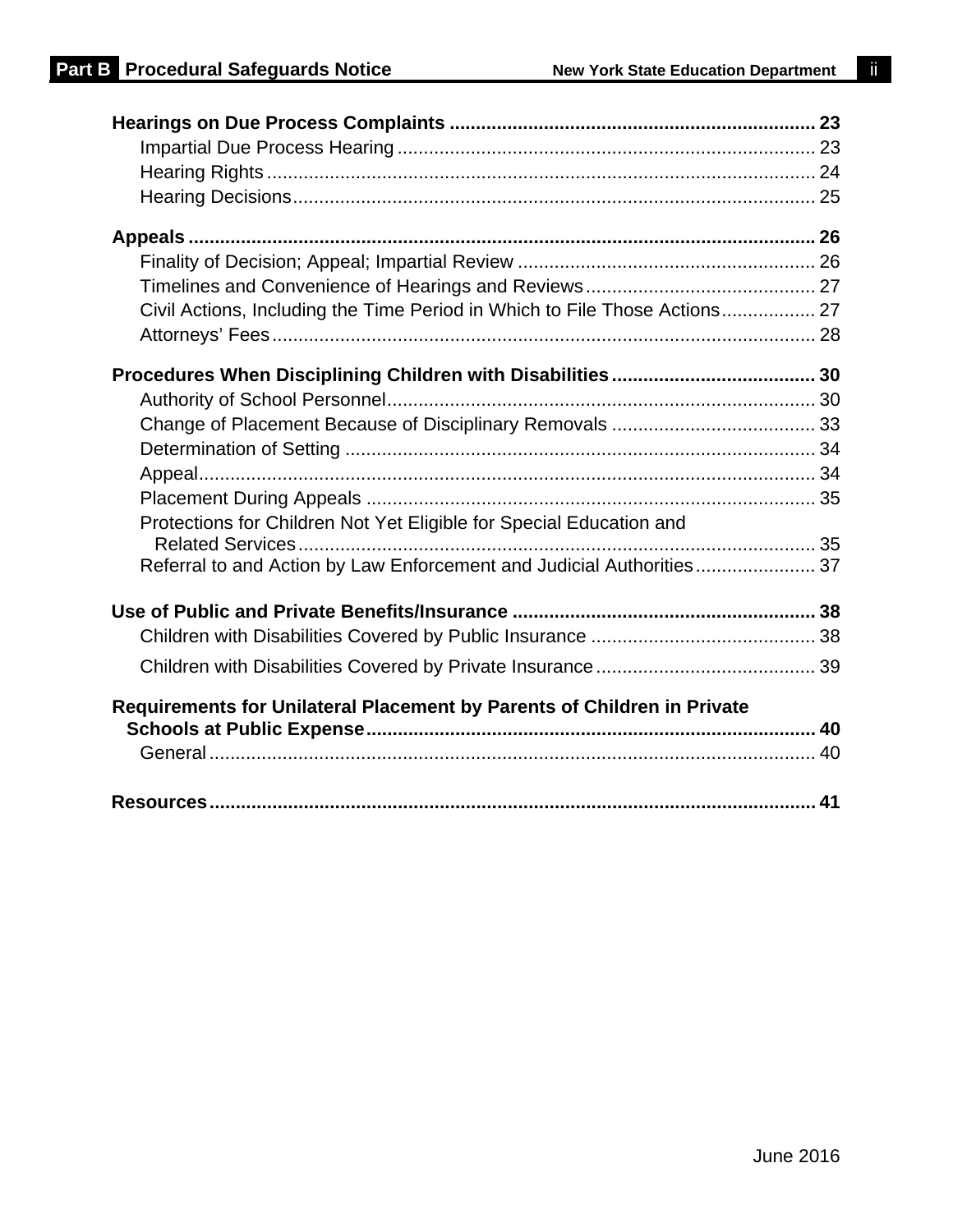### **GENERAL INFORMATION**

# **PRIOR WRITTEN NOTICE (NOTICE OF RECOMMENDATION) 34 CFR section 300.503; 8 NYCRR section 200.5(a) and (c)**

#### **Notice**

Your school district must give you written notice (provide you certain information in writing), whenever it:

- 1. proposes to initiate or to change the identification, evaluation, or educational placement of your child, or the provision of a free appropriate public education (FAPE) to your child; **or**
- 2. refuses to initiate or to change the identification, evaluation, or educational placement of your child, or the provision of FAPE to your child.

If the prior written notice relates to an action by the school district that requires parental consent, the district will give notice at the same time they request such consent.

#### **Content of notice**

The written notice must:

- 1. describe the action that your school district proposes or refuses to take;
- 2. explain why your school district is proposing or refusing to take the action;
- 3. describe each evaluation procedure, assessment, record, or report your school district used in deciding to propose or refuse the action;
- 4. include a statement that you have protections under the procedural safeguards provisions in Part B of the Individuals with Disabilities Education Act (IDEA);
- 5. tell you how you can obtain a description of the procedural safeguards notice if the action that your school district is proposing or refusing is not an initial referral for evaluation;
- 6. include resources for you to contact for help in understanding Part B of the Individuals with Disabilities Education Act (IDEA);
- 7. describe any other choices that your child's Committee on Special Education (CSE) or Committee on Preschool Special Education (CPSE),considered and the reasons why those choices were rejected; **and**
- 8. provide a description of other reasons why your school district proposed or refused the action.

#### **Notice in understandable language**

The notice must be written in language understandable to the general public and be provided in your native language or other mode of communication you use, unless it is clearly not feasible to do so.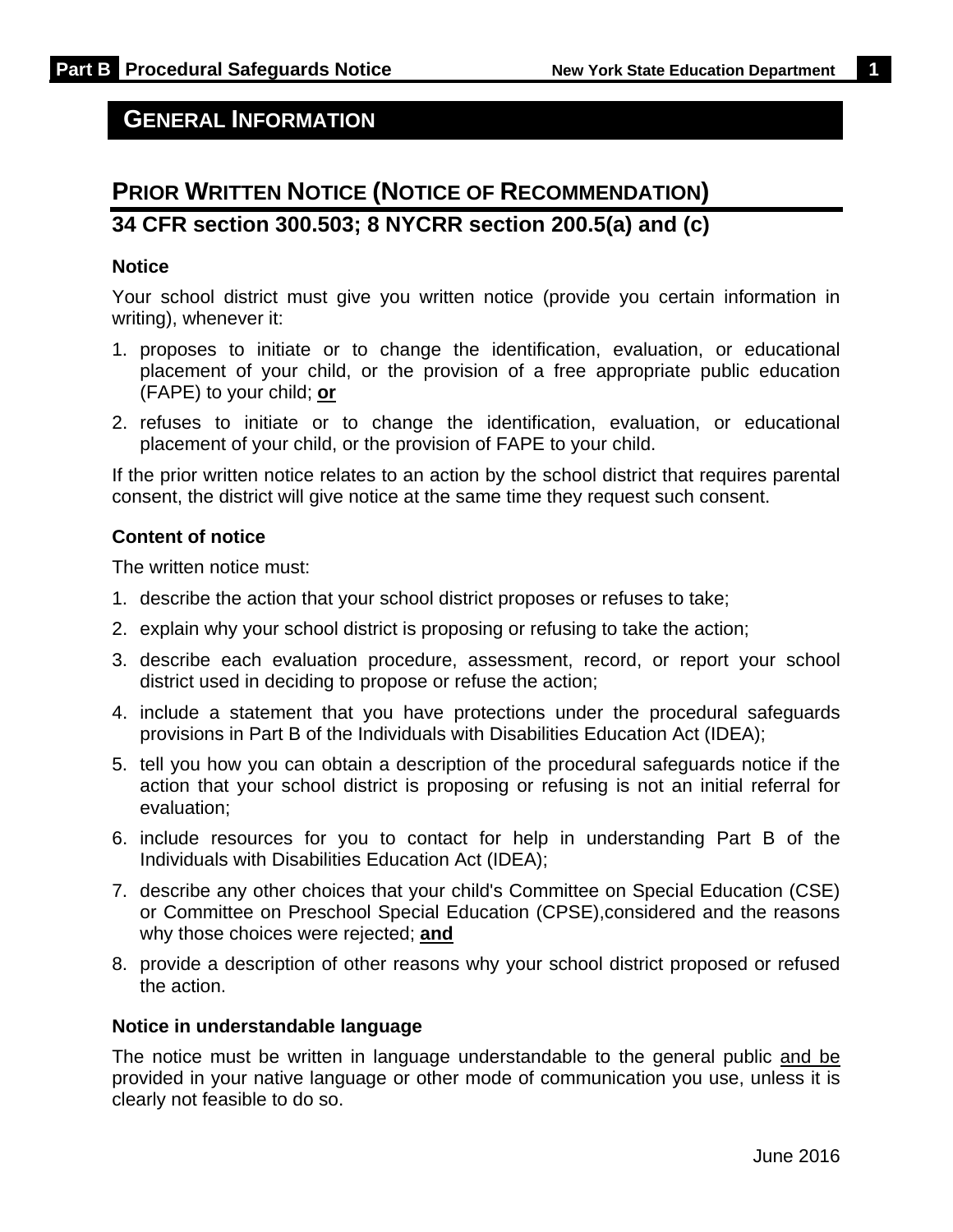If your native language or other mode of communication is not a written language, your school district must ensure that:

- 1. the notice is translated for you orally by other means in your native language or other mode of communication;
- 2. you understand the content of the notice; **and**
- 3. there is written evidence that 1 and 2 have been met.

# **NATIVE LANGUAGE**

### **34 CFR section 300.29; 8 NYCRR section 200.1(ff)**

*Native language,* when used with an individual who has limited English proficiency, means the following:

- 1. The language normally used by that person, or, in the case of a child, the language normally used by the child's parents;
- 2. In all direct contact with a child (including evaluation of the child), the language normally used by the child in the home or learning environment.

For a person with deafness or blindness, or for a person with no written language, the mode of communication is what the person normally uses (such as sign language, Braille, or oral communication).

## **ELECTRONIC MAIL**

# **34 CFR section 300.505; 8 NYCRR section 200.5(a), (f), and (i)**

If your school district offers parents the choice of receiving documents by e-mail, you may choose to receive the following by e-mail:

- 1. prior written notice (notice of recommendation);
- 2. procedural safeguards notice; **and**
- 3. notices related to a due process complaint.

## **PARENTAL CONSENT - DEFINITION**

# **34 CFR section 300.9; 8 NYCRR section 200.1(l)**

#### **Consent**

*Consent* means:

- 1. You have been fully informed in your native language or other mode of communication (such as sign language, Braille, or oral communication) of all information about the action for which you are giving consent;
- 2. You understand and agree in writing to that action, and the consent describes that action and lists the records (if any) that will be released and to whom; **and**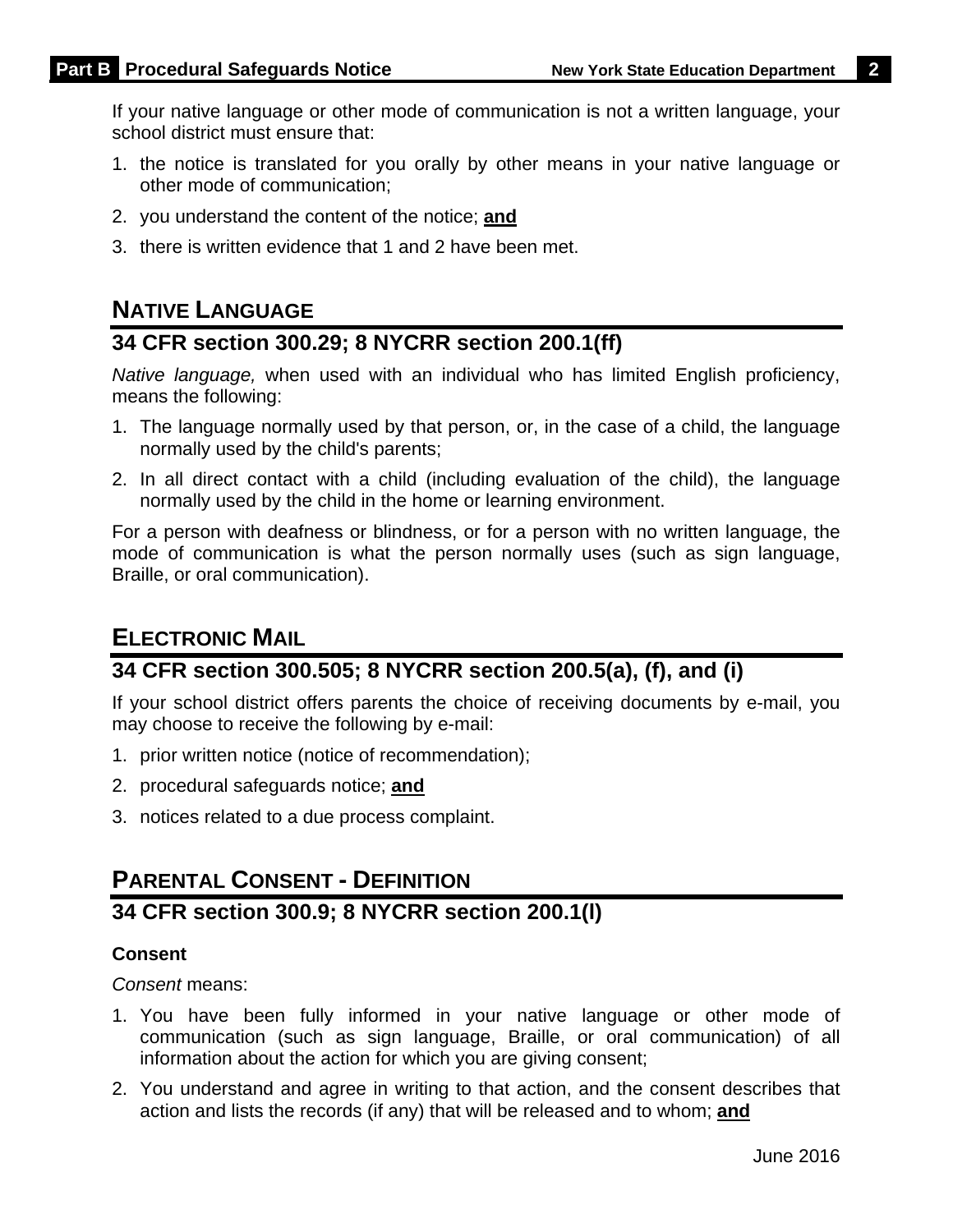3. You understand that the consent is voluntary on your part and you may withdraw your consent at anytime.

Your withdrawal of consent does not negate (undo) an action that has occurred after you gave your consent and before you withdrew it.

# **PARENTAL CONSENT**

# **34 CFR section 300.300; 8 NYCRR sections 200.5(a) and (b)**

#### **Consent for initial evaluation**

Your school district cannot conduct an initial evaluation of your child to determine whether your child is eligible under Part B of IDEA to receive special education and related services without first providing you with prior written notice of the proposed action and without obtaining your consent as described under the heading *Parental Consent.*

Your school district must make reasonable efforts to obtain your informed consent for an initial evaluation to decide whether your child is a child with a disability.

Your consent for initial evaluation does not mean that you have also given your consent for the school district to start providing special education and related services to your child.

If your child is enrolled in public school or you are seeking to enroll your child in a public school and you have refused to provide consent or failed to respond to a request to provide consent for an initial evaluation and your child is school-age, your school district may, but is not required to, seek to conduct an initial evaluation of your child by utilizing mediation or due process complaint, resolution meeting, and impartial due process hearing procedures. Your school district will not violate its obligations to locate, identify and evaluate your child if it does not pursue an evaluation of your child in these circumstances and your child can not receive special education services even if he/she would have been eligible.

#### **Special rules for initial evaluation of wards of the State**

If a child is a ward of the State and is not living with his/her parent, the school district does not need consent from the parent for an initial evaluation to determine if the child is a child with a disability if:

- 1. despite reasonable efforts to do so, the school district cannot find the child's parent;
- 2. the rights of the parents have been terminated in accordance with State law; **or**
- 3. a judge has assigned the right to make educational decisions and to consent for an initial evaluation to an individual other than the parent.

In New York State, ward of the state means a child or youth under the age of twentyone:

1. who has been placed or remanded pursuant to section 358-a, 384 or 384-a of the Social Services Law, or article 3, 7, or 10 of the Family Court Act, or freed for adoption pursuant to section 383-c, 384, or 384-b of the Social Services Law; or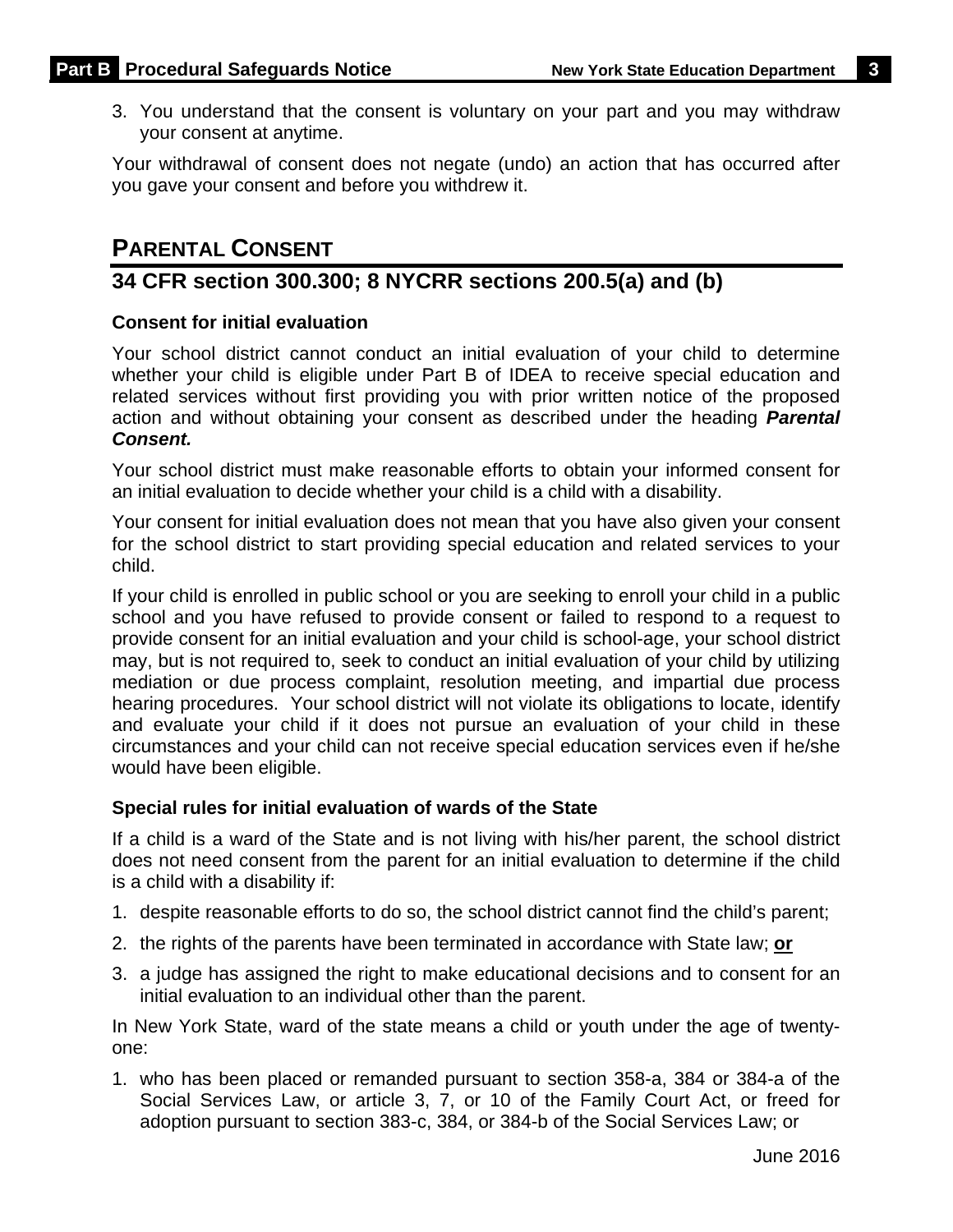- 2. who is in the custody of the Commissioner of Social Services or the Office of Children and Family Services; or
- 3. who is a destitute child under section 398(1) of the Social Services Law.

#### **Parental consent for services**

Your school district must obtain your informed consent before providing special education and related services to your child for the first time. The school district must make reasonable efforts to obtain your informed consent before providing special education and related services to your child for the first time.

If you do not respond to a request to provide your consent for your child to receive special education and related services for the first time, or if you refuse to give such consent, your school district may not use due process procedures (i.e., mediation, resolution meeting, or an impartial due process hearing) in order to obtain agreement or a ruling that the special education and related services (recommended by your child's CSE or CPSE) may be provided to your child without your consent.

If you refuse to give your consent for your child to receive special education and related services for the first time, or if you do not respond to a request to provide such consent and the school district does not provide your child with the special education and related services for which it sought your consent, your school district:

- 1. is not in violation of the requirement to make FAPE available to your child for its failure to provide those services to your child; **and**
- 2. is not required to have an IEP meeting or develop an IEP for your child for the special education and related services for which your consent was requested.

#### **Revocation of parental consent**

If you inform the school district in writing that you revoke (take back) your consent for your school district to provide special education and related services to your child, your school district:

- 1. may not continue to provide special education and related services to your child;
- 2. may not use due process procedures (i.e., mediation, resolution meeting, or an impartial due process hearing) in order to obtain agreement or a ruling that the services may be provided to your child;
- 3. is not in violation of the requirement to make FAPE available to your child for its failure to provide further special education and related services to your child;
- 4. is not required to have an IEP meeting or develop an IEP for your child for the further provision of special education and related services; **and**
- 5. is not required to amend your child's education records to remove any reference to your child's receipt of special education and related services because of the revocation of consent.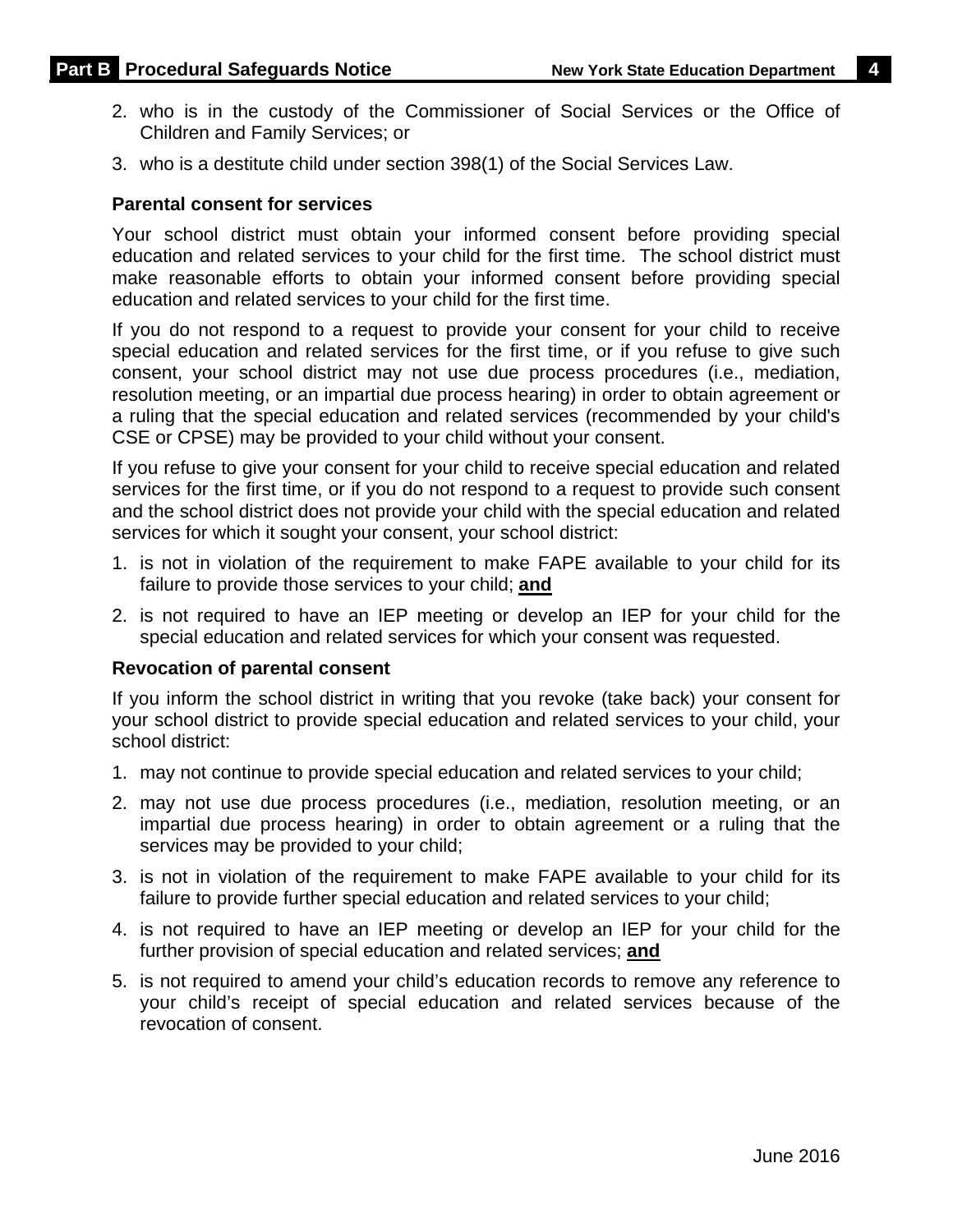#### **Parental consent for reevaluations**

Your school district must obtain your informed consent before it reevaluates your child, unless your school district can demonstrate that:

- 1. it took reasonable steps to obtain your consent for your child's reevaluation; **and**
- 2. you did not respond.

If you refuse to consent to your child's reevaluation, the school district may, but is not required to, pursue your child's reevaluation by using mediation, due process complaint, resolution meeting, and impartial due process hearing procedures to seek to override your refusal to consent to your child's reevaluation. As with initial evaluations, your school district does not violate its obligations under Part B of IDEA if it declines to pursue the reevaluation in this manner.

#### **Documentation of reasonable efforts to obtain parental consent**

Your school must maintain documentation of reasonable efforts to obtain parental consent for initial evaluations and reevaluations, to provide special education and related services for the first time, and to locate parents of wards of the State for initial evaluations. The documentation must include a record of the school district's attempts in these areas, such as:

- 1. detailed records of telephone calls made or attempted and the results of those calls;
- 2. copies of correspondence sent to the parents and any responses received; **and**
- 3. detailed records of visits made to the parent's home or place of employment and the results of those visits.

#### **Parental consent for insurance access**

Parent consent is required prior to the school district accessing a parent's private or public insurance proceeds as described under the heading of *Use of Public and Private Benefits/Insurance*.

#### **Consent for Parentally-Placed and Home-Instructed Students**

If you have enrolled your child in a private school at your own expense or if you are home schooling your child, and you do not provide your consent for your child's initial evaluation or your child's reevaluation, or you fail to respond to a request to provide your consent, the school district may not use its consent override procedures (i.e., mediation, due process complaint, resolution meeting, or an impartial due process hearing) and is not required to consider your child as eligible to receive equitable services (services made available to parentally-placed private school children with disabilities).

#### **Other consent requirements**

Your consent is not required before your school district may:

1. review existing data as part of your child's evaluation or a reevaluation; **or**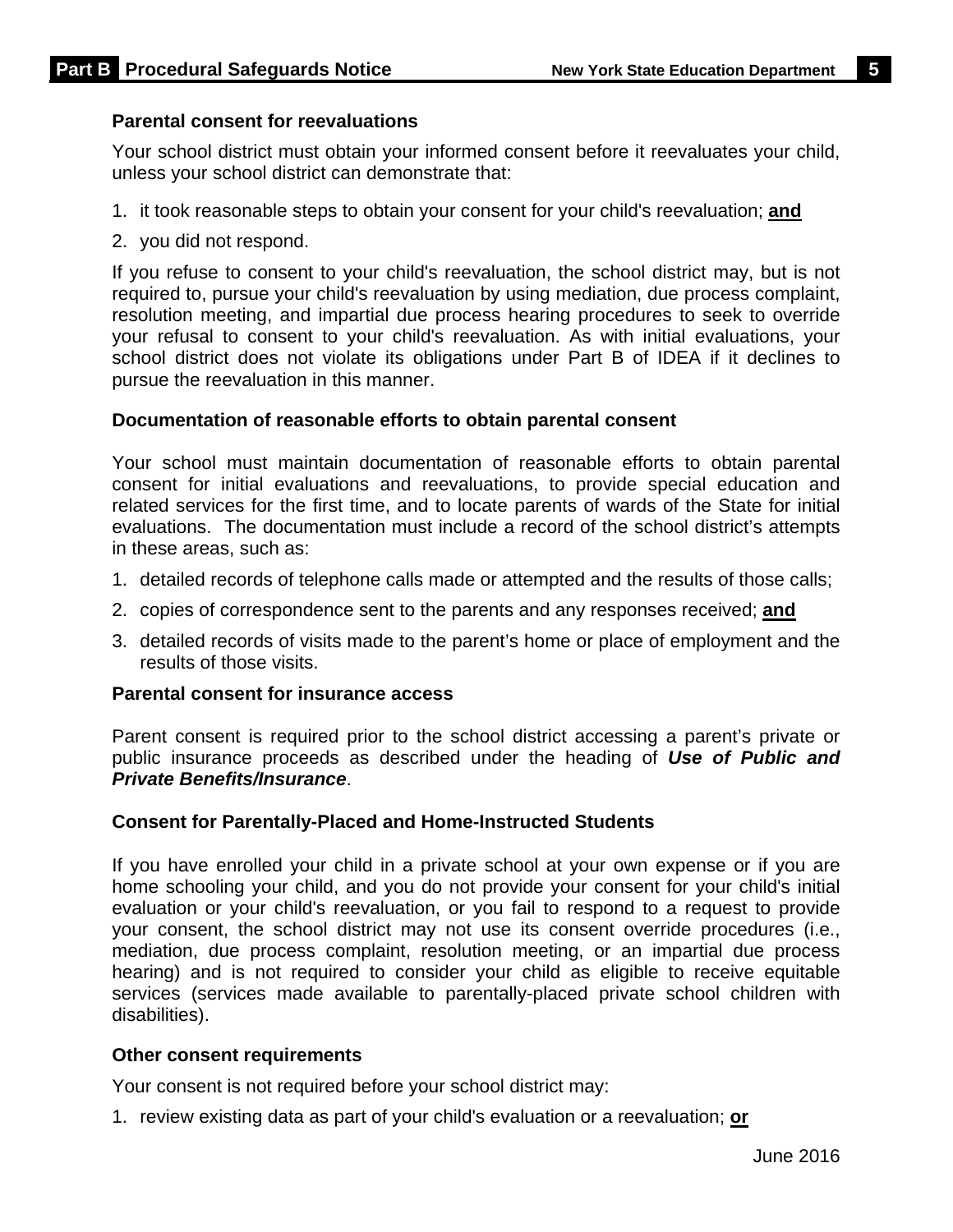2. give your child a test or other evaluation that is given to all children unless, before that test or evaluation, consent is required from all parents of all children.

Your school district may not use your refusal to consent to one service or activity to deny you or your child any other service, benefit, or activity.

The school district must develop and implement procedures to ensure that your refusal to consent to any of these other services and activities does not result in a failure to provide your child with FAPE.

# **INDEPENDENT EDUCATIONAL EVALUATIONS 34 CFR section 300.502; 8 NYCRR section 200.5(g)**

#### **General**

As described below, you have the right to obtain an independent educational evaluation (IEE) of your child if you disagree with the evaluation of your child that was obtained by your school district.

If you request an IEE, the school district must provide you with information about where you may obtain one and about the school district's criteria that apply to IEEs.

#### **Definitions**

*Independent educational evaluation* means an evaluation conducted by a qualified examiner who is not employed by the school district responsible for the education of your child.

*Public expense* means that the school district either pays for the full cost of the evaluation or ensures that the evaluation is otherwise provided at no cost to you, consistent with the provisions of Part B of IDEA, which allow each state to use whatever State, local, federal and private sources of support are available in the State to meet the requirements of Part B of IDEA.

#### **Parent right to evaluation at public expense**

You have the right to an IEE of your child at public expense if you disagree with an evaluation of your child obtained by your school district, subject to the following conditions:

- 1. If you request an IEE of your child at public expense, your school district must, without unnecessary delay, either: (a) file a due process complaint to request a hearing to show that its evaluation of your child is appropriate; or (b) provide an IEE at public expense, unless the school district demonstrates in a hearing that the evaluation of your child that you obtained did not meet the school district's criteria.
- 2. If your school district requests a hearing and the final decision is that your school district's evaluation of your child is appropriate, you still have the right to an IEE, but not at public expense.
- 3. If you request an IEE of your child, the school district may ask why you object to the evaluation of your child obtained by your school district. However, your school district may not require an explanation and may not unreasonably delay either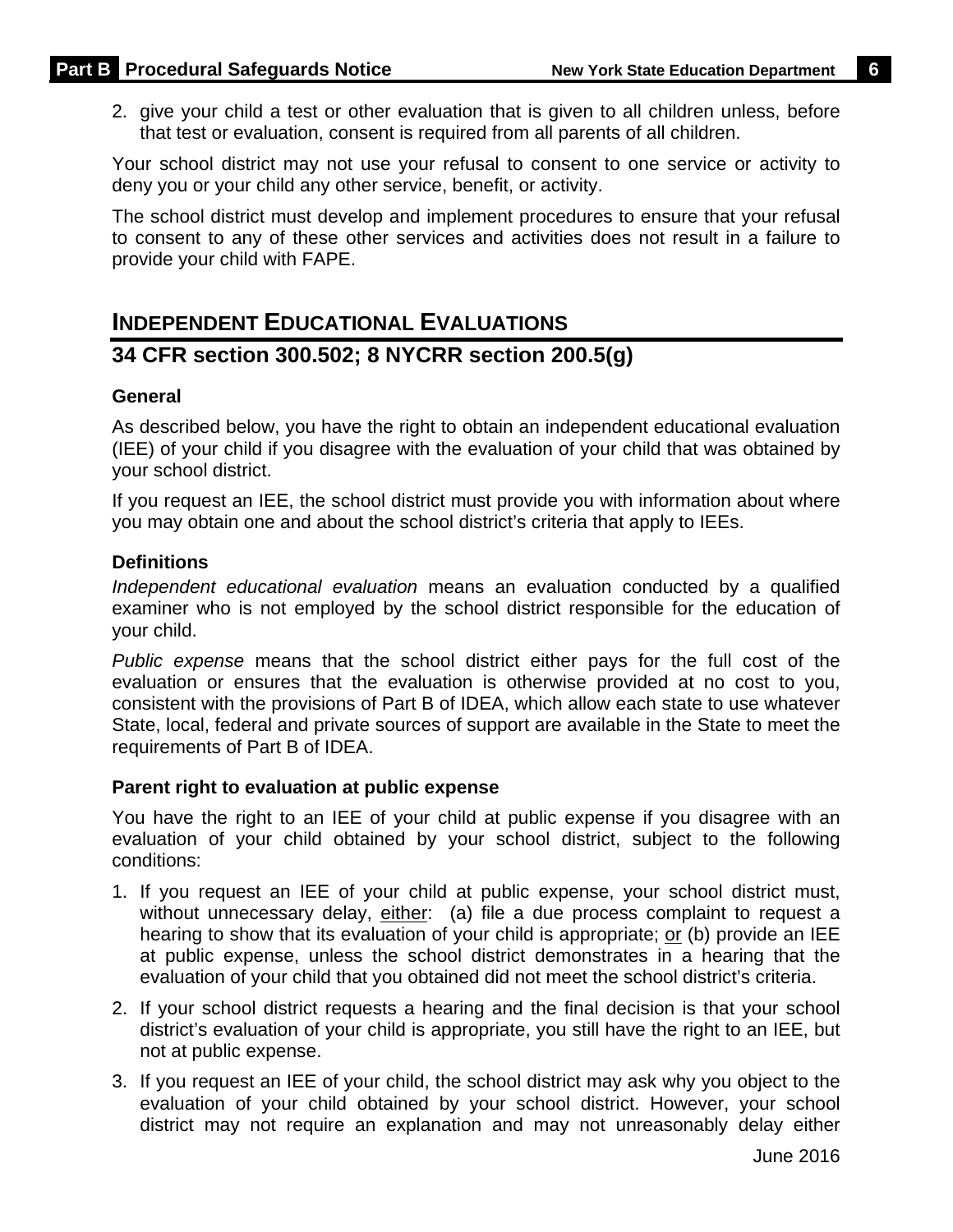providing the IEE of your child at public expense or filing a due process complaint to request a due process hearing to defend the school district's evaluation of your child.

You are entitled to only one IEE of your child at public expense each time your school district conducts an evaluation of your child with which you disagree.

#### **Parent-initiated evaluations**

If you obtain an IEE of your child at public expense or you choose to share with the school district an evaluation of your child that you obtained at private expense:

- 1. Your school district must consider the results of the evaluation of your child, if it meets the school district's criteria for IEE, in any decision made with respect to the provision of FAPE to your child; **and**
- 2. You or your school district may present the evaluation as evidence at a due process hearing regarding your child.

#### **Requests for evaluations by impartial hearing officers**

If an impartial hearing officer requests an IEE of your child as part of a due process hearing, the cost of the evaluation must be at public expense.

#### **School district criteria**

If an IEE is at public expense, the criteria under which the evaluation is obtained, including the location of the evaluation and the qualifications of the examiner, must be the same as the criteria that the school district uses when it initiates an evaluation (to the extent those criteria are consistent with your right to an IEE).

Except for the criteria described above, a school district may not impose conditions or timelines related to obtaining an IEE at public expense.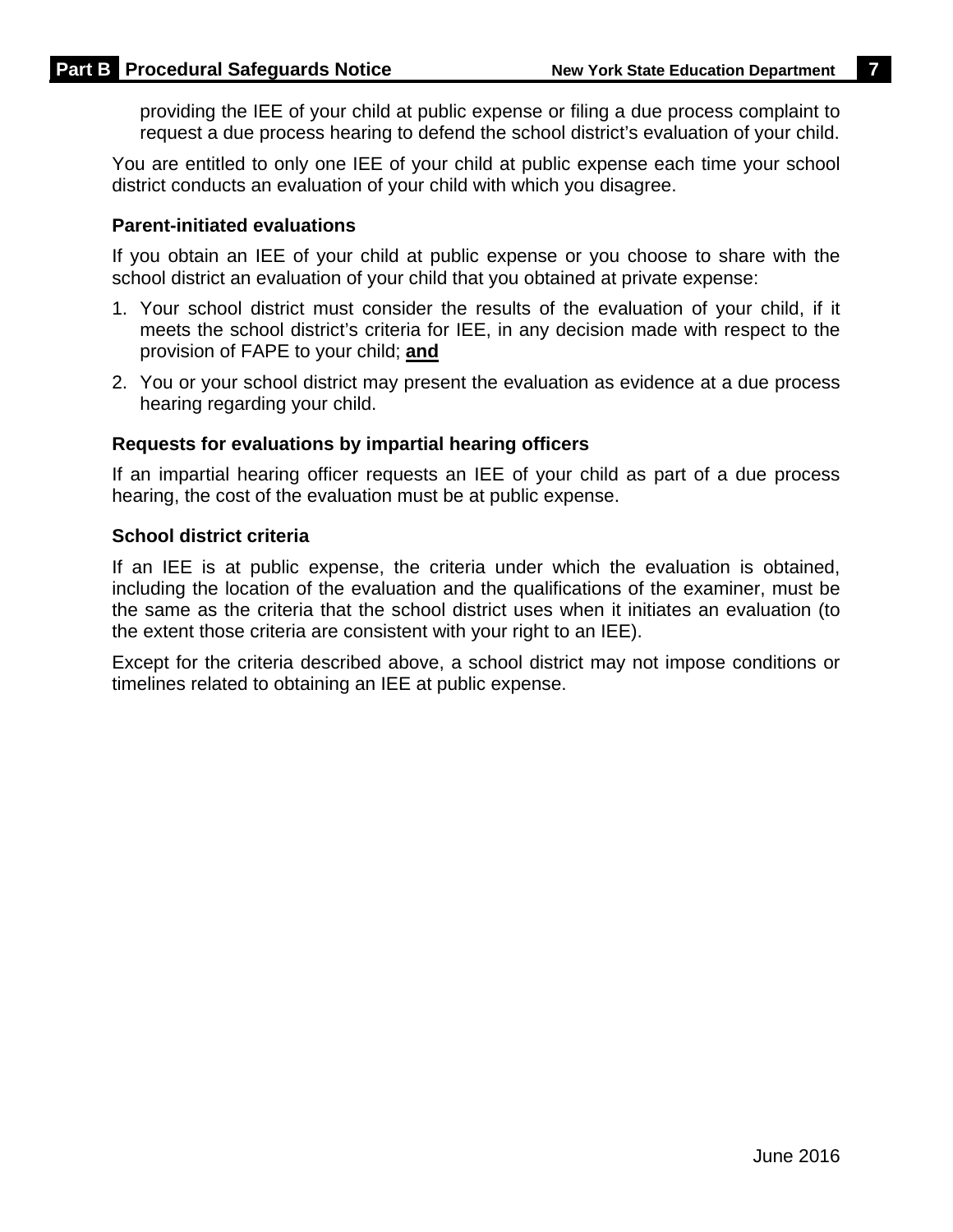### **CONFIDENTIALITY OF INFORMATION**

### **DEFINITIONS**

### **34 CFR section 300.611**

As used under the heading **Confidentiality of Information**:

*Destruction* means physical destruction or removal of personal identifiers from information so that the information is no longer personally identifiable.

*Education records* means the type of records covered under the definition of ''education records'' in 34 CFR Part 99 (the regulations implementing the Family Educational Rights and Privacy Act of 1974, 20 U.S.C. 1232g (FERPA)).

*Participating agency* means any school district, agency or institution that collects, maintains, or uses personally identifiable information, or from which information is obtained, under Part B of IDEA.

### **PERSONALLY IDENTIFIABLE**

### **34 CFR section 300.32; 8 NYCRR section 200.5(e)**

*Personally identifiable* means information that has:

- (a) your child's name, your name as the parent, or the name of another family member;
- (b) your child's address;
- (c) a personal identifier, such as your child's social security number or student number; **or**
- (d) a list of personal characteristics or other information that would make it possible to identify your child with reasonable certainty.

## **NOTICE TO PARENTS**

### **34 CFR section 300.612**

When the New York State Education Department (NYSED) and school districts maintain personally identifiable information, notice must be given that is adequate to fully inform parents about confidentiality of personally identifiable information, including:

- 1. a description of the extent to which the notice is given in the native languages of the various population groups in the State;
- 2. a description of the children on whom personally identifiable information is maintained, the types of information sought, the methods used in gathering the information (including the sources from whom information is gathered), and the uses to be made of the information;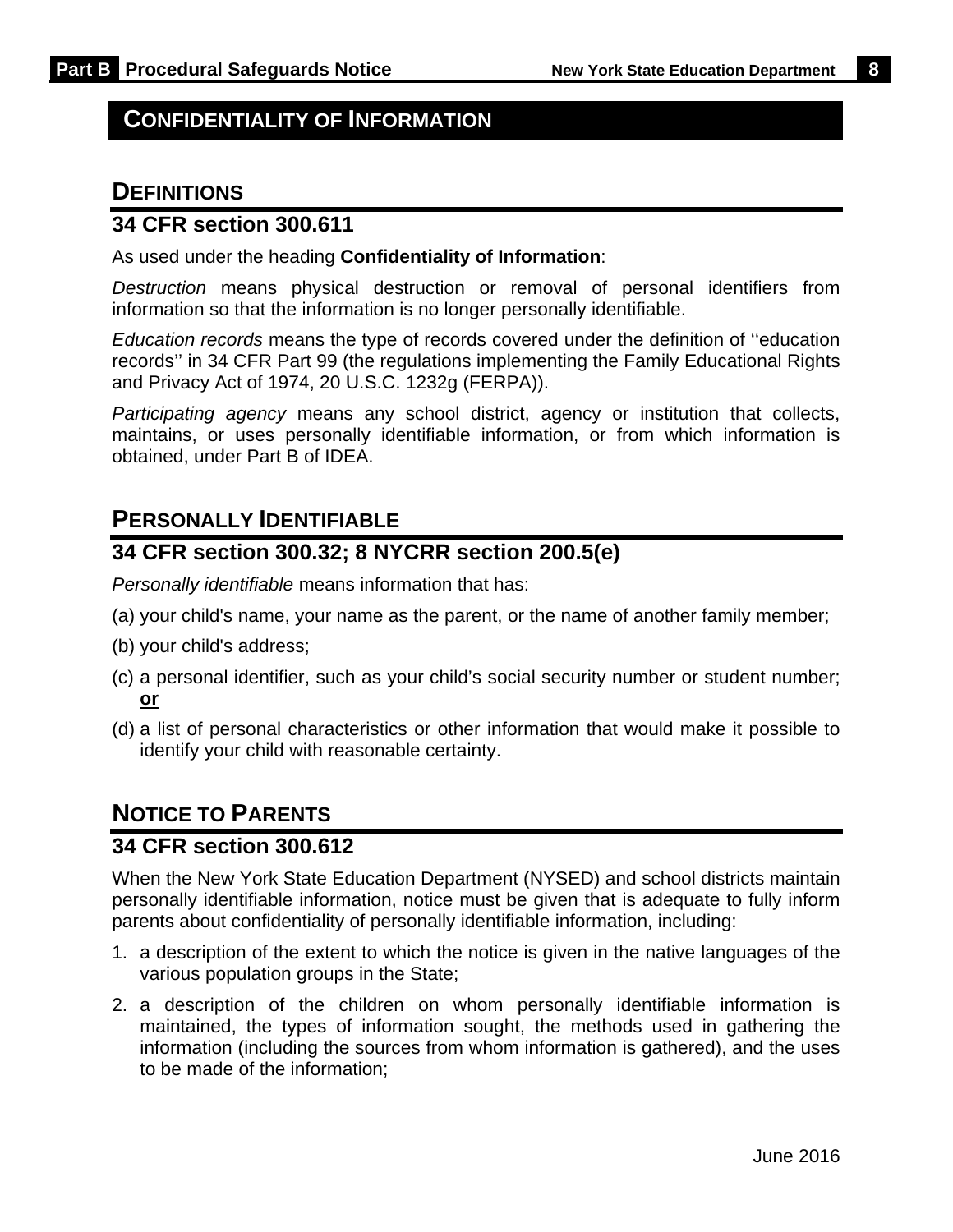- 3. a summary of the policies and procedures that participating agencies must follow regarding storage, disclosure to third parties, retention, and destruction of personally identifiable information; **and**
- 4. a description of all of the rights of parents and children regarding this information, including the rights under FERPA and its implementing regulations in 34 CFR Part 99.

Before any major identification, location, or evaluation activity (also known as "child find"), the notice must be published or announced in newspapers or other media, or both, with circulation adequate to notify parents of the activity to locate, identify, and evaluate children in need of special education and related services.

# **ACCESS RIGHTS**

### **34 CFR section 300.613; 8 NYCRR sections 200.2(b)(6) and 200.5(d)(6)**

The participating agency must permit you to inspect and review any education records relating to your child that are collected, maintained, or used by your school district under Part B of IDEA. The participating agency must comply with your request to inspect and review any education records on your child without unnecessary delay and before any meeting regarding an IEP, or any impartial due process hearing (including a resolution meeting or a hearing regarding discipline), and in no case more than 45 calendar days after you have made a request.

Your right to inspect and review education records includes:

- 1. a response from the participating agency to your reasonable requests for explanations and interpretations of the records;
- 2. a request that the participating agency provide copies of the records if you cannot effectively inspect and review the records unless you receive those copies; **and**
- 3. to have your representative inspect and review the records.

The participating agency may presume that you have authority to inspect and review records relating to your child unless advised that you do not have the authority under applicable State law governing such matters as guardianship, or separation and divorce.

## **RECORD OF ACCESS**

### **34 CFR section 300.614**

Each participating agency must keep a record of parties obtaining access to education records collected, maintained, or used under Part B of IDEA (except access by parents and authorized employees of the participating agency), including the name of the party, the date access was given, and the purpose for which the party is authorized to use the records.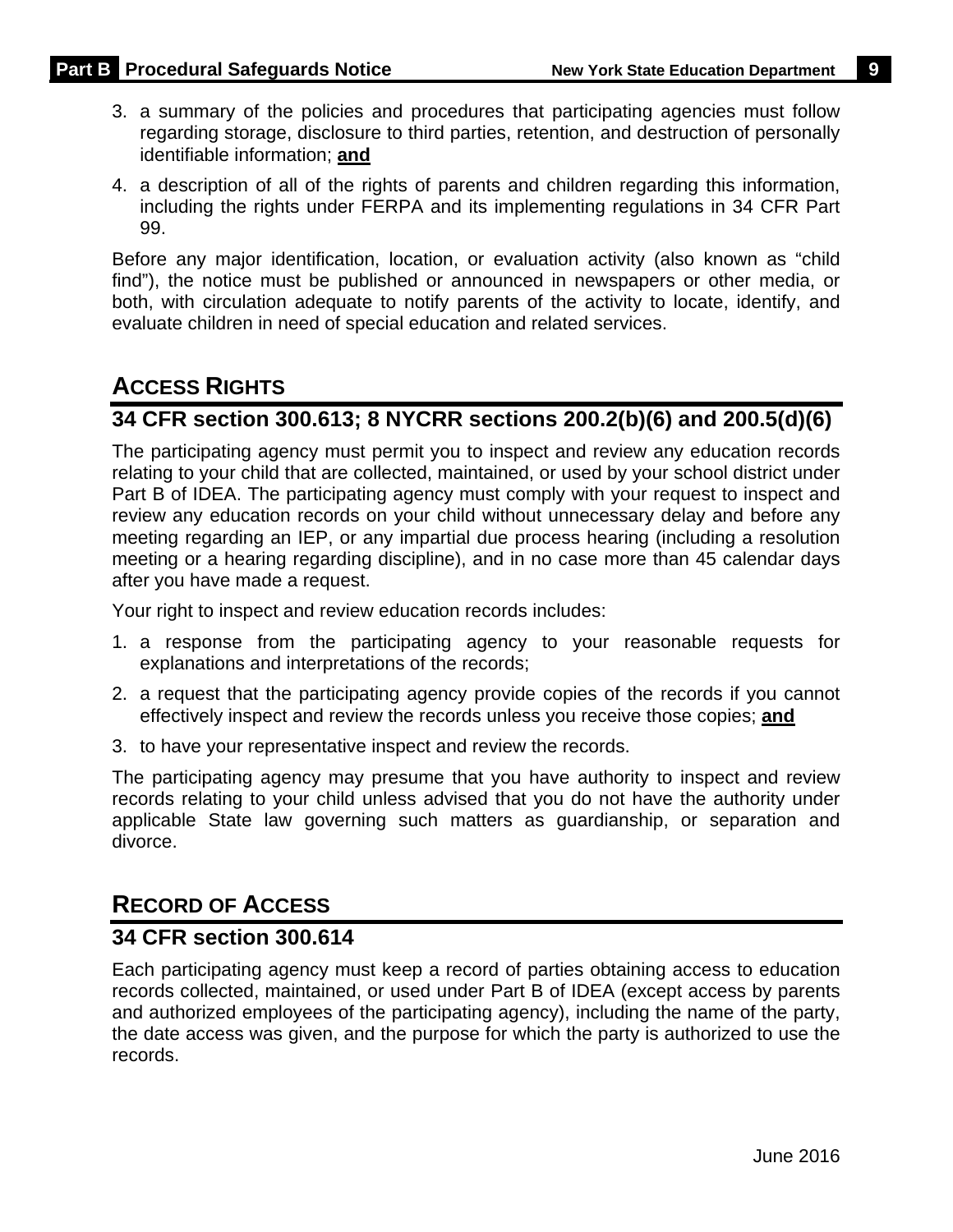# **RECORDS ON MORE THAN ONE CHILD**

### **34 CFR section 300.615**

If any education record includes information on more than one child, the parents of those children have the right to inspect and review only the information relating to their child or to be informed of that specific information.

### **LIST OF TYPES AND LOCATIONS OF INFORMATION**

### **34 CFR section 300.616**

On request, each participating agency must provide you with a list of the types and locations of education records collected, maintained, or used by the agency.

### **FEES**

### **34 CFR section 300.617**

Each participating agency may charge a fee for copies of records that are made for you under Part B of IDEA, if the fee does not effectively prevent you from exercising your right to inspect and review those records.

A participating agency may not charge a fee to search for or to retrieve information under Part B of IDEA.

## **AMENDMENT OF RECORDS AT PARENT'S REQUEST**

### **34 CFR section 300.618**

If you believe that information in the education records regarding your child collected, maintained, or used under Part B of IDEA is inaccurate, misleading, or violates the privacy or other rights of your child, you may request the participating agency that maintains the information to change the information.

The participating agency must decide whether to change the information in accordance with your request within a reasonable period of time of receipt of your request.

If the participating agency refuses to change the information in accordance with your request, it must inform you of the refusal and advise you of the right to a hearing for this purpose as described under the heading *Opportunity For a Hearing.* 

# **OPPORTUNITY FOR A HEARING**

### **34 CFR section 300.619**

The participating agency must, on request, provide you an opportunity for a hearing to challenge information in education records regarding your child to ensure that it is not inaccurate, misleading, or otherwise in violation of the privacy or other rights of your child.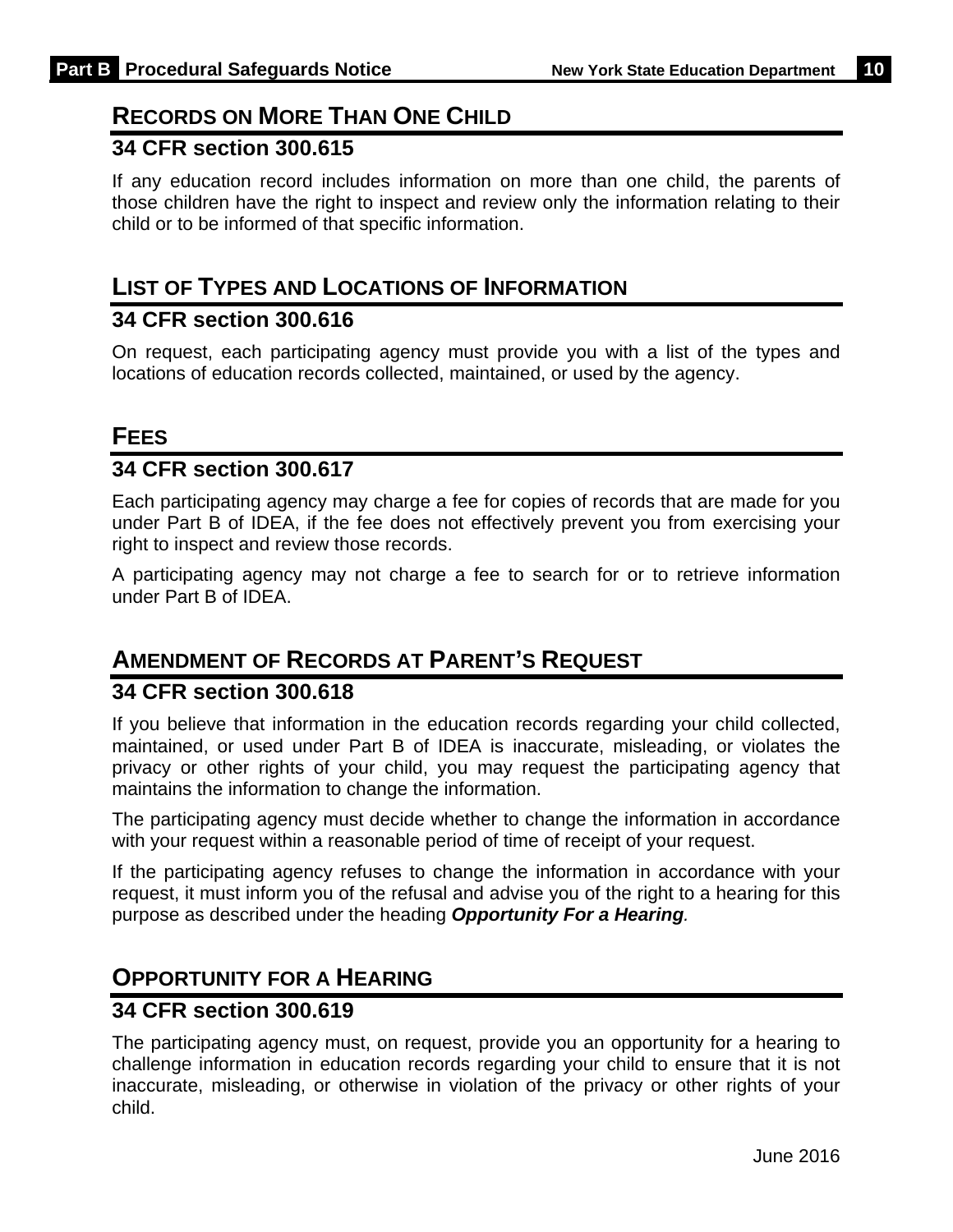# **HEARING PROCEDURES**

### **34 CFR section 300.621**

A hearing to challenge information in education records must be conducted according to the procedures for such hearings under FERPA.

### **RESULT OF HEARING**

### **34 CFR section 300.620**

If, as a result of the hearing, the participating agency decides that the information is inaccurate, misleading or otherwise in violation of the privacy or other rights of the child, it must change the information accordingly and inform you in writing.

If, as a result of the hearing, the participating agency decides that the information is not inaccurate, misleading, or otherwise in violation of the privacy or other rights of your child, it must inform you of your right to place in the records that it maintains on your child a statement commenting on the information or providing any reasons you disagree with the decision of the participating agency.

Such an explanation placed in the records of your child must:

- 1. be maintained by the participating agency as part of the records of your child as long as the record or contested portion is maintained by the participating agency; **and**
- 2. if the participating agency discloses the records of your child or the challenged portion to any party, the explanation must also be disclosed to that party.

# **CONSENT FOR DISCLOSURE OF PERSONALLY IDENTIFIABLE INFORMATION**

### **34 CFR section 300.622; 8 NYCRR section 200.5(b)**

Unless the information is contained in education records, and the disclosure is authorized without parental consent under FERPA, your consent must be obtained before personally identifiable information is disclosed to parties other than officials of participating agencies. Except under the circumstances specified below, your consent is not required before personally identifiable information is released to officials of participating agencies for purposes of meeting a requirement of Part B of IDEA.

Your consent, or consent of an eligible child who has reached the age of majority under State law (age 18), must be obtained before personally identifiable information is released to officials of participating agencies providing or paying for transition services.

If your child is in, or is going to go to, a private school that is not located in the same school district you reside in, your consent must be obtained before any personally identifiable information about your child is released between officials in the school district where the private school is located and officials in the school district where you reside.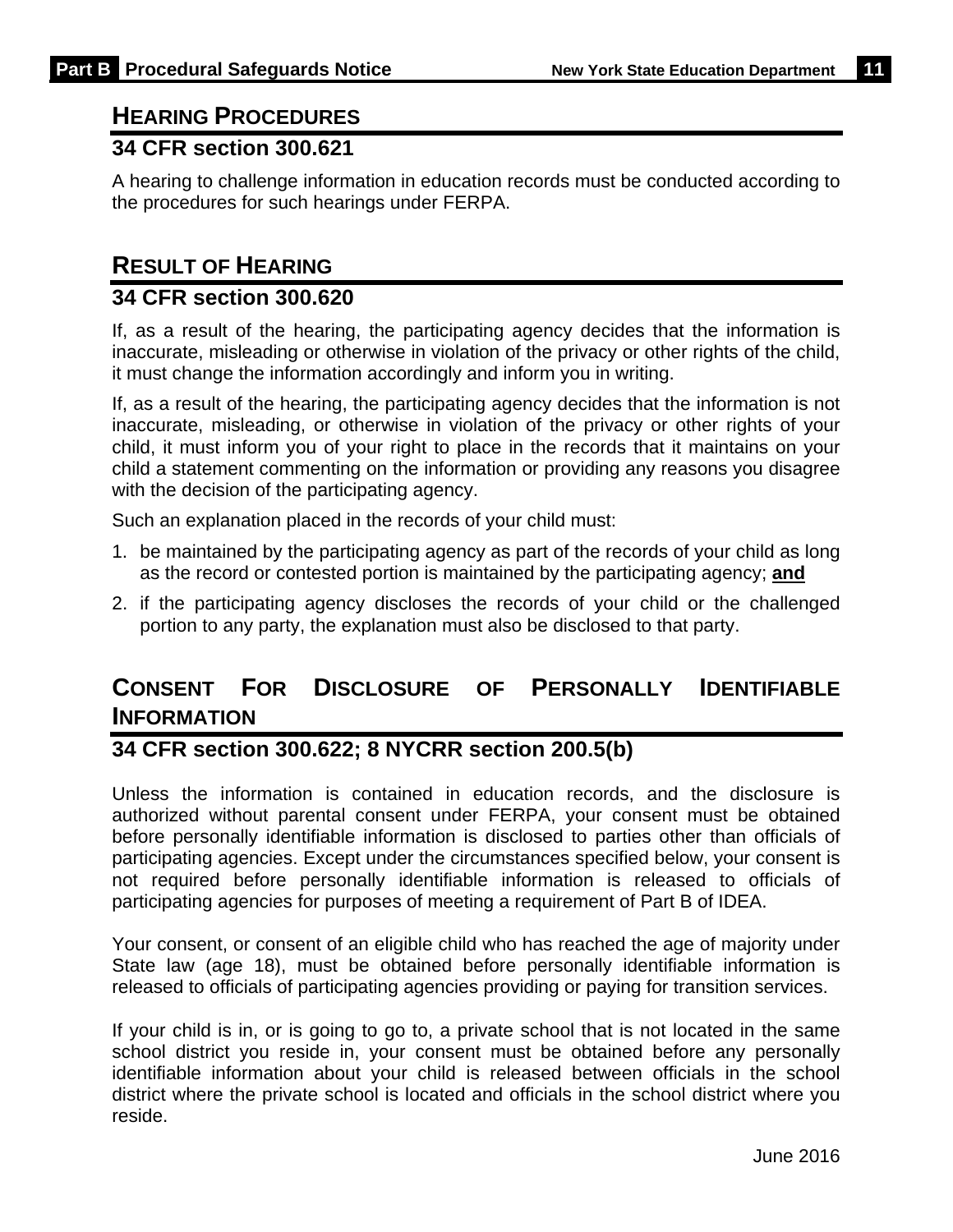### **SAFEGUARDS**

### **34 CFR section 300.623**

Each participating agency must protect the confidentiality of personally identifiable information at collection, storage, disclosure, and destruction stages.

One official at each participating agency must assume responsibility for ensuring the confidentiality of any personally identifiable information.

All persons collecting or using personally identifiable information must receive training or instruction regarding New York State's policies and procedures regarding confidentiality under Part B of IDEA and FERPA.

Each participating agency must maintain, for public inspection, a current listing of the names and positions of those employees within the agency who may have access to personally identifiable information.

### **DESTRUCTION OF INFORMATION**

### **34 CFR section 300.624**

Your school district must inform you when personally identifiable information collected, maintained, or used is no longer needed to provide educational services to your child.

The information must be destroyed at your request. However, a permanent record of your child's name, address, and phone number, his or her grades, attendance record, classes attended, grade level completed, and year completed may be maintained without time limitation.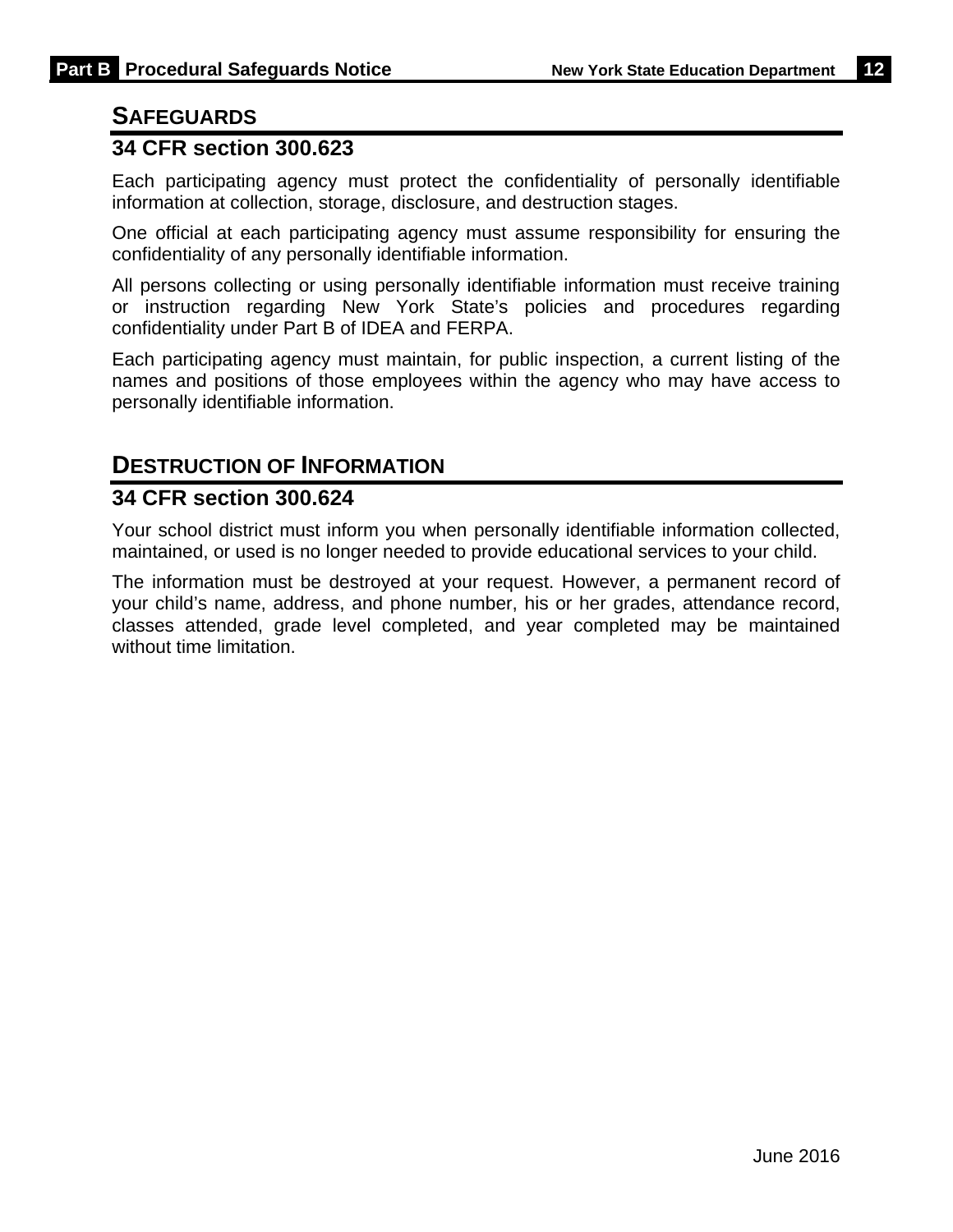# **STATE COMPLAINT PROCEDURES**

# **DIFFERENCE BETWEEN DUE PROCESS HEARING COMPLAINT AND STATE COMPLAINT PROCEDURES**

The regulations for Part B of IDEA set forth separate procedures for State complaints and for due process complaints and hearings. As explained below, any individual or organization may file a State complaint alleging a violation of any Part B requirement by a school district, NYSED, or any other public agency. Only you or a school district may file a due process complaint on any matter relating to a proposal or a refusal to initiate or change the identification, evaluation or educational placement of a child with a disability, or the provision of FAPE to the child. NYSED staff generally must resolve a State complaint within a 60-calendar-day timeline, unless the timeline is properly extended. An impartial due process hearing officer must hear a due process complaint (if not resolved through a resolution meeting or through mediation) and issue a written decision within 45 calendar days for school-age students and 30 calendar days for preschool students after the end of the resolution period, (as described in this document under the heading Resolution Process) unless the hearing officer grants a specific extension of the timeline. Such an extension would be at your request or the school district's request. The State complaint and due process complaint, resolution and hearing procedures are described more fully below.

# **ADOPTION OF STATE COMPLAINT PROCEDURES**

### **34 CFR section 300.151; 8 NYCRR section 200.5(l)**

#### **General**

NYSED must have written procedures for:

- 1. resolving any complaint, including a complaint filed by an organization or individual from another State;
- 2. the filing of a complaint with NYSED. State complaints may be sent to: Statewide Coordinator for Special Education New York State Education Department Office of Special Education 89 Washington Avenue, Room 309 EB Albany, NY 12234
- 3. widely disseminating the State complaint procedures to parents and other interested individuals, including parent training and information centers, protection and advocacy agencies, independent living centers, and other appropriate entities.

#### **Remedies for denial of appropriate services**

In resolving a State complaint in which NYSED has found a failure to provide appropriate services, NYSED must address: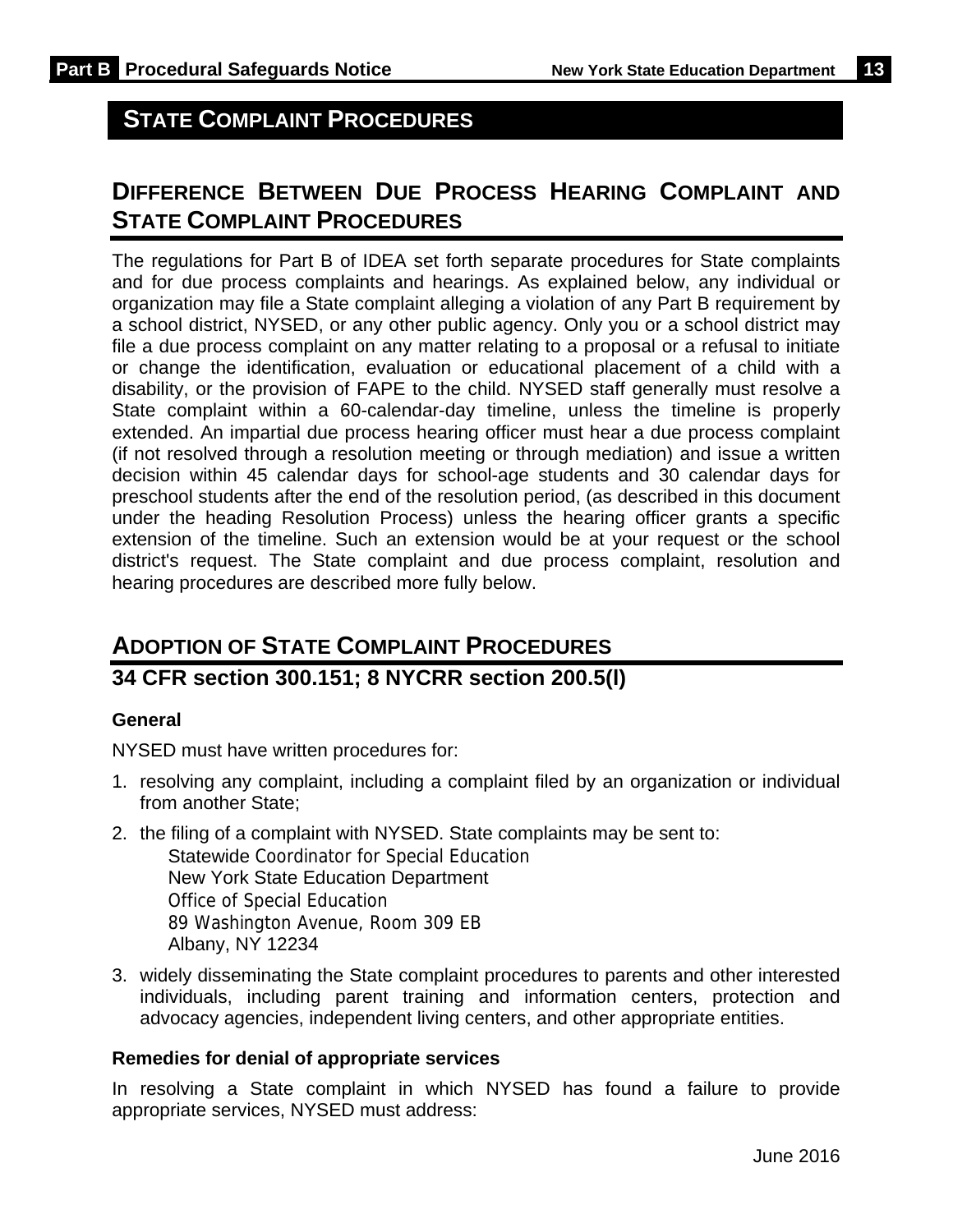- 1. the failure to provide appropriate services, including corrective action appropriate to address the needs of the child; **and**
- 2. appropriate future provision of services for all children with disabilities.

# **MINIMUM STATE COMPLAINT PROCEDURES**

### **34 CFR section 300.152; 8 NYCRR section 200.5(l)**

#### **Time limit; minimum procedures**

NYSED must include in its State complaint procedures a time limit of 60 calendar days after a complaint is filed to:

- 1. carry out an independent on-site investigation, if NYSED determines that an investigation is necessary;
- 2. give the complainant (the person submitting the complaint) the opportunity to submit additional information, either orally or in writing, about the allegations in the complaint;
- 3. provide the school district or other public agency with the opportunity to respond to the complaint, including, at a minimum: (a) at the option of the agency, a proposal to resolve the complaint; **and** (b) an opportunity for a parent who has filed a complaint and the agency to agree voluntarily to engage in mediation;
- 4. review all relevant information and make an independent determination as to whether the school district or other public agency is violating a requirement of Part B of IDEA; **and**
- 5. issue a written decision to the complainant that addresses each allegation in the complaint and contains: (a) findings of fact and conclusions; **and** (b) the reasons for NYSED's final decision.

#### **Time extension; final decision; implementation**

NYSED's procedures described above also must:

- 1. permit an extension of the 60 calendar-day time limit only if: (a) exceptional circumstances exist with respect to a particular State complaint; **or** (b) the parent and the school district or other public agency involved voluntarily agree to extend the time to resolve the matter through mediation.
- 2. include procedures for effective implementation of NYSED's final decision, if needed, including: (a) technical assistance activities; (b) negotiations; **and** (c) corrective actions to achieve compliance.

NYSED's decision rendered for the complaint is final and is not subject to appeal. While a school district and a parent have the right to initiate an impartial hearing to address the same issues raised in the complaint, the impartial hearing cannot be used as an appeal to a State complaint decision.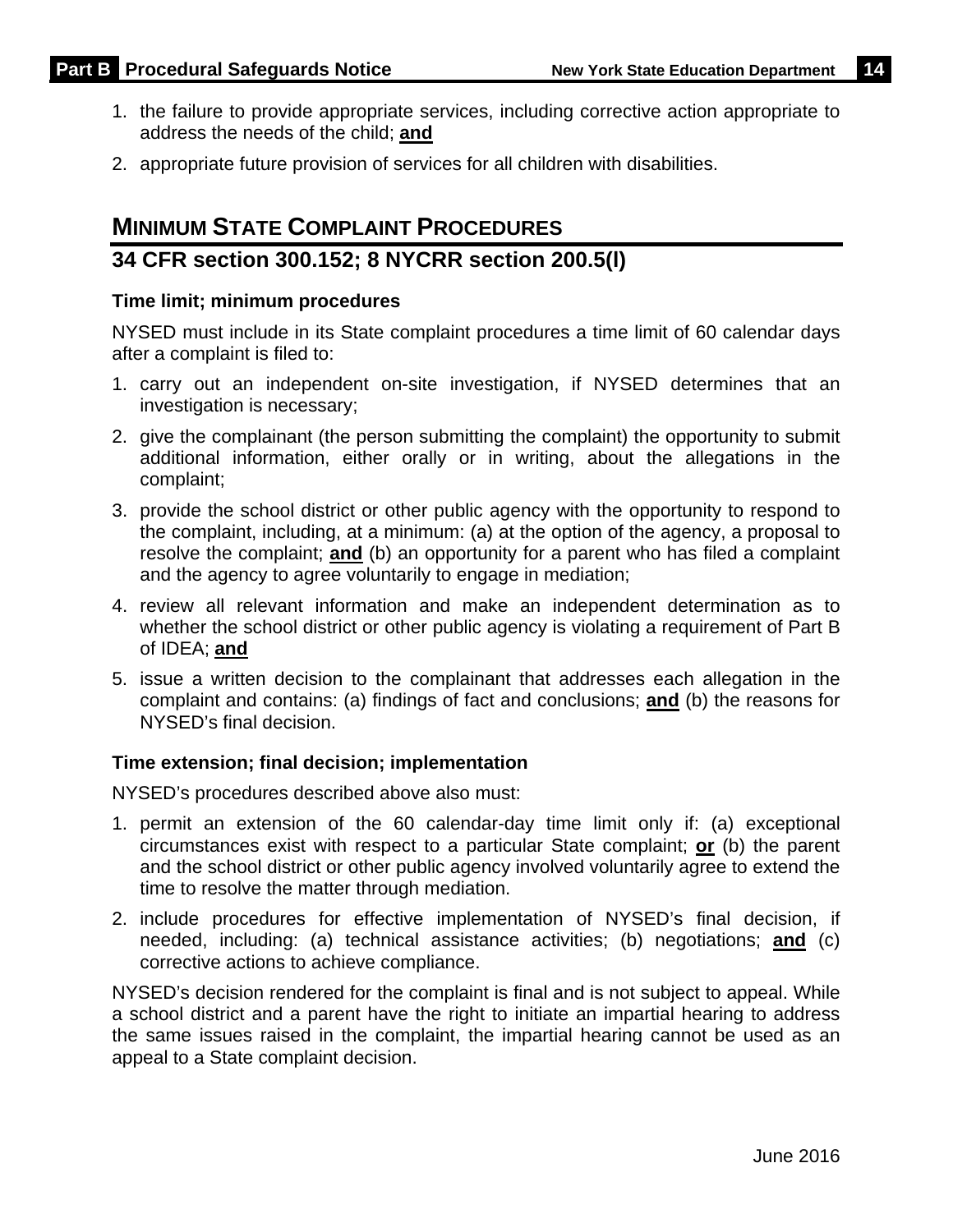#### **State complaints and due process hearings**

If a written State complaint is received that is also the subject of a due process hearing as described below under the heading *Filing a Due Process Complaint*, or the State complaint contains multiple issues of which one or more are part of such a hearing, NYSED must set aside the State complaint, or any part of the State complaint that is being addressed in the due process hearing until the hearing is over. Any issue in the State complaint that is not a part of the due process hearing must be resolved using the time limit and procedures described above.

If an issue raised in a State complaint has previously been decided in a due process hearing involving the same parties (you and the school district), then the due process hearing decision is binding on that issue and NYSED must inform the complainant that the decision is binding.

A complaint alleging a school district's or other public agency's failure to implement a due process hearing decision must be resolved by NYSED.

### **FILING A COMPLAINT**

### **34 CFR section 300.153; 8 NYCRR section 200.5(l)**

An organization or individual may file a signed written State complaint under the procedures described above.

The State complaint must include:

- 1. a statement that a school district or other public agency has violated a requirement of Part B of IDEA or its regulations;
- 2. the facts on which the statement is based;
- 3. the signature and contact information for the complainant; and
- 4. if alleging violations regarding a specific child:
	- (a) the name of the child and address of the residence of the child;
	- (b) the name of the school the child is attending;
	- (c) in the case of a homeless child or youth, available contact information for the child, and the name of the school the child is attending;
	- (d) a description of the nature of the problem of the child, including facts relating to the problem; **and**
	- (e) a proposed resolution of the problem to the extent known and available to the party filing the complaint at the time the complaint is filed.

The complaint must allege a violation that occurred not more than one year prior to the date that the complaint is received as described under the heading *Adoption of State Complaint Procedures.* 

The party filing the State complaint must forward a copy of the complaint to the school district or other public agency serving the child at the same time the party files the complaint with NYSED.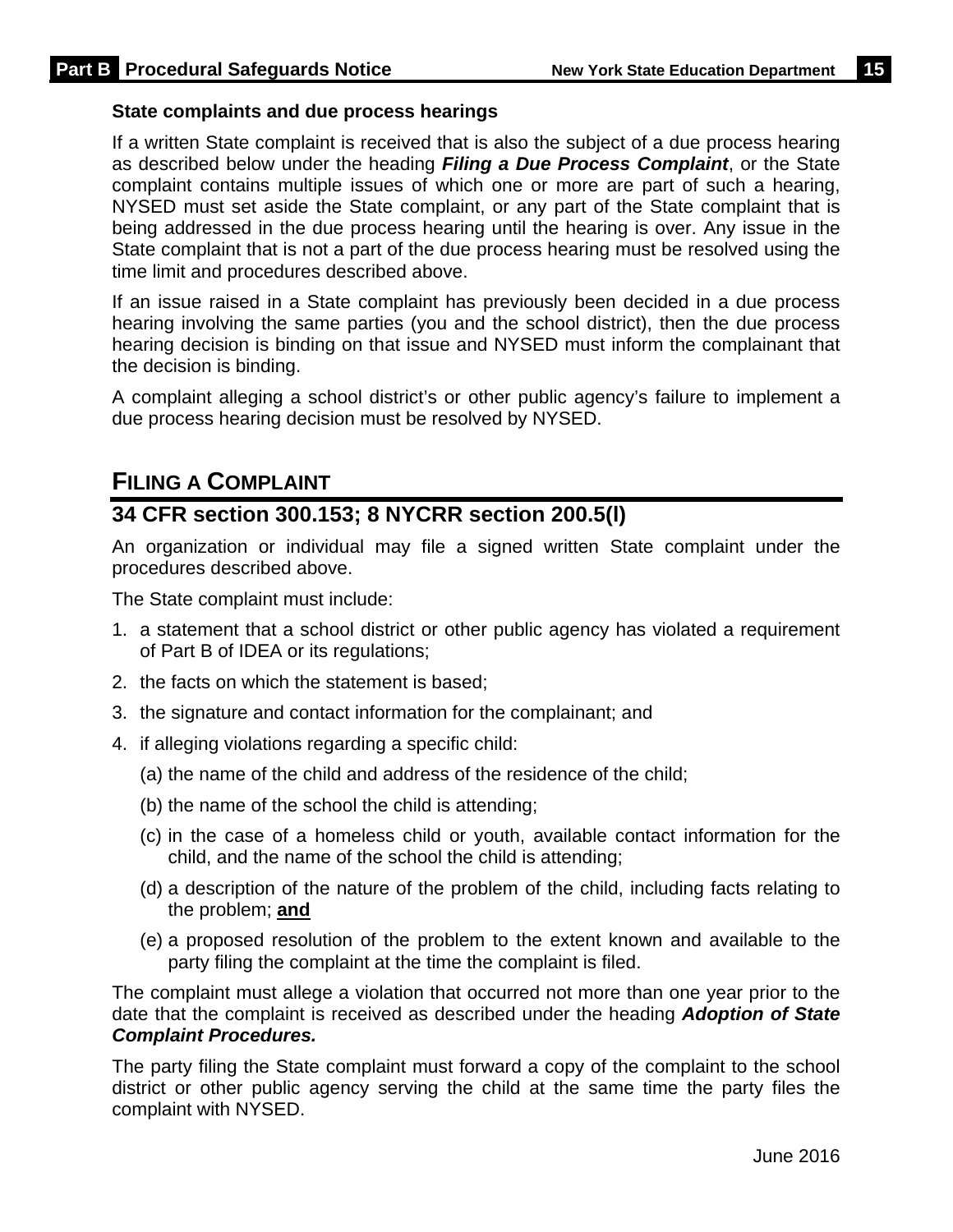# **DUE PROCESS COMPLAINT PROCEDURES**

## **FILING A DUE PROCESS COMPLAINT**

### **34 CFR section 300.507; 8 NYCRR section 200.5(i) and section 200.5(j)**

#### **General**

You or the school district may file a due process complaint on any matter relating to a proposal or a refusal to initiate or change the identification, evaluation or educational placement of your child, or the provision of FAPE to your child.

The due process complaint must allege a violation that happened not more than two years before you or the school district knew or should have known about the alleged action that forms the basis of the due process complaint.

The above timeline does not apply to you if you could not file a due process complaint within the timeline because:

- 1. the school district specifically misrepresented that it had resolved the issues identified in the complaint; **or**
- 2. the school district withheld information from you that it was required to provide you under Part B of IDEA.

#### **Information for parents**

The school district must inform you of any free or low-cost legal and other relevant services available in the area if you request the information, **or** if you or the school district file a due process complaint.

## **DUE PROCESS COMPLAINT**

### **34 CFR section 300.508; 8 NYCRR section 200.5(i) and (j)**

#### **General**

In order to request a hearing, you or the school district (or your attorney or the school district's attorney) must submit a due process complaint to the other party. That complaint must contain all of the content listed below and must be kept confidential.

You or the school district, whichever one filed the complaint, must also provide NYSED with a copy of the complaint.

#### **Content of the complaint**

The due process complaint must include:

- 1. the name of the child;
- 2. the address of the child's residence;
- 3. the name of the child's school;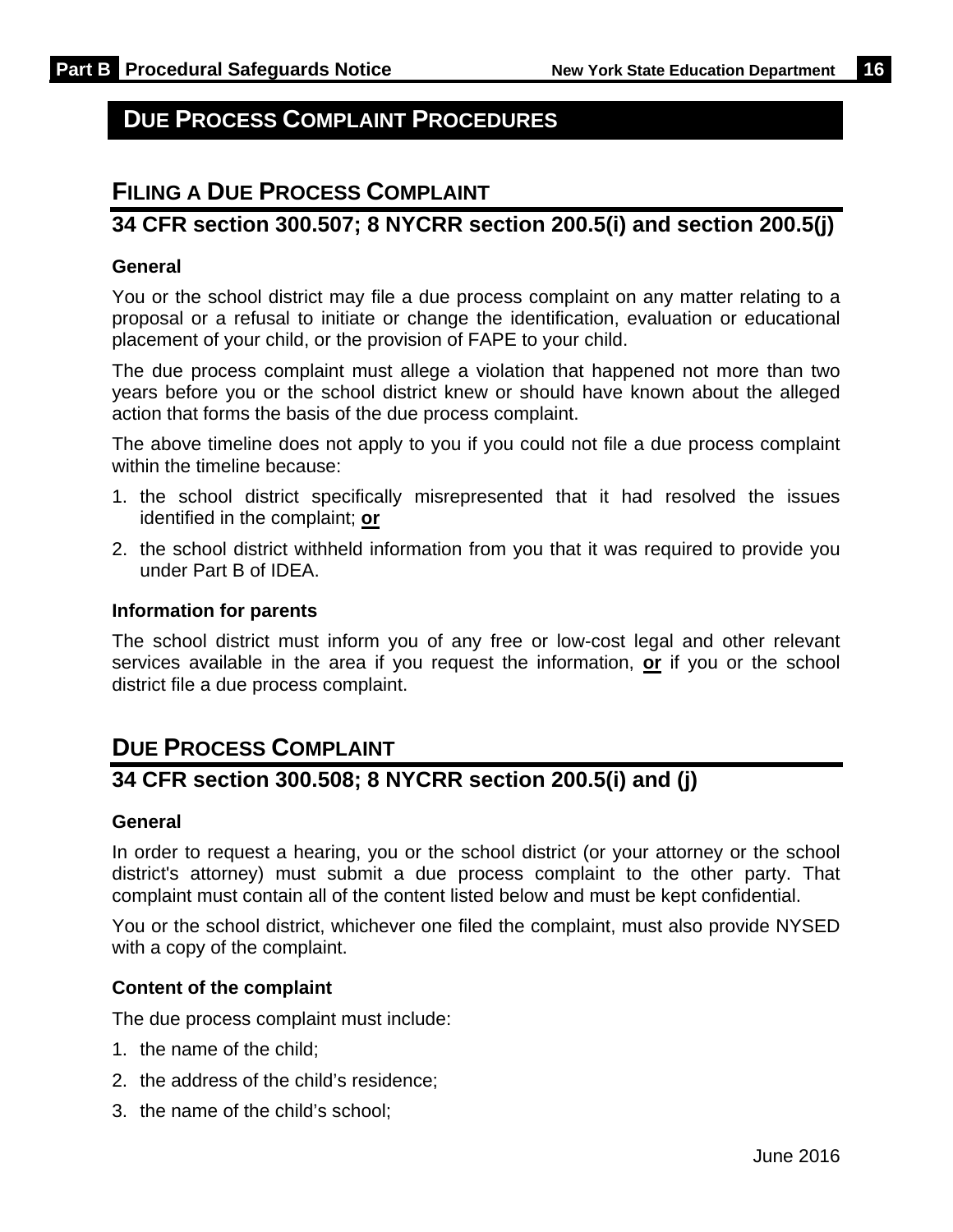- 4. if the child is a homeless child or youth, the child's contact information and the name of the child's school;
- 5. a description of the nature of the problem of the child relating to the proposed or refused action, including facts relating to the problem; **and**
- 6. a proposed resolution of the problem to the extent known and available to you or the school district at the time.

#### **Notice required before a hearing on a due process complaint**

You or the school district may not have a due process hearing until you or the school district (or your attorney or the school district's attorney), files a due process complaint that includes the information listed above.

#### **Sufficiency of complaint**

In order for a due process complaint to go forward, it must be considered sufficient. The due process complaint will be considered sufficient (to have met the content requirements above) unless the party receiving the due process complaint (you or the school district) notifies the hearing officer and the other party in writing, within 15 calendar days of receiving the complaint, that the receiving party believes that the due process complaint does not meet the requirements listed above.

Within five calendar days of receiving the notification the receiving party (you or the school district) considers a due process complaint insufficient, the impartial hearing officer must decide if the due process complaint meets the requirements listed above, and notify you and the school district in writing immediately.

#### **Complaint amendment**

You or the school district may make changes to the complaint only if:

- 1. the other party approves of the changes in writing and is given the chance to resolve the due process complaint through a resolution meeting, described below; **or**
- 2. by no later than five days before the due process hearing begins, the hearing officer grants permission for the changes.

If the complaining party (you or the school district) makes changes to the due process complaint, the timelines for the resolution meeting (within 15 calendar days of receiving the complaint) and the time period for resolution (within 30 calendar days of receiving the complaint) start again on the date the amended complaint is filed.

#### **Local educational agency (LEA) or school district response to a due process complaint**

If the school district has not sent a prior written notice to you, as described under the heading *Prior Written Notice*, regarding the subject matter contained in your due process complaint, the school district must, within 10 calendar days of receiving the due process complaint, send a response to you that includes:

1. an explanation of why the school district proposed or refused to take the action raised in the due process complaint;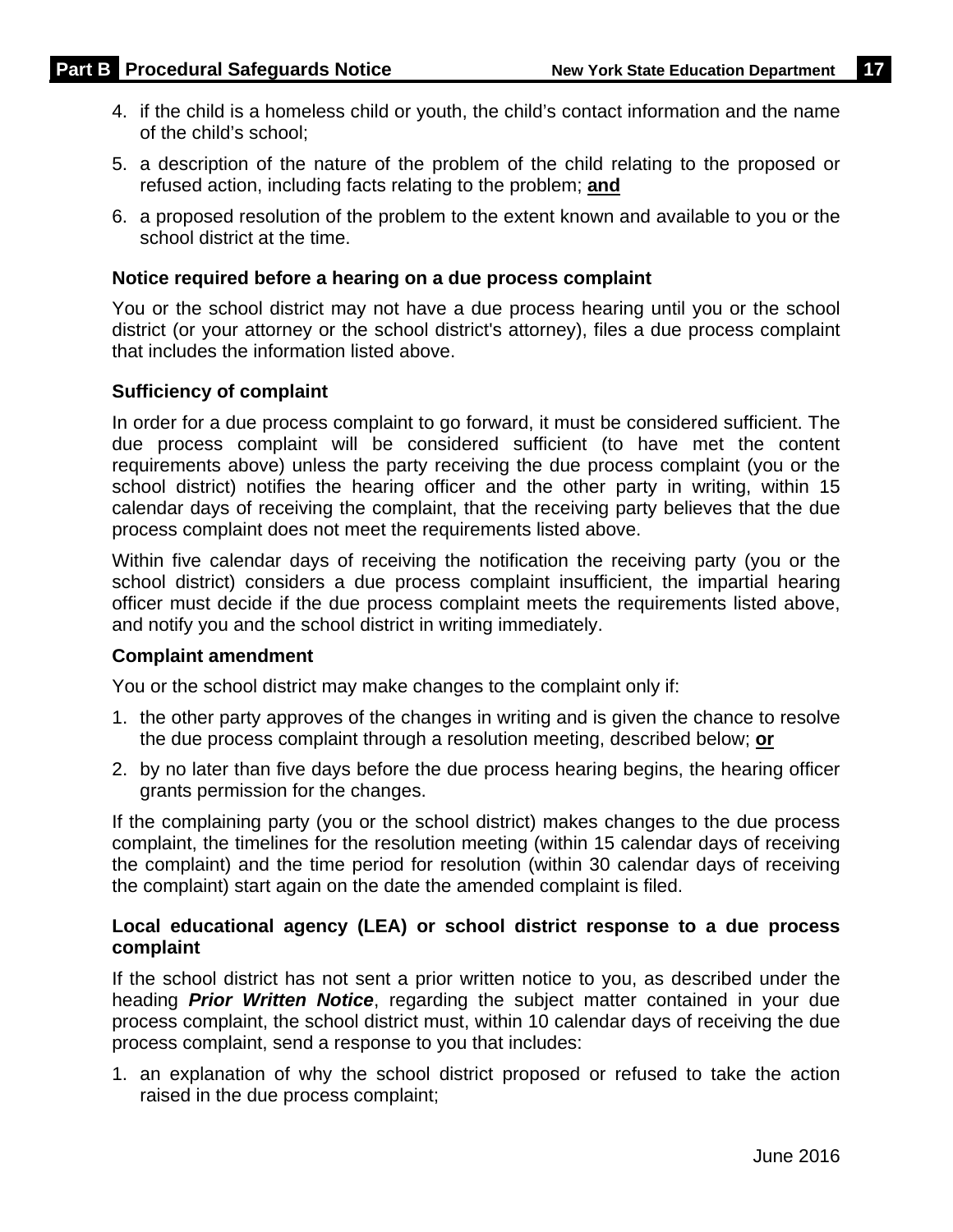- 2. a description of other options that your child's CSE or CPSE considered and the reasons why those options were rejected;
- 3. a description of each evaluation procedure, assessment, record, or report the school district used as the basis for the proposed or refused action; **and**
- 4. a description of the other factors that are relevant to the school district's proposed or refused action.

Providing the information in items 1-4 above does not prevent the school district from asserting that your due process complaint was insufficient.

#### **Other party response to a due process complaint**

Except as stated under the sub-heading immediately above, *LEA or school district response to a due process complaint*, the party receiving a due process complaint must, within 10 calendar days of receiving the complaint, send the other party a response that specifically addresses the issues in the complaint.

# **MODEL FORMS**

### **34 CFR section 300.509**

NYSED must develop model forms to help you file a State complaint and a due process complaint. However, NYSED or the school district may not require you to use these model forms. You can use the State's model form or another appropriate form, so long as it contains the required information for filing a due process complaint or a State complaint. The State's model forms may be found at http://www.p12.nysed.gov/specialed/. Copies of the forms will be provided to you by the school district or by contacting NYSED, P-12 Education: Office of Special Education at 518-473-2878.

### **MEDIATION**

### **34 CFR section 300.506; 8 NYCRR section 200.5(h)**

#### **General**

The school district must make mediation available to allow you and the school district to resolve disagreements involving any matter under Part B of IDEA, including matters arising prior to the filing of a due process complaint. Thus, mediation is available to resolve disputes under Part B of IDEA, whether or not you have filed a due process complaint to request a due process hearing as described under the heading *Filing a Due Process Complaint*.

#### **Requirements**

The procedures must ensure that the mediation process:

- 1. is voluntary on your part and the school district's part;
- 2. is not used to deny or delay your right to a due process hearing, or to deny any other rights you have under Part B of IDEA; **and**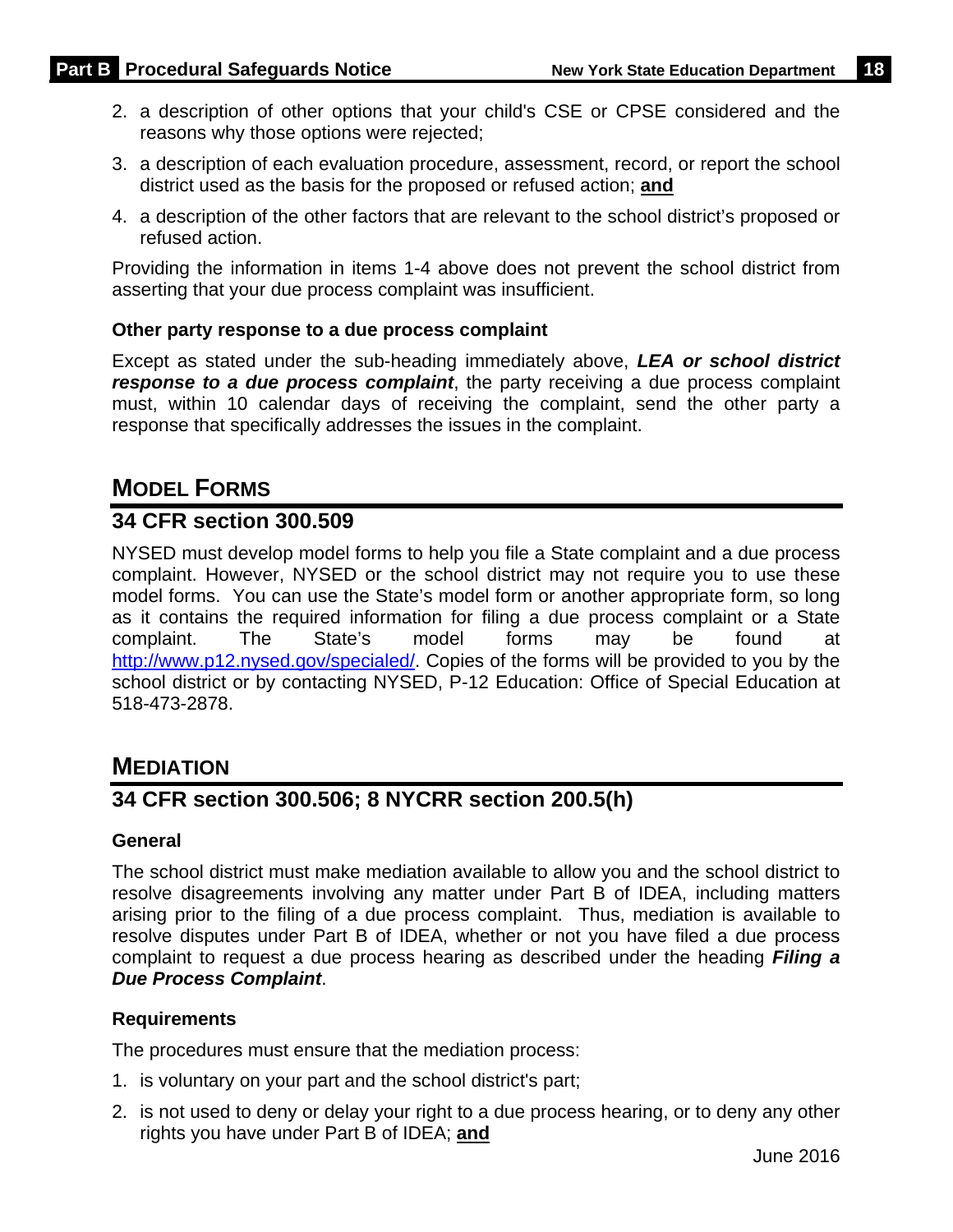3. is conducted by a qualified and impartial mediator who is trained in effective mediation techniques.

The school district may develop procedures that offer parents and schools that choose not to use the mediation process, an opportunity to meet, at a time and location convenient to you, with a disinterested party:

- 1. who is under contract with the Community Dispute Resolution Center (CDRC); **and**
- 2. who would explain the benefits and encourage the use of the mediation process to you.

New York State uses qualified mediators trained by CDRC who know the laws and regulations relating to the provision of special education and related services. Mediators are selected by CDRCs on a random, rotational, or other impartial basis.

#### **Arranging mediation**

Mediation is arranged through the school district with CDRCs. The State is responsible for the cost of the mediation process, including the costs of meetings.

Each meeting in the mediation process must be scheduled in a timely manner and held at a place that is convenient for you and the school district.

#### **Mediation agreements**

If you and the school district resolve a dispute through the mediation process, both parties must enter into a legally binding agreement that sets forth the resolution and:

- 1. states that all discussions that happened during the mediation process will remain confidential and may not be used as evidence in any subsequent due process hearing or civil proceeding; **and**
- 2. is signed by both you and a representative of the school district who has the authority to bind the school district.

A written, signed mediation agreement is enforceable in any State court of competent jurisdiction (a court that has the authority under State law to hear this type of case) or in a district court of the United States.

Discussions that happened during the mediation process must be confidential. They cannot be used as evidence in any future due process hearing or civil proceeding of any federal court or State court of a State receiving assistance under Part B of IDEA.

#### **Impartiality of mediator**

The mediator:

- 1. may not be an employee of a State educational agency or school that is involved in the education or care of your child; **and**
- 2. must not have a personal or professional interest which conflicts with the mediator's objectivity.

A person who otherwise qualifies as a mediator is not an employee of a school district or State agency solely because he or she is paid by the agency or school district to serve as a mediator.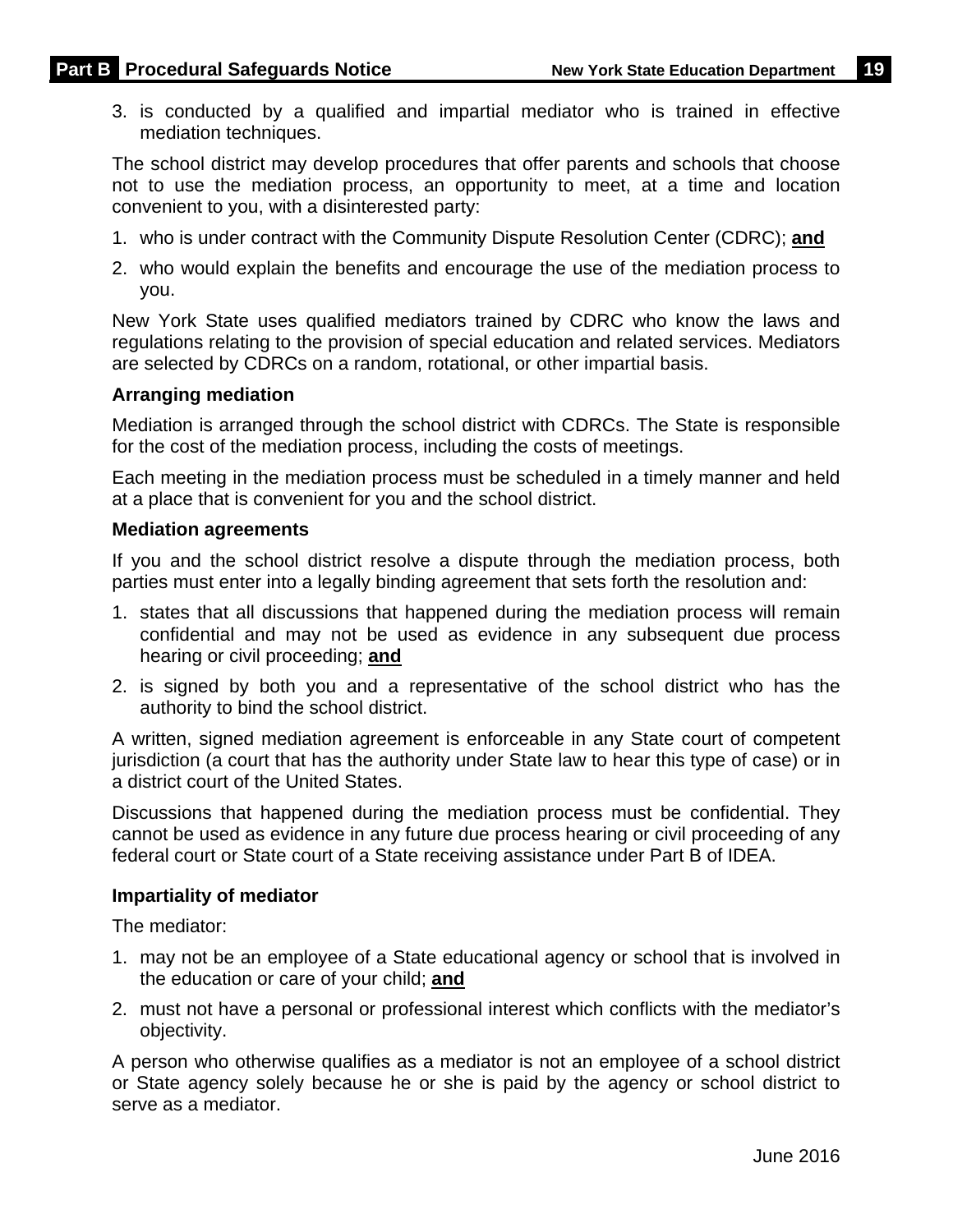# **THE CHILD'S PLACEMENT WHILE THE DUE PROCESS COMPLAINT AND HEARING ARE PENDING (PENDENCY)**

## **34 CFR section 300.518; 8 NYCRR section 200.5(m)**

Except as provided below under the heading *PROCEDURES WHEN DISCIPLINING CHILDREN WITH DISABILITIES,* once a due process complaint is sent to the other party, during the resolution process time period, and while waiting for the decision of any impartial due process hearing or court proceeding, unless you and your school district or you and the State Review Officer agree otherwise, your child must remain in his or her current educational placement.

If the due process proceeding concerns consent for an initial evaluation, your child will not be evaluated while the proceeding is pending.

If the due process complaint involves an application for initial admission to public school, your child, with your consent, must be placed in the regular public school program until the completion of all such proceedings.

A child who received preschool special education services and is now school-age may, during hearings and appeals, remain in the same programs as the preschool program if that program also has an approved school-age special education program.

If your preschool child is currently not receiving special education services and programs, he or she may, during any hearings or appeals, receive special education services and programs if you and the school district agree.

If the due process complaint involves an application for initial services under Part B of IDEA for a child who is transitioning from being served under Part C of IDEA (Early Intervention Services) to Part B of IDEA (Preschool Special Education Services) and who is no longer eligible for Part C services because the child has turned three, the school district is not required to provide the Part C services that the child has been receiving. If the child is found eligible under Part B of IDEA and you consent for the child to receive special education and related services for the first time, then, pending the outcome of the proceedings, the school district must provide those special education and related services that are not in dispute (those which you and the school district both agree upon).

A child who has received early intervention services and is not of preschool age may, during hearings and appeals, receive special education in the same program as the early intervention program if that program is also an approved preschool program.

# **RESOLUTION PROCESS**

### **34 CFR section 300.510; 8 NYCRR section 200.5(j)**

### **Resolution meeting**

Within 15 calendar days of receiving notice of your due process complaint, and before the due process hearing begins, the school district must convene a meeting with you and the relevant member or members of the CSE or CPSE who have specific knowledge of the facts identified in your due process complaint. The meeting: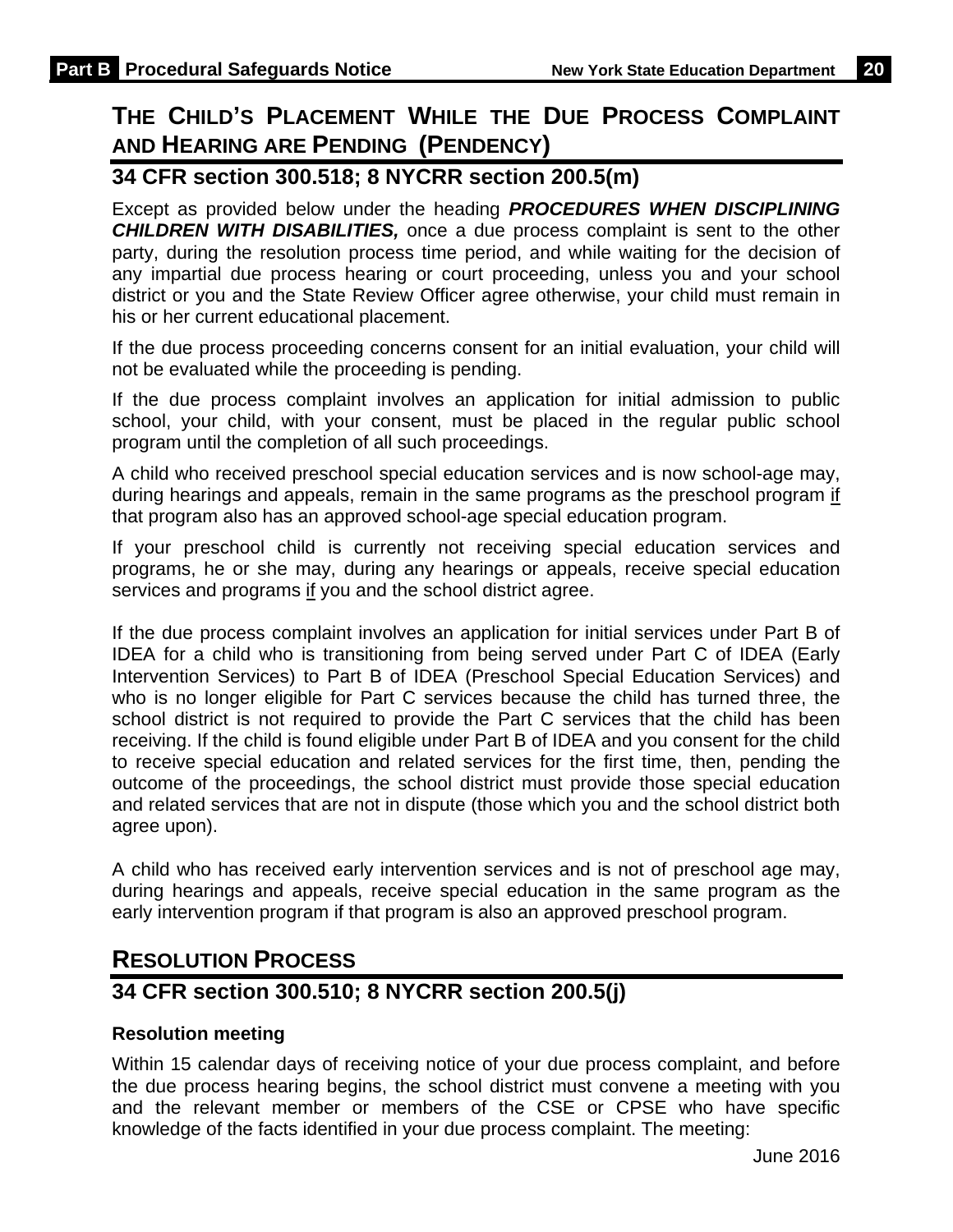- 1. must include a representative of the school district who has decision-making authority on behalf of the school district; **and**
- 2. may not include an attorney of the school district unless you are accompanied by an attorney.

You and the school district determine the relevant members of the CSE or CPSE to attend the meeting.

The purpose of the meeting is for you to discuss your due process complaint, and the facts that form the basis of the complaint, so that the school district has the opportunity to resolve the dispute.

The resolution meeting is not necessary if:

- 1. you and the school district agree in writing to waive the meeting; **or**
- 2. you and the school district agree to use the mediation process, as described under the heading *Mediation*.

A school district must make reasonable efforts to obtain your participation in the resolution meeting.

#### **Resolution period**

If the school district has not resolved the due process complaint to your satisfaction within 30 calendar days of the receipt of the due process complaint (during the time period for the resolution process), the due process hearing may occur.

The 45-calendar-day timeline for school-age students or 30-calendar-day timeline for preschool students for issuing a final decision begins at the expiration of the 30 calendar-day resolution period, with certain exceptions for adjustments made to the 30 calendar-day resolution period, as described below.

Except where you and the school district have both agreed to waive the resolution process or to use mediation, **your failure to participate in the resolution meeting will delay the timelines for the resolution process and due process hearing until you agree to participate in a meeting.** If you decide not to attend the resolution meeting, your impartial hearing may be dismissed by an impartial hearing officer.

If after making reasonable efforts and documenting such efforts, the school district is not able to obtain your participation in the resolution meeting, the school district may, at the end of the 30-calendar-day resolution period, request that an impartial hearing officer dismiss your due process complaint. Documentation of such efforts must include a record of the school district's attempts to arrange a mutually agreed upon time and place, such as:

- 1. detailed records of telephone calls made or attempted and the results of those calls;
- 2. copies of correspondence sent to you and any responses received; and
- 3. detailed records of visits made to your home or place of employment and the results of those visits.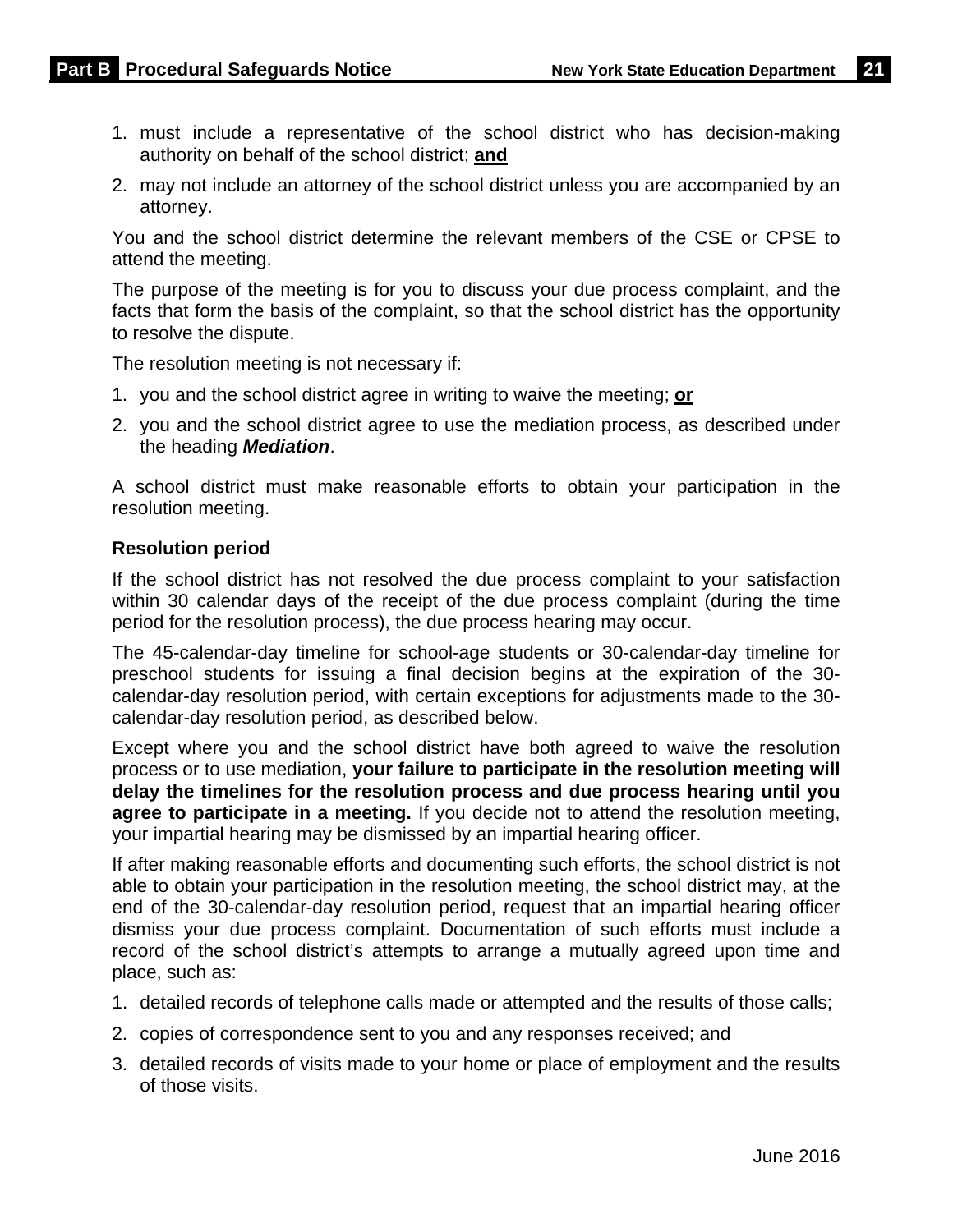If the school district fails to hold the resolution meeting within 15 calendar days of receiving notice of your due process complaint **or** fails to participate in the resolution meeting, you may ask a hearing officer to order that the 45-calendar-day due process hearing timeline for school-age students (or the 30-calendar-day due process hearing timeline for preschool) begin.

#### **Adjustments to the 30-calendar-day resolution period**

If you and the school district agree in writing to waive the resolution meeting, then the 45 calendar day for school-age (or 30 calendar day for preschool) timeline for the due process hearing starts the next calendar day.

After the start of mediation or the resolution meeting and before the end of the 30 calendar-day resolution period, if you and the school district agree in writing that no agreement is possible, then the 45 calendar day for school-age students or 30 calendar day for preschool timeline for the due process hearing starts the next calendar day.

If you and the school district agree to use the mediation process, at the end of the 30 calendar-day resolution period, both parties can agree in writing to continue the mediation until an agreement is reached. However, if either you or the school district withdraws from the mediation process, then the 45-calendar-day or 30-calendar-day timeline for the due process hearing starts the next calendar day.

#### **Written agreement**

If a resolution to the dispute is reached at the resolution meeting, you and the school district must enter into a legally binding agreement that is:

- 1. signed by you and a representative of the school district who has the authority to bind the school district; **and**
- 2. enforceable in any State court of competent jurisdiction (a State court that has authority to hear this type of case) or in a district court of the United States.

#### **Agreement review period**

If you and the school district enter into an agreement as a result of a resolution meeting, either party (you or the school district) may void the agreement within three business days of the time that both you and the school district signed the agreement.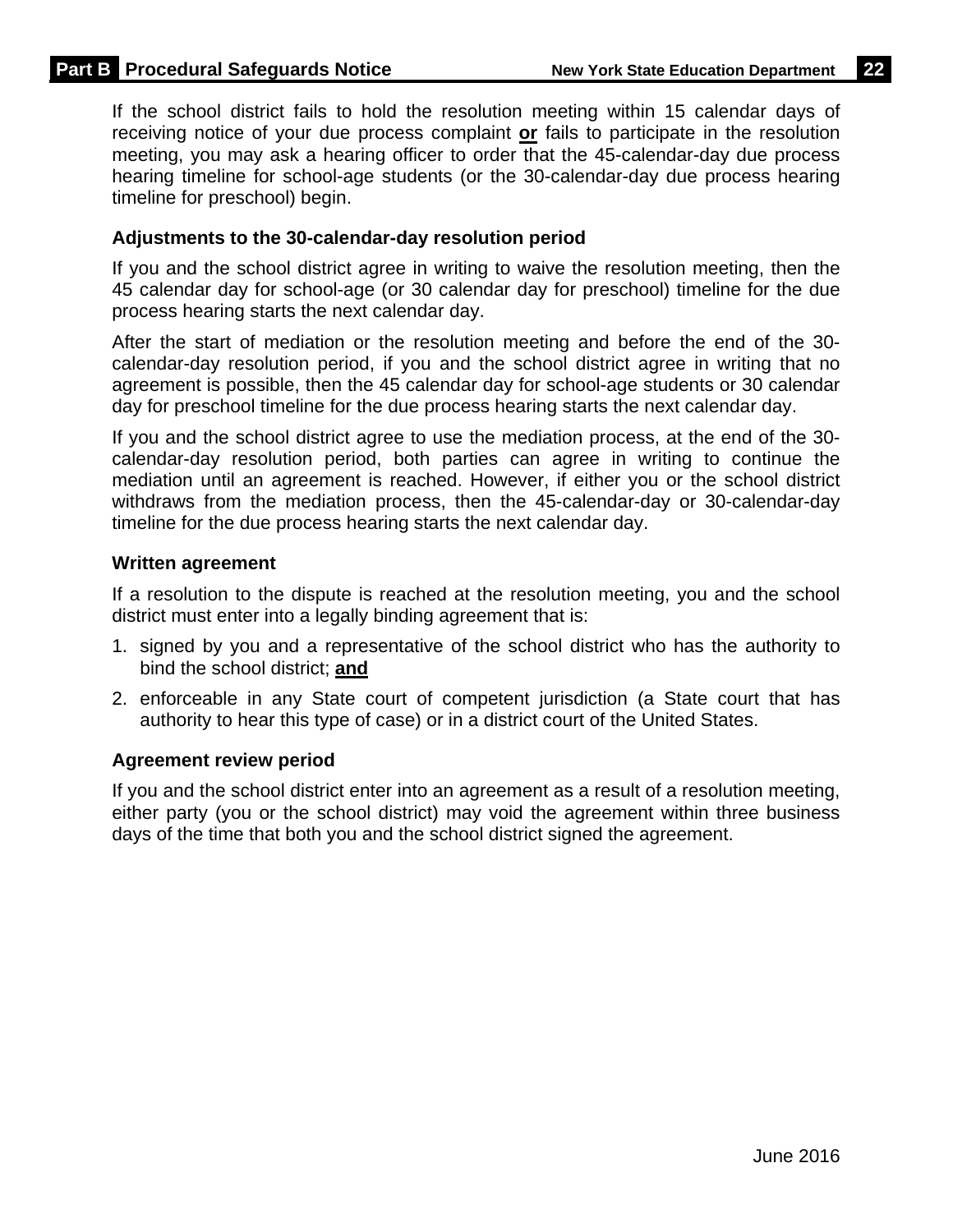# **HEARINGS ON DUE PROCESS COMPLAINTS**

# **IMPARTIAL DUE PROCESS HEARING**

### **34 CFR section 300.511; 8 NYCRR sections 200.1(x), 200.5(i) and (j)**

#### **General**

Whenever a due process complaint is filed, you or the school district involved in the dispute must have an opportunity for an impartial due process hearing, as described in the *Due Process Complaint* and *Resolution Process* sections. The school district appoints the impartial hearing officer from the rotational list. The impartial hearing officer convenes the impartial hearing.

#### **Impartial hearing officer (IHO)**

At a minimum, an IHO must:

- 1. not be an employee of a State educational agency or school that is involved in the education or care of the child. However, a person is not an employee of the agency solely because he/she is paid by the agency to serve as a hearing officer;
- 2. not have a personal or professional interest that conflicts with the hearing officer's objectivity in the hearing;
- 3. be knowledgeable and understand the provisions of IDEA, and federal and New York State regulations pertaining to IDEA, and legal interpretations of IDEA by federal and State courts; **and**
- 4. have the knowledge and ability to conduct hearings, and to make and write decisions, consistent with appropriate, standard legal practice.

Each school district must keep a list of those persons who serve as IHOs.

#### **Subject matter of due process hearing**

The party (you or the school district) that requests the due process hearing may not raise issues at the due process hearing that were not addressed in the due process complaint notice, unless the other party agrees.

#### **Timeline for requesting a hearing**

You or the school district must request an impartial hearing on a due process complaint within two years of the date you or the school district knew or should have known about the issue addressed in the complaint.

#### **Exceptions to the timeline**

The above timeline does not apply to you if you could not file a due process complaint because:

1. the school district specifically misrepresented that it had resolved the problem or issue that you are raising in your complaint; **or**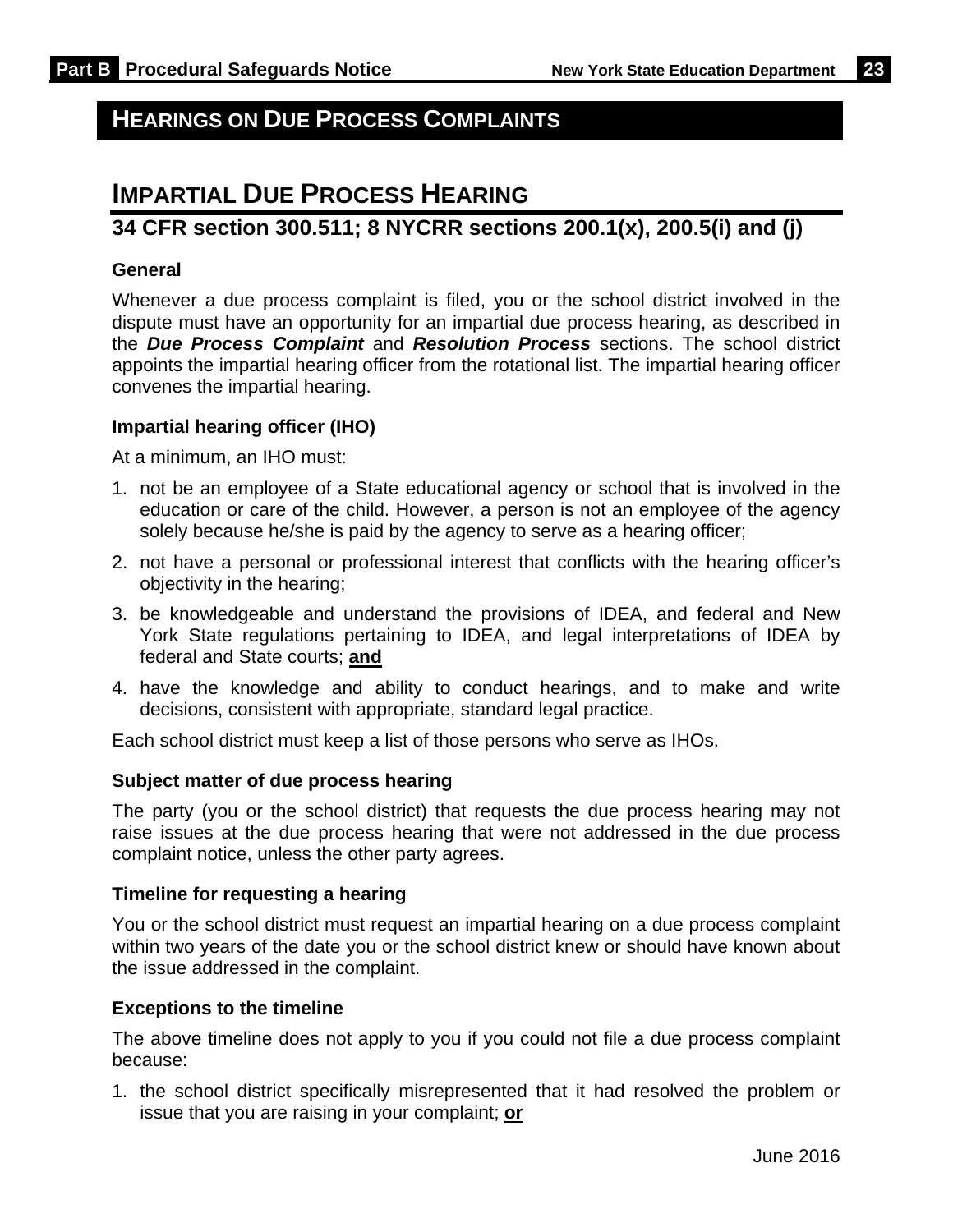2. the school district withheld information from you that it was required to provide to you under Part B of IDEA.

# **HEARING RIGHTS**

### **34 CFR section 300.512; 8 NYCRR section 200.5(j)**

#### **General**

Any party to a due process hearing (including a hearing relating to disciplinary procedures) or an appeal, as described under the sub-heading *Appeal of decisions; impartial review* has the right to:

- 1. be accompanied and advised by a lawyer and/or persons with special knowledge or training regarding the problems of children with disabilities;
- 2. present evidence and confront, cross-examine, and require the attendance of witnesses;
- 3. prohibit the introduction of any evidence at the hearing that has not been disclosed to the other party at least five business days before the hearing;
- 4. obtain a written, or, at your option, electronic, word-for-word record of the hearing; **and**
- 5. obtain written, or, at your option, electronic findings of fact and decisions.

#### **Additional disclosure of information**

At least five business days prior to a due process hearing, you and the school district must disclose to each other all evaluations completed by that date and recommendations based on those evaluations that you or the school district intend to use at the hearing.

An IHO may prevent any party that fails to comply with this requirement from introducing the relevant evaluation or recommendation at the hearing without the consent of the other party.

#### **Parental rights at hearings**

You must be given the right to:

- 1. have your child present;
- 2. open the hearing to the public;
- 3. have the record of the hearing, the findings of fact and decisions provided to you at no cost; **and**
- 4. have an interpreter for the deaf or an interpreter fluent in your native language, if necessary, at no cost to you.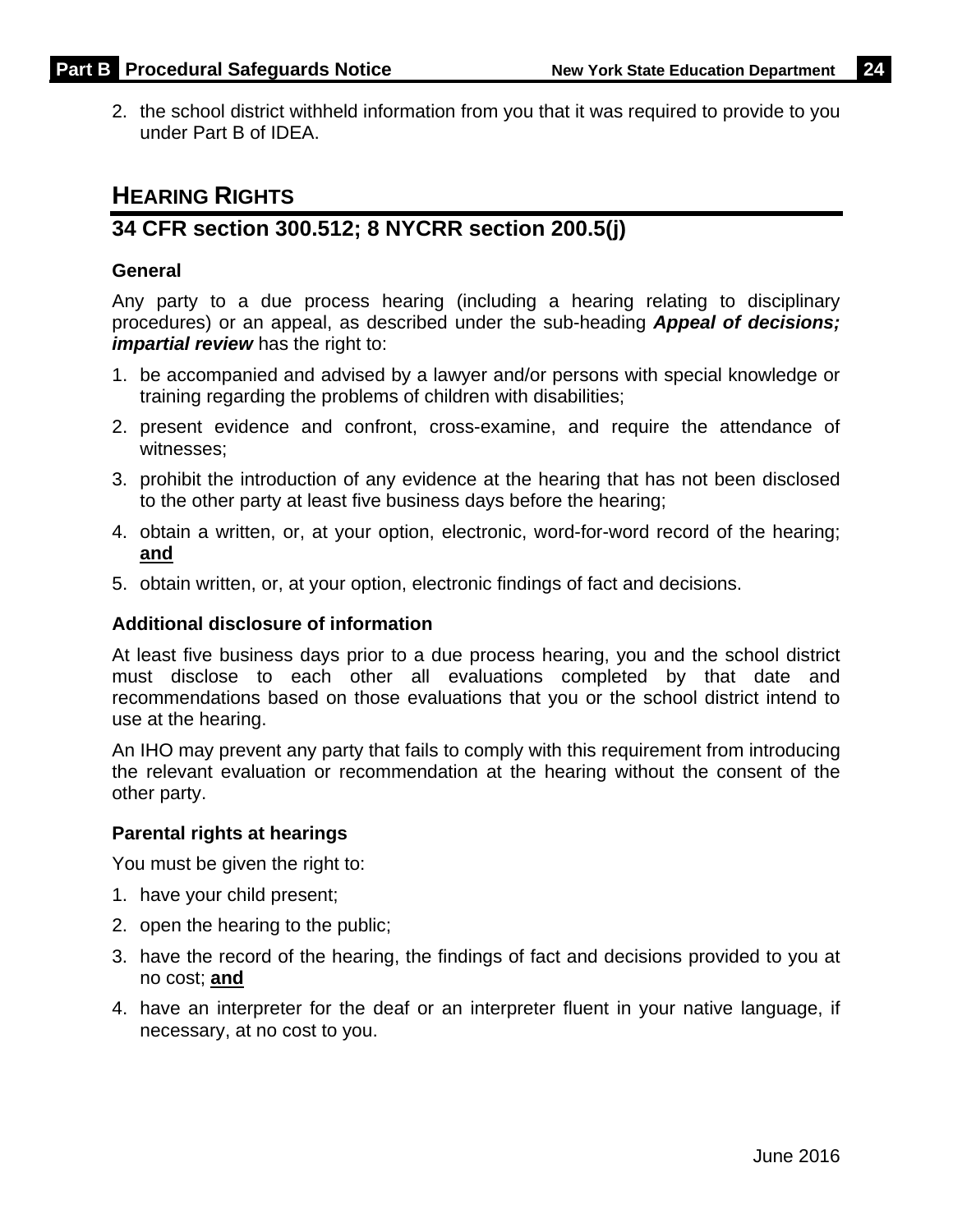### **HEARING DECISIONS**

### **34 CFR section 300.513; 8 NYCRR section 200.5(j)**

#### **Decision of hearing officer**

An IHO's decision on whether your child received FAPE must be based on substantive grounds.

In matters alleging a procedural violation, an IHO may find that your child did not receive FAPE only if the procedural inadequacies:

- 1. interfered with your child's right to FAPE;
- 2. significantly interfered with your opportunity to participate in the decision-making process regarding the provision of FAPE to your child; **or**
- 3. caused a deprivation of an educational benefit.

#### **Construction clause**

None of the provisions described above can be interpreted to prevent an IHO from ordering a school district to comply with the requirements in the procedural safeguards section of the federal regulations under Part B of IDEA (34 CFR sections 300.500 through 300.536).

None of the provisions under the headings: *Filing a Due Process Complaint; Due Process Complaint; Model Forms; Resolution Process; Impartial Due Process Hearing; Hearing Rights; and Hearing Decisions* (34 CFR sections 300.507 through 300.513), can affect your right to file an appeal of the due process hearing decision with the State Review Officer (SRO) (see heading **Appeals** - **Finality of Decision**).

#### **Separate request for a due process hearing**

Nothing in the procedural safeguards section of the federal regulations under Part B of IDEA (34 CFR sections 300.500 through 300.536) can be interpreted to prevent you from filing a separate due process complaint on an issue separate from a due process complaint already filed.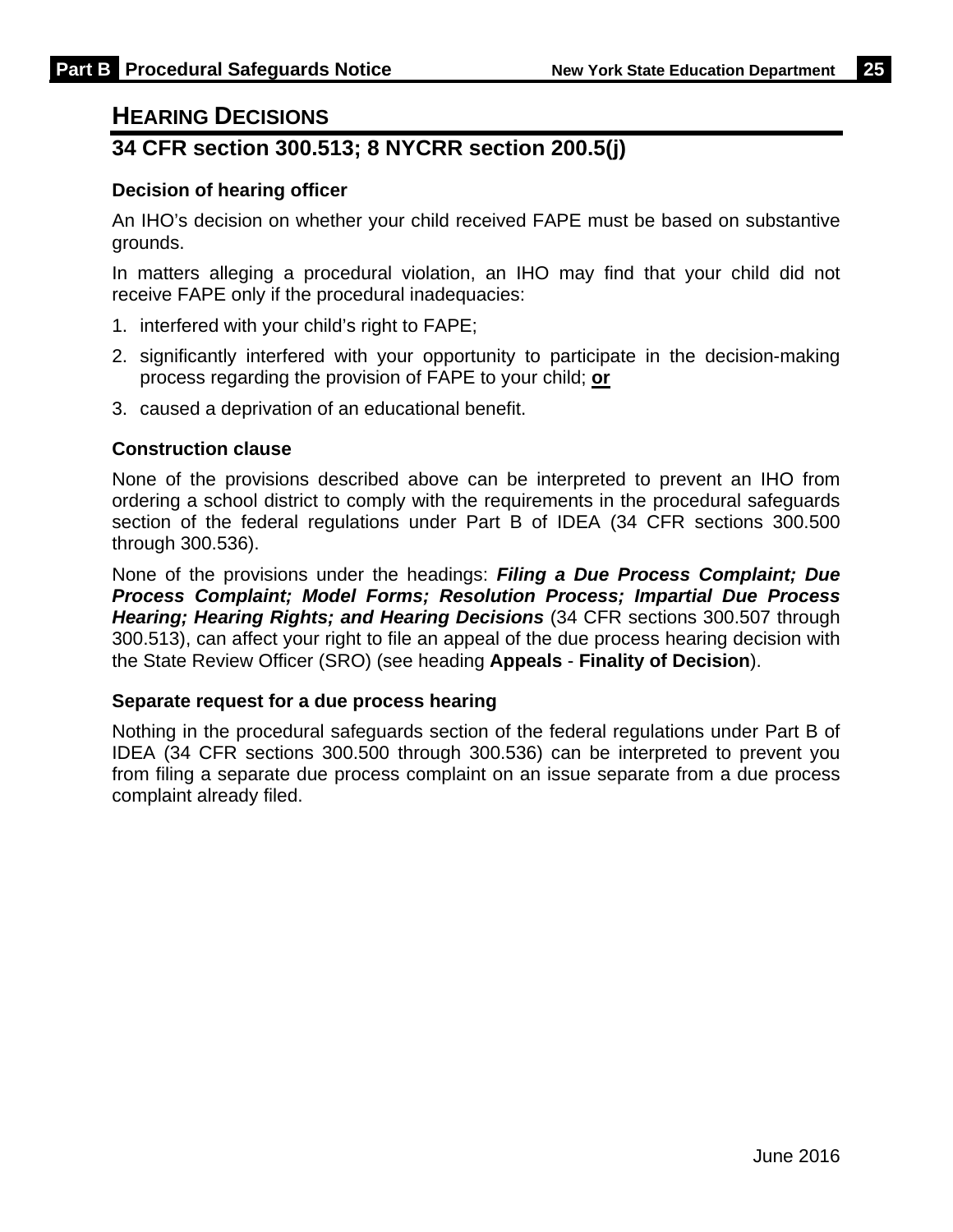### **APPEALS**

### **FINALITY OF DECISION; APPEAL; IMPARTIAL REVIEW**

### **34 CFR section 300.514; 8NYCRR section 200.5(k)**

#### **Finality of hearing decision**

A decision made in a due process hearing (including a hearing relating to disciplinary procedures) is final, except that any party involved in the hearing (you or the school district) may appeal the decision to NYSED, Office of State Review.

#### **State-level appeals of IHO decisions**

The decision made by the IHO is final unless you or the school district ask for a review of the decision of the IHO (called an appeal) by the State Review Officer (SRO). If you want to appeal the IHO decision to the SRO, a Notice of Intention to Seek Review (Form A) must be served on the school district not less than 10 days before the Notice of Petition (Form B) is served on the school district, and **within 25 days from the date of the IHO's decision.** The petition must be served by hand-delivery on the school district **within 35 days from the date of the IHO's decision**. If the IHO's decision was served by mail on petitioner, the date of mailing plus the four following days must be excluded in computing the 35-day period. The SRO will:

- 1. make a final decision within 30 calendar days. The SRO may extend the time beyond the 30 days at the request of you or the school district. The extension must be for a specific time.
- 2. mail copies of the written or, at your option, electronic findings of fact and the decision to you or your attorney and the board of education (BOE) within the 30-day period.

The rules for filing an appeal to the SRO can be found at: http://www.sro.nysed.gov.

If there is an appeal, the SRO must conduct an impartial review of the findings and decision appealed. The official conducting the review must:

- 1. examine the entire hearing record;
- 2. ensure that the procedures at the hearing were consistent with the requirements of due process;
- 3. seek additional evidence if necessary. If a hearing is held to receive additional evidence, the hearing rights described above under the heading *Hearing Rights*  apply;
- 4. give the parties an opportunity for oral or written argument, or both, at the discretion of the reviewing official;
- 5. make an independent decision on completion of the review; **and**
- 6. give you and the school district a copy of the written, or, at your option, electronic findings of fact and decisions.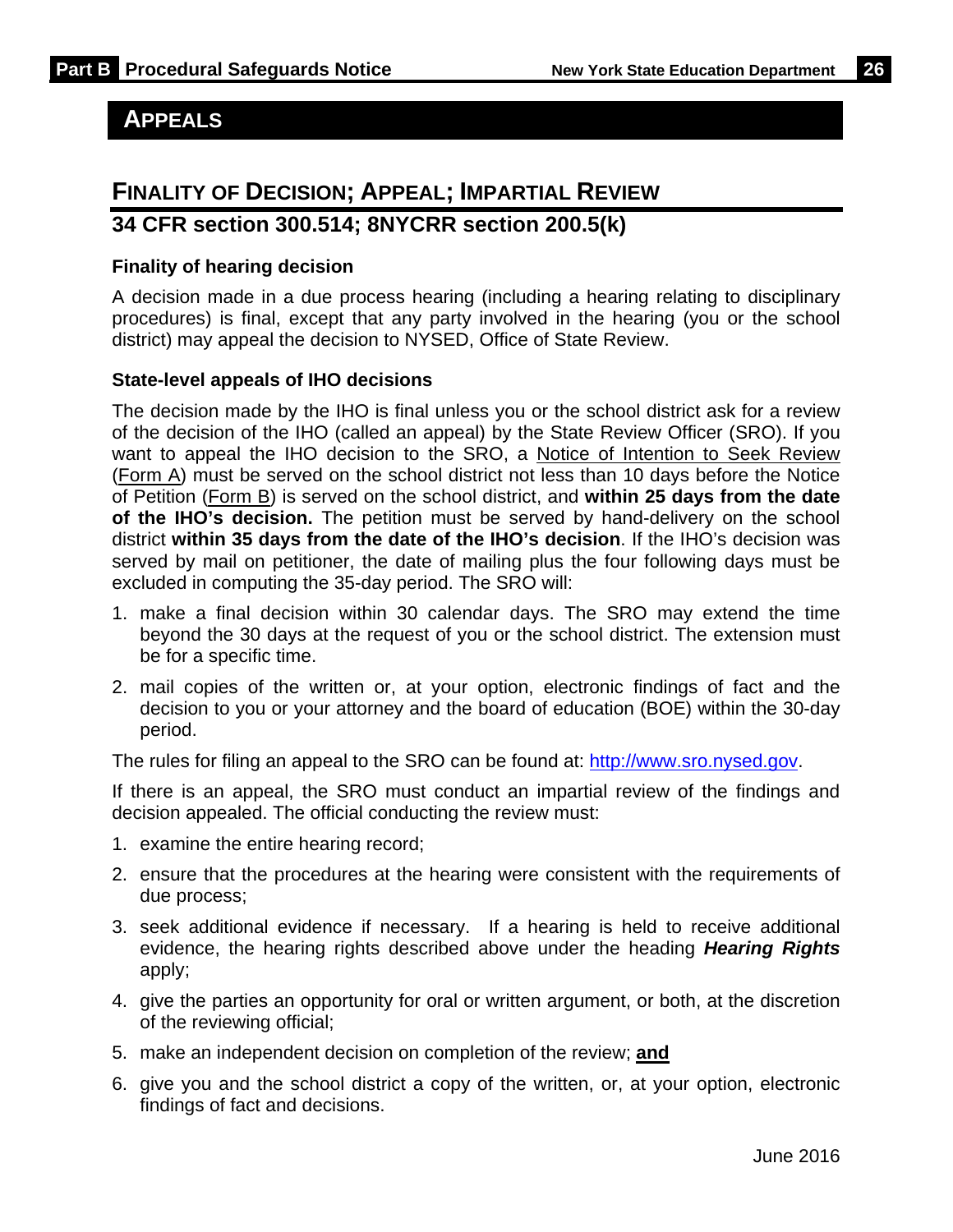#### **Finality of review decision**

The decision made by the SRO is final unless you or the school district brings a civil action, as described below.

# **TIMELINES AND CONVENIENCE OF HEARINGS AND REVIEWS 34 CFR section 300.515; 8 NYCRR sections 200.5(j) and 200.16(h)**

The school district must ensure that, not later than 45 calendar days for school-age students or 30 calendar days for preschool students, after the expiration of the 30 calendar day period for resolution meetings **or**, as described under the sub-heading *Adjustments to the 30-calendar-day resolution period,* not later than 45 calendar days for school-age students or 30 calendar days for preschool students after the expiration of the adjusted time period:

- 1. a final decision is reached in the hearing; **and**
- 2. a copy of the decision is mailed to you and the school district.

The SRO must ensure that not later than 30 calendar days after the receipt of a request for a review:

- 1. a final decision is reached in the review; **and**
- 2. a copy of the decision is mailed to you and the school district.

An IHO or a SRO may grant specific extensions of time beyond the periods described above (45-calendar-day for school-age or 30-calendar-day for preschool hearing decision timeline and 30-calendar-day SRO decision timeline) if you or the school district make a request for a specific extension of the timeline.

Each hearing and review involving oral arguments must be conducted at a time and place that is reasonably convenient to you and your child.

# **CIVIL ACTIONS, INCLUDING THE TIME PERIOD IN WHICH TO FILE THOSE ACTIONS**

### **34 CFR section 300.516; 8 NYCRR section 200.5(k)**

#### **General**

Any party (you or the school district) who does not agree with the findings and decision in the State-level review has the right to bring a civil action with respect to the matter that was the subject of the due process hearing (including a hearing relating to disciplinary procedures). The action may be brought in a State court of competent jurisdiction (a State court that has authority to hear this type of case) or in a district court of the United States without regard to the amount in dispute.

#### **Time limitation**

The party (you or the school district) bringing the action have four months from the date of the decision of the SRO to file a civil action.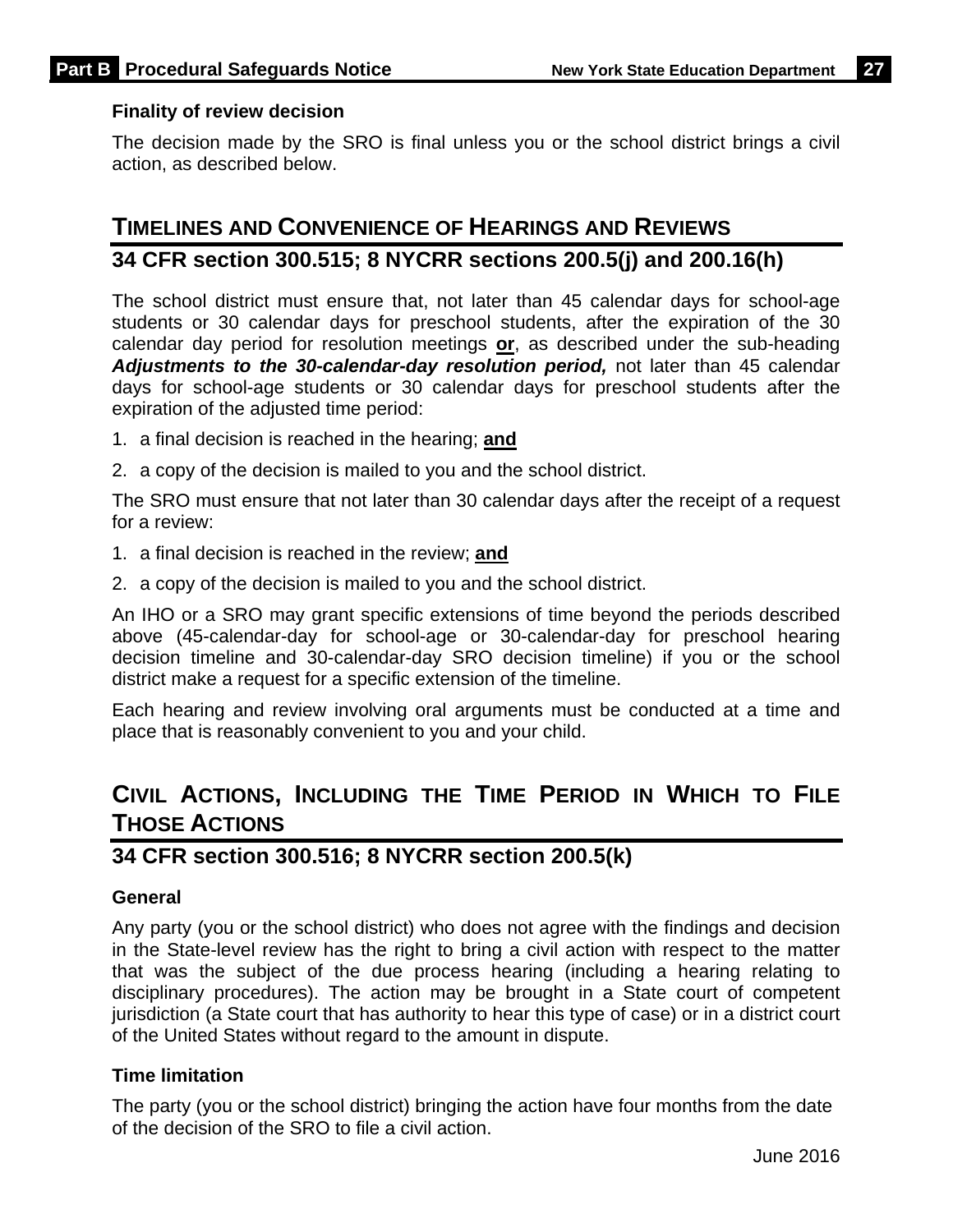#### **Additional procedures**

In any civil action, the court:

- 1. receives the records of the administrative proceedings;
- 2. hears additional evidence at your request or at the school district's request; **and**
- 3. bases its decision on the preponderance of the evidence and grants the relief that the court determines to be appropriate.

#### **Jurisdiction of district courts**

The district courts of the United States have authority to rule on actions brought under Part B of IDEA without regard to the amount in dispute.

#### **Rule of construction**

Nothing in Part B of IDEA restricts or limits the rights, procedures, and remedies available under the U.S. Constitution, the Americans with Disabilities Act of 1990, Title V of the Rehabilitation Act of 1973 (Section 504), or other federal laws protecting the rights of children with disabilities. However, before filing a civil action under these laws seeking relief that is also available under Part B of IDEA, the due process procedures described above must be exhausted to the same extent as would be required if the party filed the action under Part B of IDEA. This means that you may have remedies available under other laws that overlap with those available under IDEA, but in general, to obtain relief under those other laws, you must first use the available administrative remedies under IDEA (i.e., the due process complaint, resolution meeting, and impartial due process hearing procedures) before going directly into court.

# **ATTORNEYS' FEES**

### **34 CFR section 300.517**

#### **General**

In any action or proceeding brought under Part B of IDEA, if you prevail, the court, in its discretion, may award reasonable attorneys' fees as part of the costs to you.

In any action or proceeding brought under Part B of IDEA, the court, in its discretion, may award reasonable attorneys' fees as part of the costs to a prevailing school district, or NYSED to be paid by your attorney, if the attorney: (a) filed a complaint or court case that the court finds is frivolous, unreasonable, or without foundation; **or** (b) continued to litigate after the litigation clearly became frivolous, unreasonable, or without foundation. **or**

In any action or proceeding brought under Part B of IDEA, the court, in its discretion, may award reasonable attorneys' fees as part of the costs to a prevailing state educational agency (SEA) or school district, to be paid by you or your attorney, if your request for a due process hearing or later court case was presented for any improper purpose, such as to harass, to cause unnecessary delay, or to unnecessarily increase the cost of the action or proceeding.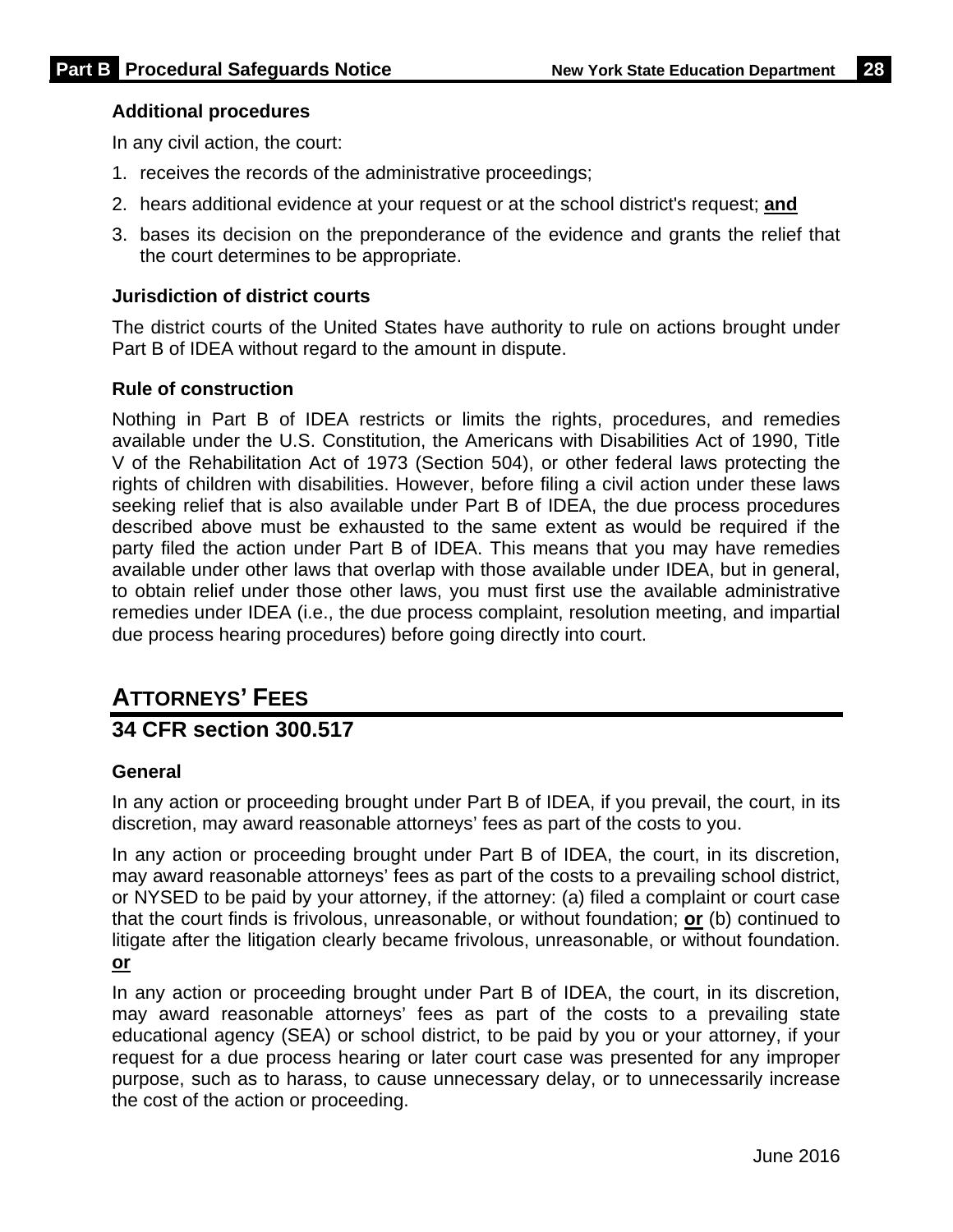#### **Award of fees**

A court awards reasonable attorneys' fees as follows:

- 1. Fees must be based on rates prevailing in the community in which the action or hearing began for the kind and quality of services furnished. No bonus or multiplier may be used in calculating the fees awarded.
- 2. Fees may not be awarded and related costs may not be reimbursed in any action or proceeding under Part B of IDEA for services performed after a written offer of settlement to you if:
	- a. the offer is made within the time prescribed by Rule 68 of the Federal Rules of Civil Procedure or, in the case of a due process hearing or State-level review, at any time more than 10 calendar days before the proceeding begins;
	- b. the offer is not accepted within 10 calendar days; **and**
	- c. the court or administrative hearing officer finds that the relief finally obtained by you is not more favorable to you than the offer of settlement.

Despite these restrictions, an award of attorneys' fees and related costs may be made to you if you prevail and you were substantially justified in rejecting the settlement offer.

3. Fees may not be awarded relating to any meeting of the CSE or CPSE unless the meeting is held as a result of an administrative proceeding or court action. *Fees also may not be awarded for a mediation as described under the heading Mediation*.

A resolution meeting, as described under the heading *Resolution meeting*, is not considered a meeting convened as a result of an administrative hearing or court action, and also is not considered an administrative hearing or court action for purposes of these attorneys' fees provisions.

The court reduces, as appropriate, the amount of the attorneys' fees awarded under Part B of IDEA, if the court finds that:

- 1. you, or your attorney, during the course of the action or proceeding, unreasonably delayed the final resolution of the dispute;
- 2. the amount of the attorneys' fees otherwise authorized to be awarded unreasonably exceeds the hourly rate prevailing in the community for similar services by attorneys of reasonably similar skill, reputation, and experience;
- 3. the time spent and legal services furnished were excessive considering the nature of the action or proceeding; **or**
- 4. the attorney representing you did not provide to the school district the appropriate information in the due process request notice as described under the heading *Due Process Complaint*.

However, the court may not reduce fees if the court finds that the State or school district unreasonably delayed the final resolution of the action or proceeding or there was a violation under the procedural safeguards provisions of Part B of IDEA.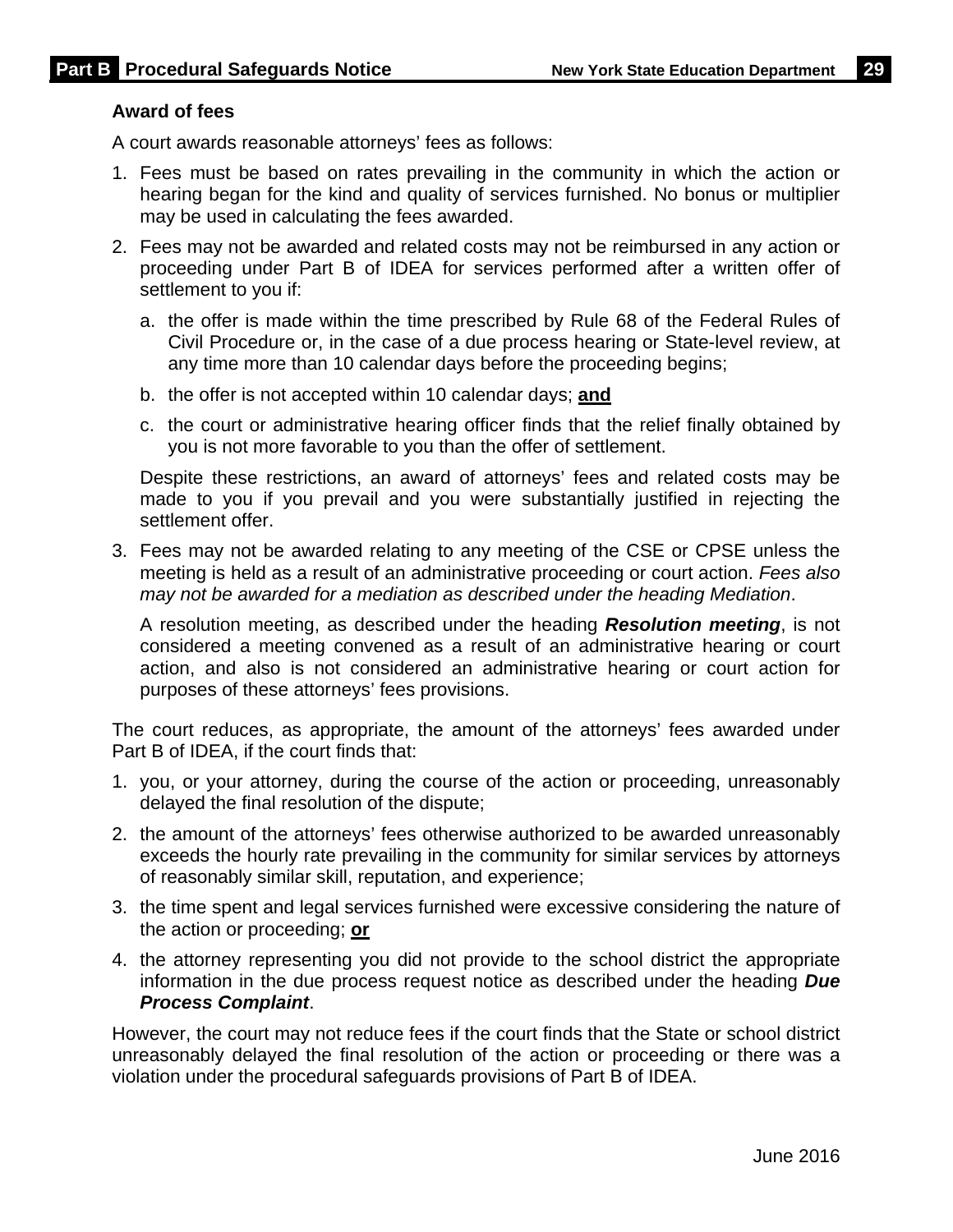# **PROCEDURES WHEN DISCIPLINING CHILDREN WITH DISABILITIES**

### **AUTHORITY OF SCHOOL PERSONNEL**

### **34 CFR section 300.530; 8 NYCRR sections 201.2 - 201.7**

#### **Case-by-case determination**

School personnel may consider any unique circumstances on a case-by-case basis, when determining whether a change of placement, made in accordance with the following requirements related to discipline, is appropriate for a child with a disability who violates a school code of student conduct.

#### **General**

The procedures for the discipline of students with disabilities must be in accordance with section 3214 of the Education Law and Part 201 of the Regulations of the Commissioner of Education. While the school has the authority to suspend or remove your child for violating the school's code of conduct, you and your child have certain rights throughout the process.

#### **Rights that apply to all students**

- 1. To be notified immediately by telephone, if possible, and to receive written notice within 24 hours of a proposed suspension of five school days or less. The notice should describe the incident, proposed suspension and your child's rights. You also have the right to request an informal conference with the school principal, which will be held before the suspension unless your child's presence in school poses a danger (in which case the informal conference can occur after your child is suspended).
- 2. To receive written notice of your opportunity for a superintendent's hearing, if the suspension is for more than five consecutive school days, which describes your child's rights to counsel and to question and present witnesses.
- 3. For your child to receive alternative instruction during the first ten days of any suspension or removal to the same extent as nondisabled students, if your child is of compulsory school age.

#### **Rights that apply to students with disabilities**

To the extent that they also take such action for children without disabilities, school personnel may, for not more than **10 school days** in a row, remove a child with a disability who violates a code of student conduct from his or her current placement to an appropriate interim alternative educational setting (IAES) which must be determined by the child's CSE or CPSE, another setting, or suspension. School personnel may also impose additional removals of the child of not more than **10 school days** in a row in that same school year for separate incidents of misconduct, as long as those removals do not constitute a change of placement (see *Change of Placement Because of Disciplinary Removals* for the definition, below).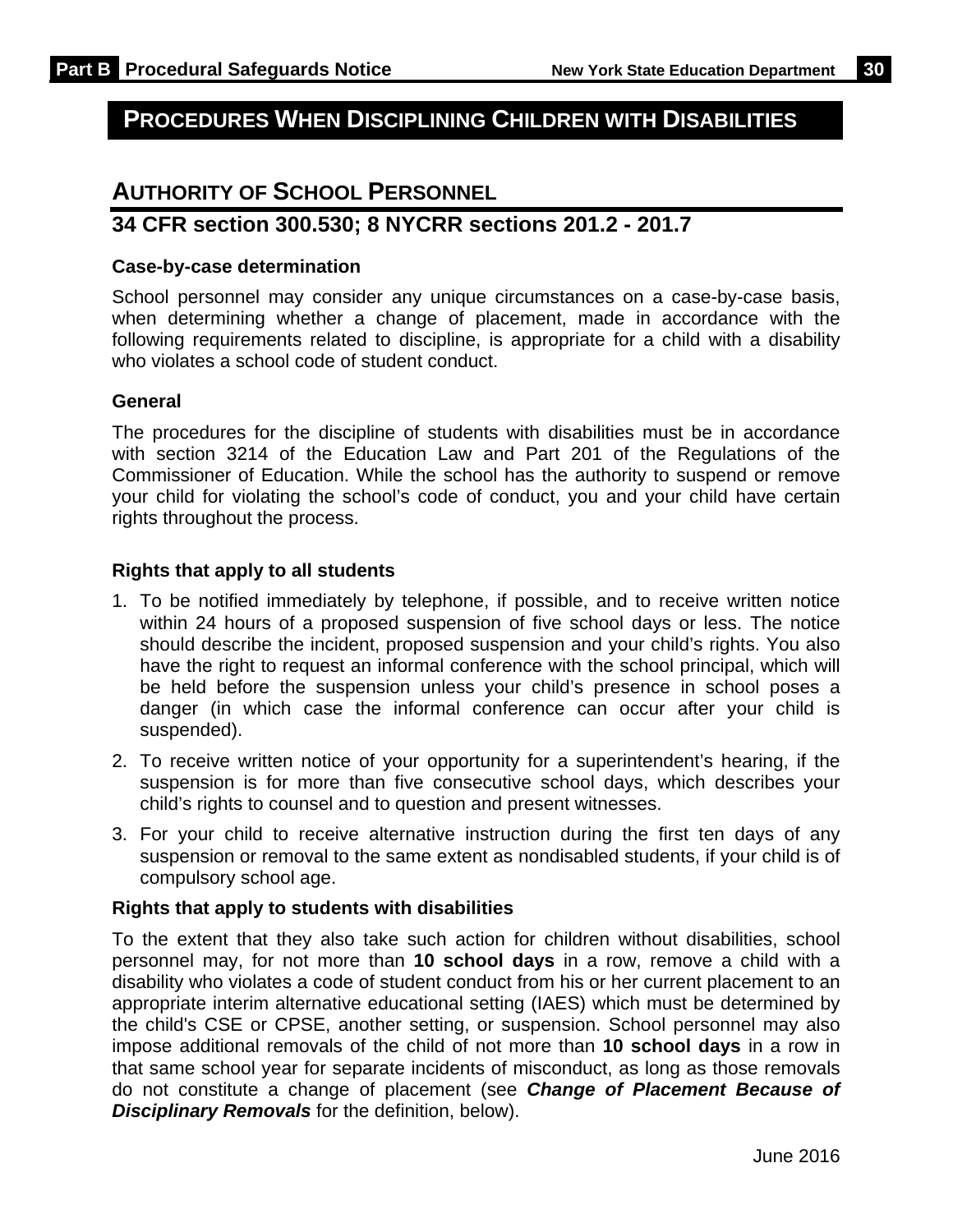Once a child with a disability has been removed from his or her current placement for a total of **10 school days** in the same school year, the school district must, during any subsequent days of removal in that school year, provide services to the extent required below under the sub-heading *Services*.

#### **Additional authority**

If the behavior that violated the student code of conduct was not a manifestation of the child's disability (see *Manifestation determination*, below) and the disciplinary change of placement would exceed **10 school days** in a row, school personnel may apply the disciplinary procedures to that child with a disability in the same manner and for the same duration as it would to children without disabilities, except that the school must provide services to that child as described below under *Services*. The child's CSE or CPSE determines the IAES for such services.

#### **Services**

The services that must be provided to a child with a disability who has been removed from the child's current placement may be provided in an IAES.

A school district is only required to provide services to a child with a disability who has been removed from his or her current placement for **10 school days or less** in that school year, if it provides services to a child without disabilities who has been similarly removed.

In New York State, the school district must provide alternative instruction to a student with a disability who has been suspended for less than 10 days in a school year if the student is of compulsory school age. If the student is not of compulsory school age, alternative instruction must be provided if these services are provided to nondisabled students.

The education service requirements for students with disabilities during the first 10 days of suspension in a school year are the same as they are for nondisabled students. In New York State, alternative instruction must be provided for a minimum of one hour daily for an elementary student and two hours daily for a secondary student. If a student who is not of compulsory school age is suspended, the school district is not required to provide the student with the alternative instruction unless they provide this instruction to nondisabled students.

A child with a disability who is removed from the child's current placement for **more than 10 school days** must:

- 1. continue to receive educational services, so as to enable the child to continue to participate in the general education curriculum, although in another setting, and to progress toward meeting the goals set out in the child's IEP; **and**
- 2. receive, as appropriate, a functional behavioral assessment, and behavioral intervention services and modifications that are designed to address the behavior violation so that it does not happen again.

After a child with a disability has been removed from his or her current placement for **10 school days** in that same school year, and **if** the current removal is for **10 school days** in a row or less **and** if the removal is not a change of placement (see definition below), **then** school personnel, in consultation with at least one of the child's teachers,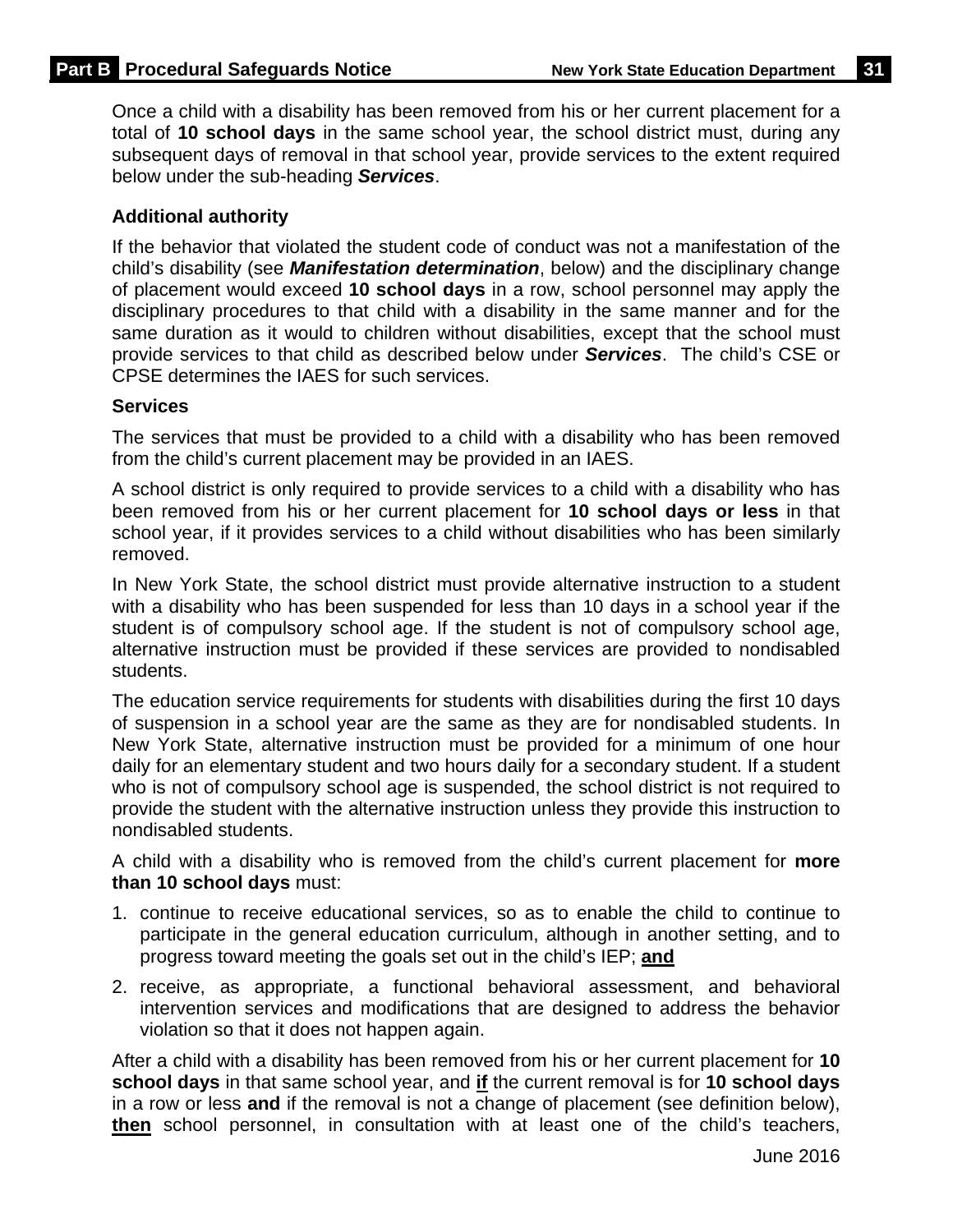determine the extent to which services are needed to enable the child to continue to participate in the general education curriculum, although in another setting, and to progress toward meeting the goals set out in the child's IEP.

If the removal is a change of placement (see definition below), the child's CSE or CPSE determines the appropriate services to enable the child to continue to participate in the general education curriculum, although in another setting, and to progress toward meeting the goals set out in the child's IEP.

#### **Manifestation determination**

Within **10 school days** of any decision to change the placement of a child with a disability because of a violation of a code of student conduct (except for a removal that is for **10 school days** in a row or less and not a change of placement), the school district, the parent, and relevant members of the CSE or CPSE (as determined by the parent and the school district) must review all relevant information in the student's file, including the child's IEP, any teacher observations, and any relevant information provided by the parents to determine:

- 1. if the conduct in question was caused by, or had a direct and substantial relationship to, the child's disability; **or**
- 2. if the conduct in question was the direct result of the school district's failure to implement the child's IEP.

If the school district, the parent, and relevant members of the child's CSE or CPSE determine that either of those conditions was met, the conduct must be determined to be a manifestation of the child's disability.

If the school district, the parent, and relevant members of the child's CSE or CPSE determine that the conduct in question was the direct result of the school district's failure to implement the IEP, the school district must take immediate action to remedy those deficiencies.

#### **Determination that behavior was a manifestation of the child's disability**

If the school district, the parent, and relevant members of the CSE or CPSE determine that the conduct was a manifestation of the child's disability, the CSE or CPSE must either:

- 1. conduct a functional behavioral assessment, unless the school district had conducted a functional behavioral assessment before the behavior that resulted in the change of placement occurred, and implement a behavioral intervention plan for the child; **or**
- 2. if a behavioral intervention plan already has been developed, review the behavioral intervention plan, and modify it, as necessary, to address the behavior.

Except as described below under the sub-heading *Special circumstances*, the school district must return the child to the placement from which the child was removed, unless the parent and the district agree to a change of placement as part of the modification of the behavioral intervention plan.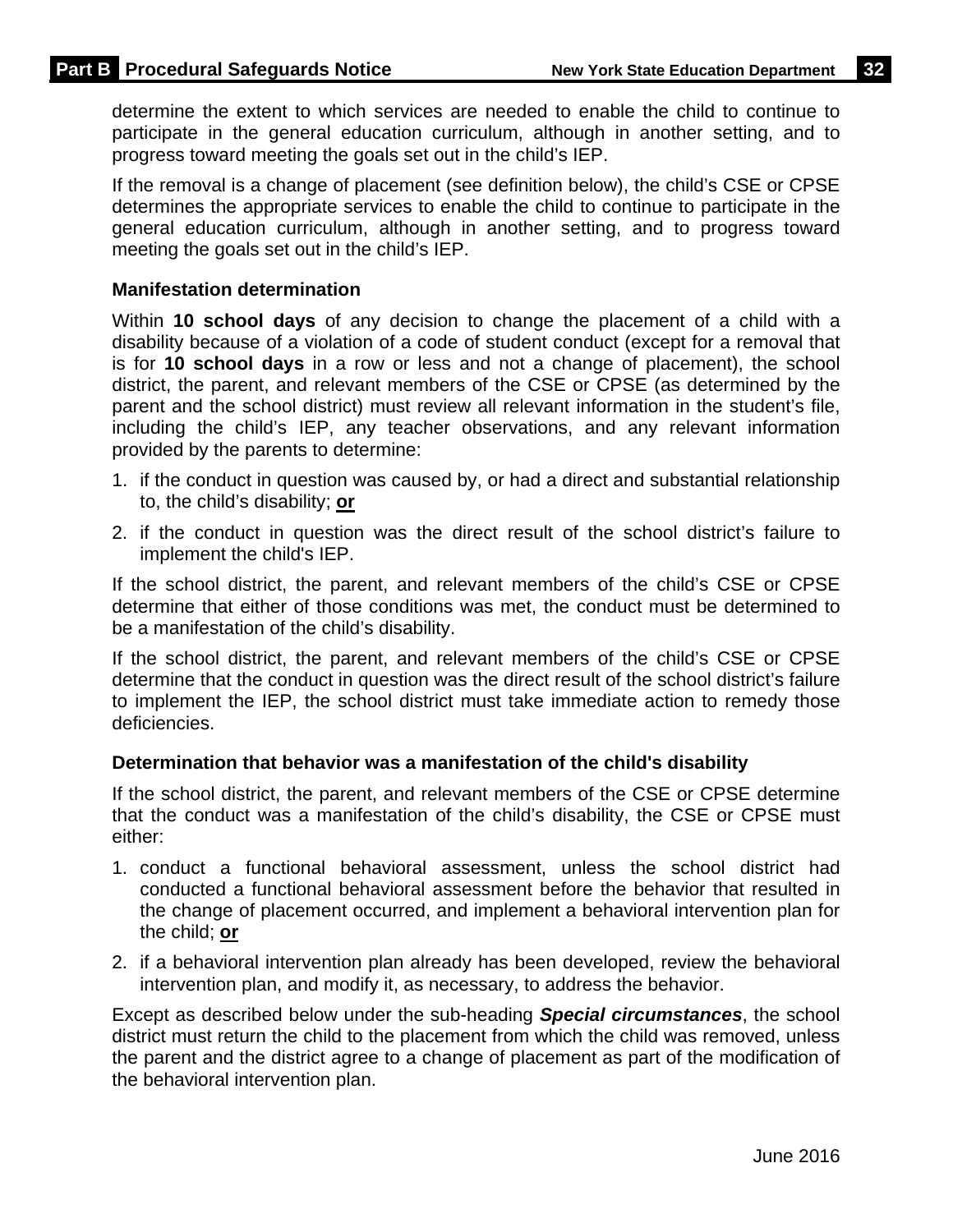#### **Special circumstances**

Whether or not the behavior was a manifestation of the child's disability, school personnel may remove a student to an IAES (determined by the child's CSE or CPSE) for up to 45 school days, if the child:

- 1. carries a weapon (see the definition below) to school or has a weapon at school, on school premises, or at a school function under the jurisdiction of NYSED or a school district;
- 2. knowingly has or uses illegal drugs (see the definition below), or sells or solicits the sale of a controlled substance, (see the definition below), while at school, on school premises, or at a school function under the jurisdiction of NYSED or a school district; **or**
- 3. has inflicted serious bodily injury (see the definition below) upon another person while at school, on school premises, or at a school function under the jurisdiction of NYSED or a school district.

#### **Definitions**

*Controlled substance* means a drug or other substance identified under schedules I, II, III, IV, or V in section 202(c) of the Controlled Substances Act (21 U.S.C. 812(c)).

*Illegal drug* means a controlled substance; but does not include a controlled substance that is legally possessed or used under the supervision of a licensed health-care professional or that is legally possessed or used under any other authority under that Act or under any other provision of federal law.

*Serious bodily injury* has the meaning given the term ''serious bodily injury'' under paragraph (3) of subsection (h) of section 1365 of title 18, United States Code.

*Weapon* has the meaning given the term "dangerous weapon" under paragraph (2) of the first subsection (g) of section 930 of title 18, United States Code.

#### **Notification**

On the date it makes the decision to make a removal that is a change of placement of the child because of a violation of a code of student conduct, the school district must notify the parents of that decision, and provide the parents with a procedural safeguards notice.

## **CHANGE OF PLACEMENT BECAUSE OF DISCIPLINARY REMOVALS**

### **34 CFR section 300.536; 8 NYCRR section 201.2**

A removal of a child with a disability from the child's current educational placement is a **change of placement** if:

- 1. the removal is for more than 10 school days in a row; **or**
- 2. the child has been subjected to a series of removals that constitute a pattern because:
	- a. the series of removals total more than 10 school days in a school year;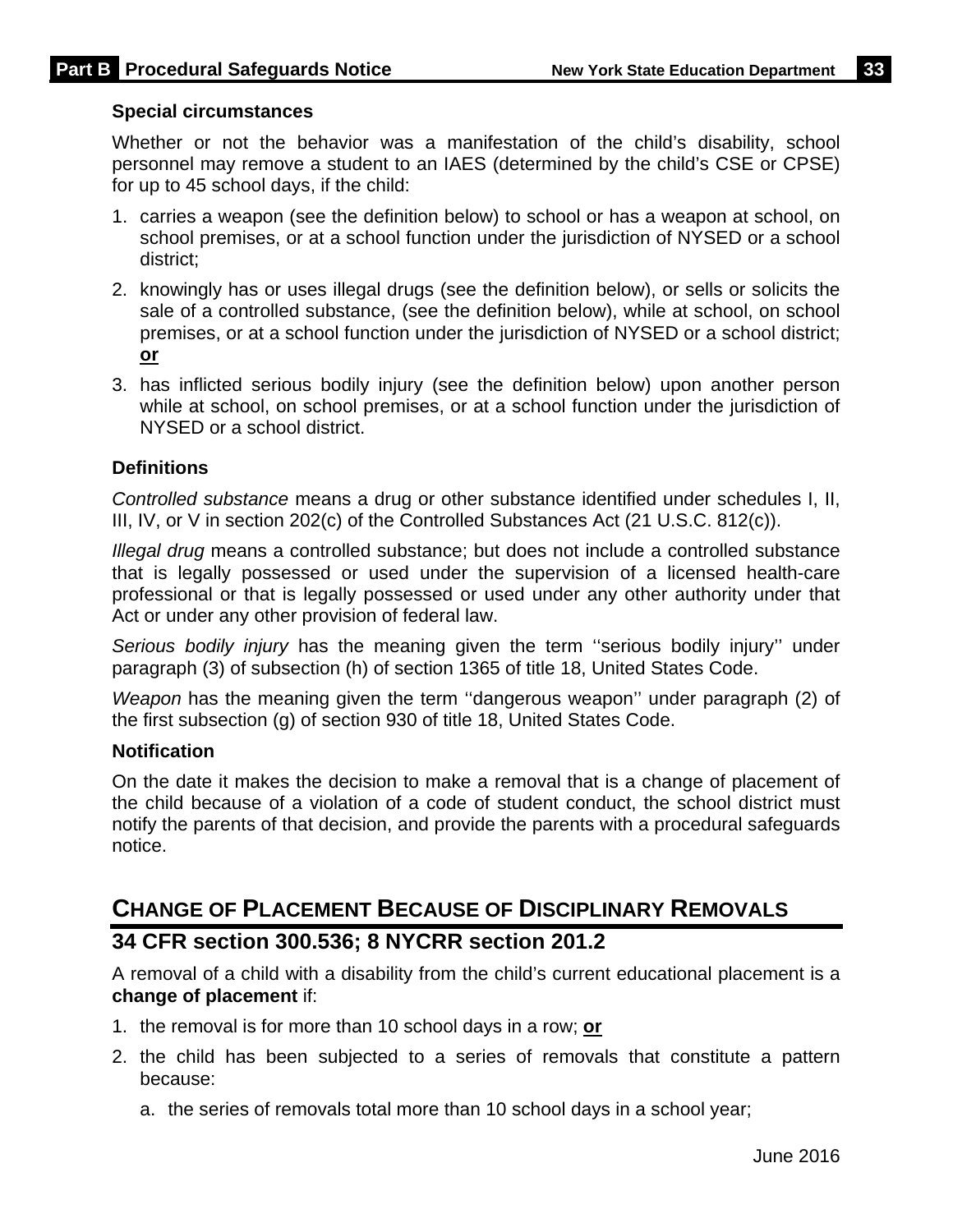- b. the child's behavior is substantially similar to the child's behavior in previous incidents that resulted in the series of removals; and
- c. of such additional factors as the length of each removal, the total amount of time the child has been removed, and the proximity of the removals to one another.

Whether a pattern of removals constitutes a change of placement is determined on a case-by-case basis by the school district and, if challenged, is subject to review through due process and judicial proceedings.

### **DETERMINATION OF SETTING**

### **34 CFR section 300.531; 8 NYCRR section 201.10**

The CSE or CPSE must determine the IAES for removals that are **changes of placement**, and removals under the headings *Additional authority* and *Special circumstances*, above.

### **APPEAL**

### **34 CFR section 300.532; 8 NYCRR section 201.11**

### **General**

The parent of a child with a disability may file a due process complaint (see above) to request a due process hearing if he or she disagrees with:

- 1. any decision regarding placement made under these discipline provisions; **or**
- 2. the manifestation determination described above.

The school district may file a due process complaint (see above) to request a due process hearing if it believes that maintaining the current placement of the child is substantially likely to result in injury to the child or to others.

#### **Authority of impartial hearing officer**

A hearing officer that meets the requirements described under the sub-heading *Impartial Hearing Officer* must conduct the due process hearing and make a decision. The hearing officer may:

- 1. return the child with a disability to the placement from which the child was removed if the hearing officer determines that the removal was a violation of the requirements described under the heading *Authority of School Personnel*, or that the child's behavior was a manifestation of the child's disability; **or**
- 2. order a change of placement of the child with a disability to an appropriate IAES for not more than 45 school days if the hearing officer determines that maintaining the current placement of the child is substantially likely to result in injury to the child or to others.

These hearing procedures may be repeated, if the school district believes that returning the child to the original placement is substantially likely to result in injury to the child or to others.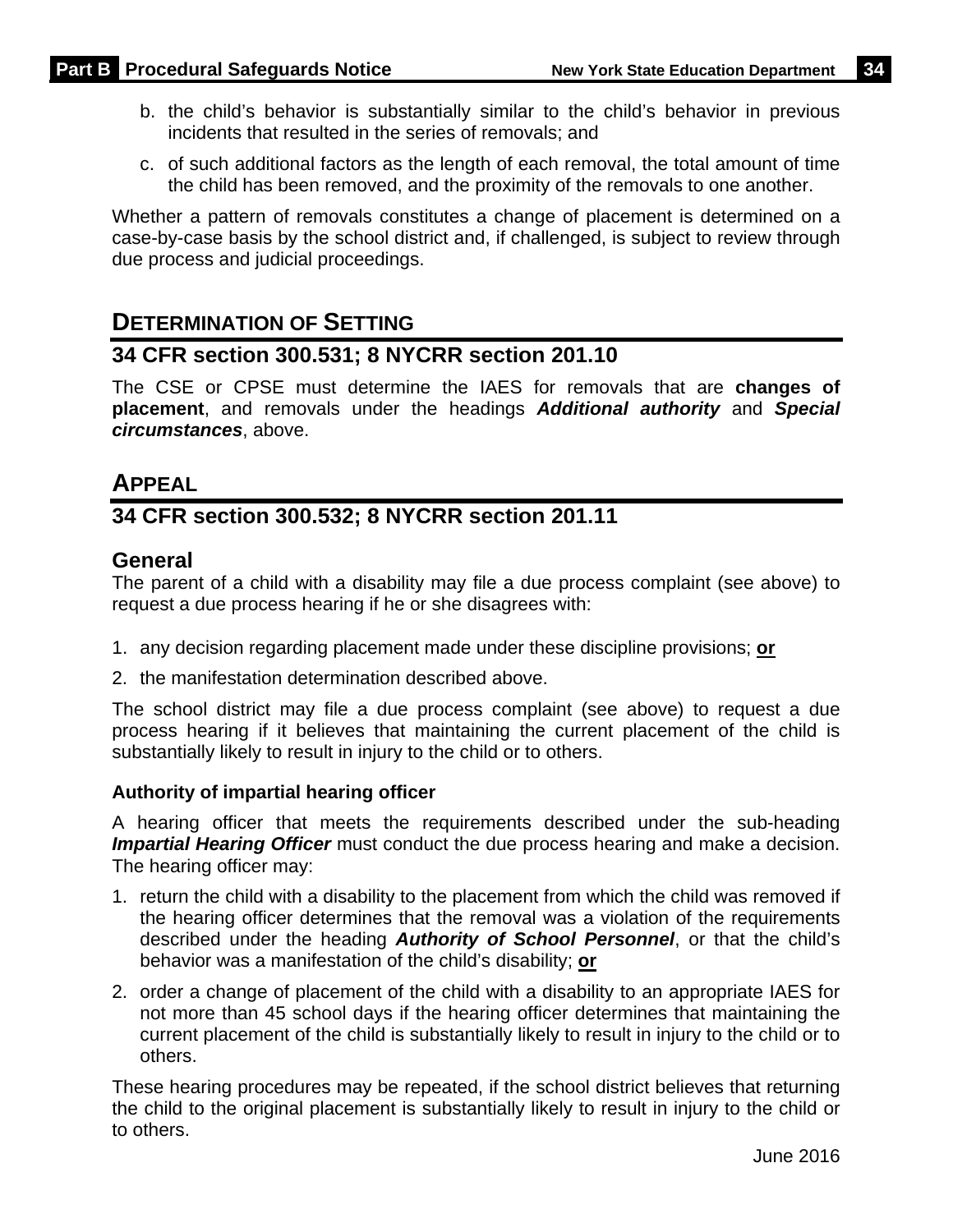Whenever a parent or a school district files a due process complaint to request such a hearing, a hearing must be held that meets the requirements described under the headings *Due Process Complaint Procedures, Hearings on Due Process Complaints*, and *Appeal of decisions; impartial review* except as follows:

- 1. The school district must arrange for an expedited due process hearing, which must occur within **20** school days of the date the hearing is requested and must result in a determination within **10** school days after the hearing.
- 2. Unless the parents and the school district agree in writing to waive the meeting, or agree to use mediation, a resolution meeting must occur within **seven** calendar days of receiving notice of the due process complaint. The hearing may proceed unless the matter has been resolved to the satisfaction of both parties within **15** calendar days of receipt of the due process complaint.

A party may appeal the decision in an expedited due process hearing in the same way as they may for decisions in other due process hearings (see *Appeals*, above).

# **PLACEMENT DURING APPEALS**

### **34 CFR section 300.533; 8 NYCRR section 201.10**

When, as described above, the parent or school district has filed a due process complaint related to disciplinary matters, the child must (unless the parent and NYSED or school district agree otherwise) remain in IAES pending the decision of the IHO, or until the expiration of the time period of removal as provided for and described under the heading *Authority of School Personnel*, whichever occurs first.

# **PROTECTIONS FOR CHILDREN NOT YET ELIGIBLE FOR SPECIAL EDUCATION AND RELATED SERVICES**

### **34 CFR section 300.534; 8 NYCRR section 201.5**

#### **General**

If a child has not been determined eligible for special education and related services and violates a code of student conduct, but the school district had knowledge (as determined below) before the behavior that brought about the disciplinary action occurred, that the child was a child with a disability, then the child may assert any of the protections described in this notice.

#### **Basis of knowledge for disciplinary matters**

A school district must be deemed to have knowledge that a child is a child with a disability if, before the behavior that brought about the disciplinary action occurred:

- 1. the parent of the child expressed concern in writing that the child is in need of special education and related services to supervisory or administrative personnel of the appropriate educational agency, or a teacher of the child;
- 2. the parent requested an evaluation related to eligibility for special education and related services under Part B of IDEA; **or**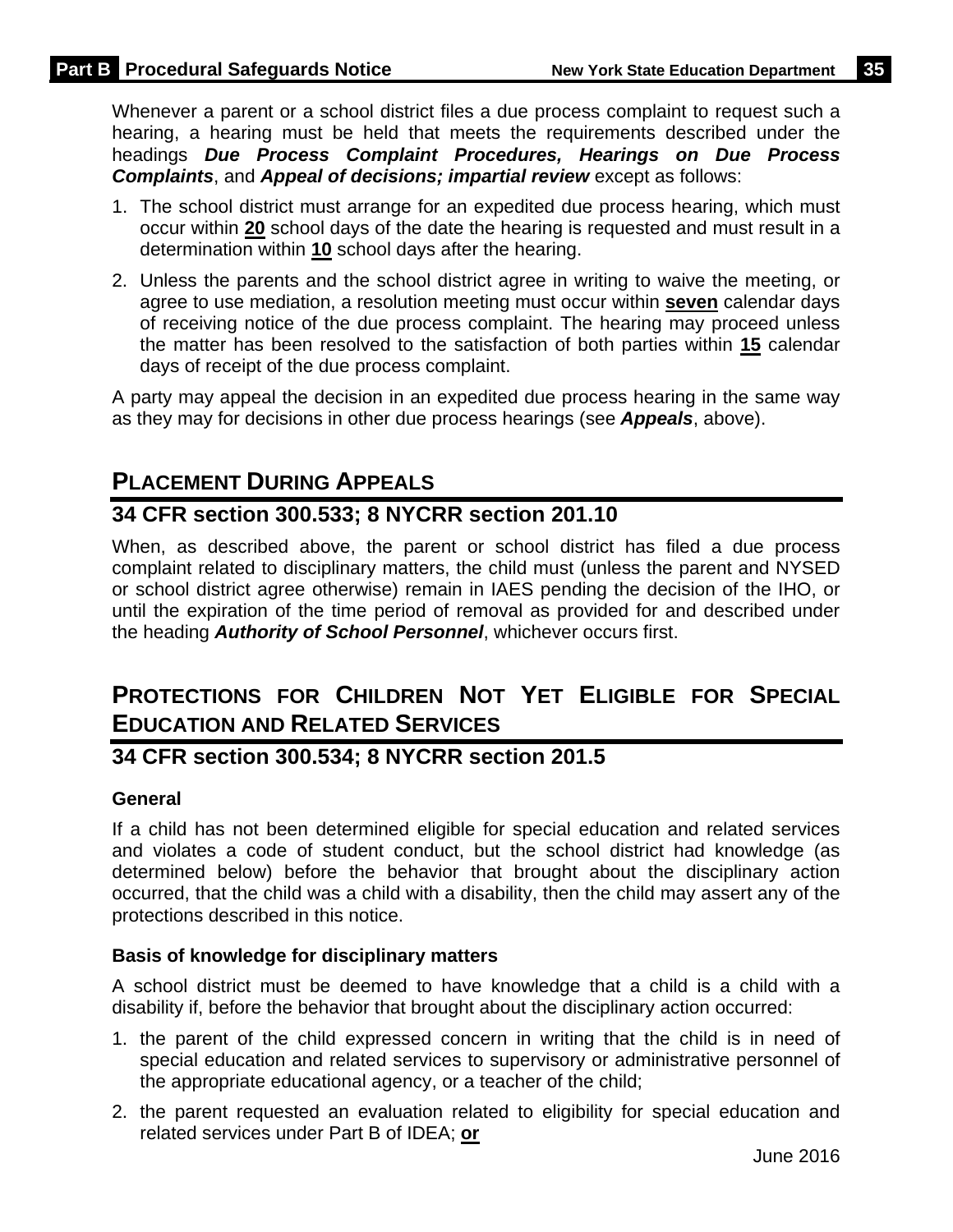3. the child's teacher, or other school district personnel expressed specific concerns about a pattern of behavior demonstrated by the child directly to the school district's director of special education or to other supervisory personnel of the school district.

#### **Exception**

A school district would not be deemed to have such knowledge if:

- 1. the child's parent has not allowed an evaluation of the child or refused special education services; **or**
- 2. the child has been evaluated and determined to not be a child with a disability under Part B of IDEA.

#### **Conditions that apply if there is no basis of knowledge**

If prior to taking disciplinary measures against the child, a school district does not have knowledge that a child is a child with a disability, as described above under the subheadings *Basis of knowledge for disciplinary matters* and *Exception*, the child may be subjected to the disciplinary measures that are applied to children without disabilities who engaged in comparable behaviors.

However, if a request is made for an evaluation of a child during the time period in which the child is subjected to disciplinary measures, the evaluation must be conducted in an expedited manner.

Until the evaluation is completed, the child remains in the educational placement determined by school authorities, which can include suspension or expulsion without educational services.

If the child is determined to be a child with a disability, taking into consideration information from the evaluation conducted by the school district, and information provided by the parents, the school district must provide special education and related services in accordance with Part B of IDEA, including the disciplinary requirements described above.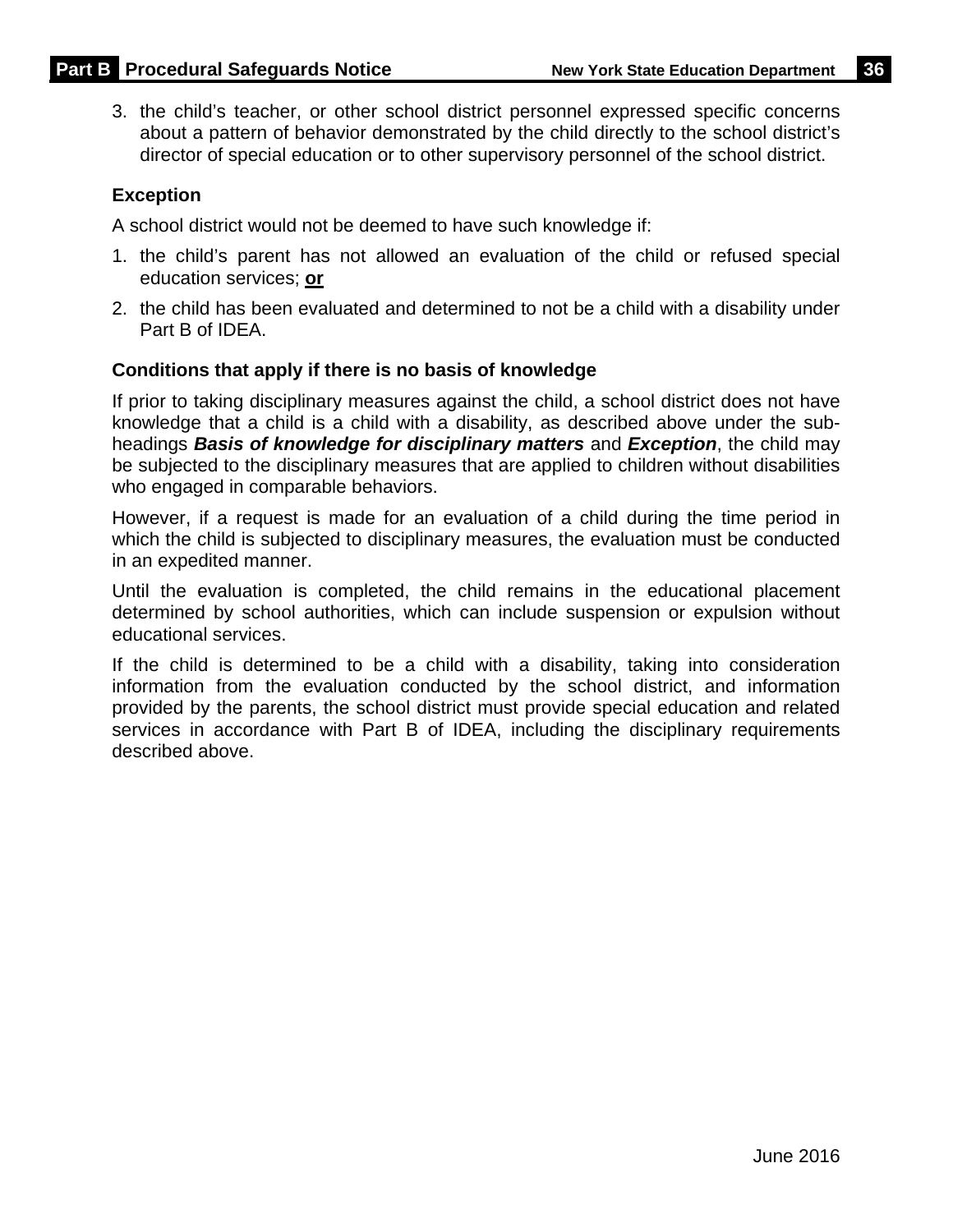# **REFERRAL TO AND ACTION BY LAW ENFORCEMENT AND JUDICIAL AUTHORITIES**

### **34 CFR section 300.535**

Part B of IDEA does not:

- 1. prohibit an agency from reporting a crime committed by a child with a disability to appropriate authorities; **or**
- 2. prevent State law enforcement and judicial authorities from exercising their responsibilities with regard to the application of federal and State law to crimes committed by a child with a disability.

#### **Transmittal of records**

If a school district reports a crime committed by a child with a disability, the school district:

- 1. must ensure that copies of the child's special education and disciplinary records are transmitted for consideration by the authorities to whom the agency reports the crime; **and**
- 2. may transmit copies of the child's special education and disciplinary records only to the extent permitted by FERPA.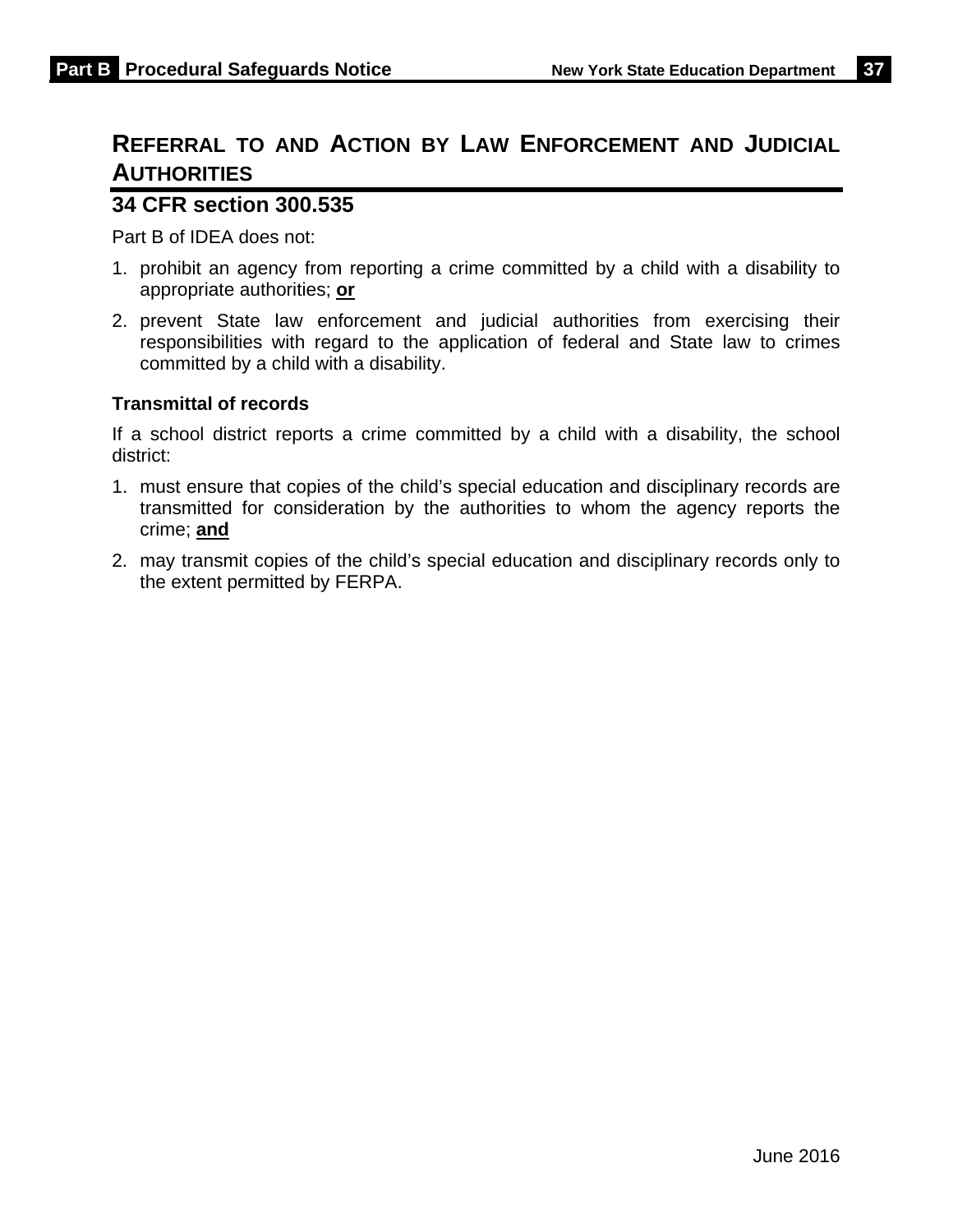# **USE OF PUBLIC AND PRIVATE BENEFITS/INSURANCE**

# **CHILDREN WITH DISABILITIES COVERED BY PUBLIC INSURANCE 34 CFR section 300.154(d); 8 NYCRR sections 200.5(b)(8)**

A school district may use the parent's or child's public benefits or insurance programs (such as Medicaid) to provide or pay for special education and related services. In order to bill public benefits or insurance programs, the school district must:

- 1. obtain your written consent (consistent with the section under the heading **Parental Consent – Definition)** before accessing your or your child's public benefits or insurance for the first time; and
- 2. provide you with a written notification before accessing your or your child's public benefits or insurance for the first time and annually thereafter. This written notification must inform you that:
	- a) you are not required to sign up for or enroll in public benefits in order for your child to receive FAPE;
	- b) you are not required to incur an out-of-pocket expense, such as the payment of a deductible or co-pay amount incurred in filing a claim for services;
	- c) the district may not use your child's benefits under a public benefits or insurance program if that use would:
		- decrease available lifetime coverage or other insured benefit;
		- result in your family paying for services that would otherwise be covered by the public benefits or insurance program and that are required for your child outside of the time your child is in school;
		- increase premiums or lead to the discontinuation of benefits or insurance; or
		- risk loss of eligibility for home and community-based waivers, based aggregate health-related expenditures.
	- d) your refusal or withdrawal of consent to allow access to your public benefits or insurance does not relieve the school district of its responsibility to ensure that all IEP services are provided at no cost to you; and
	- e) you may withdraw your consent at any time.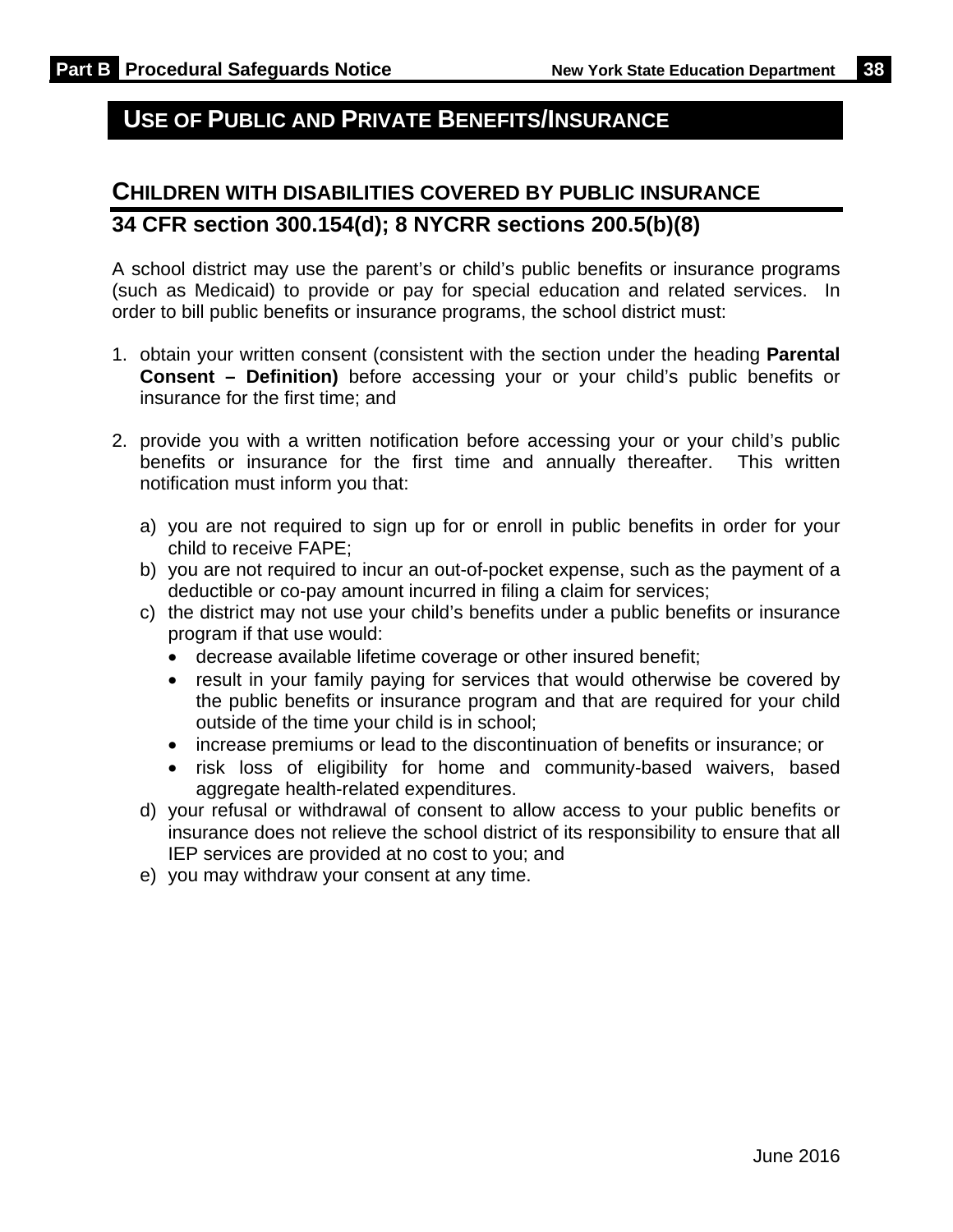# **CHILDREN WITH DISABILITIES COVERED BY PRIVATE INSURANCE 34 CFR section 300.154(e); 8 NYCRR sections 200.5(b)(9)**

With regard to services required to provide FAPE to your child, the school district may access your private insurance proceeds only if you provide consent consistent with the section under the heading *Parental Consent - Definition* 

Each time the school district proposes to access your private insurance proceeds, it must:

- obtain your consent; and
- inform you that your refusal to permit the school district to access your private insurance does not relieve the school district of its responsibility to ensure that all required services are provided at no cost to you.

The school district may use its Part B IDEA funds to pay the costs that you might otherwise have to pay to use your benefits or insurance (e.g., the deductible or co-pay).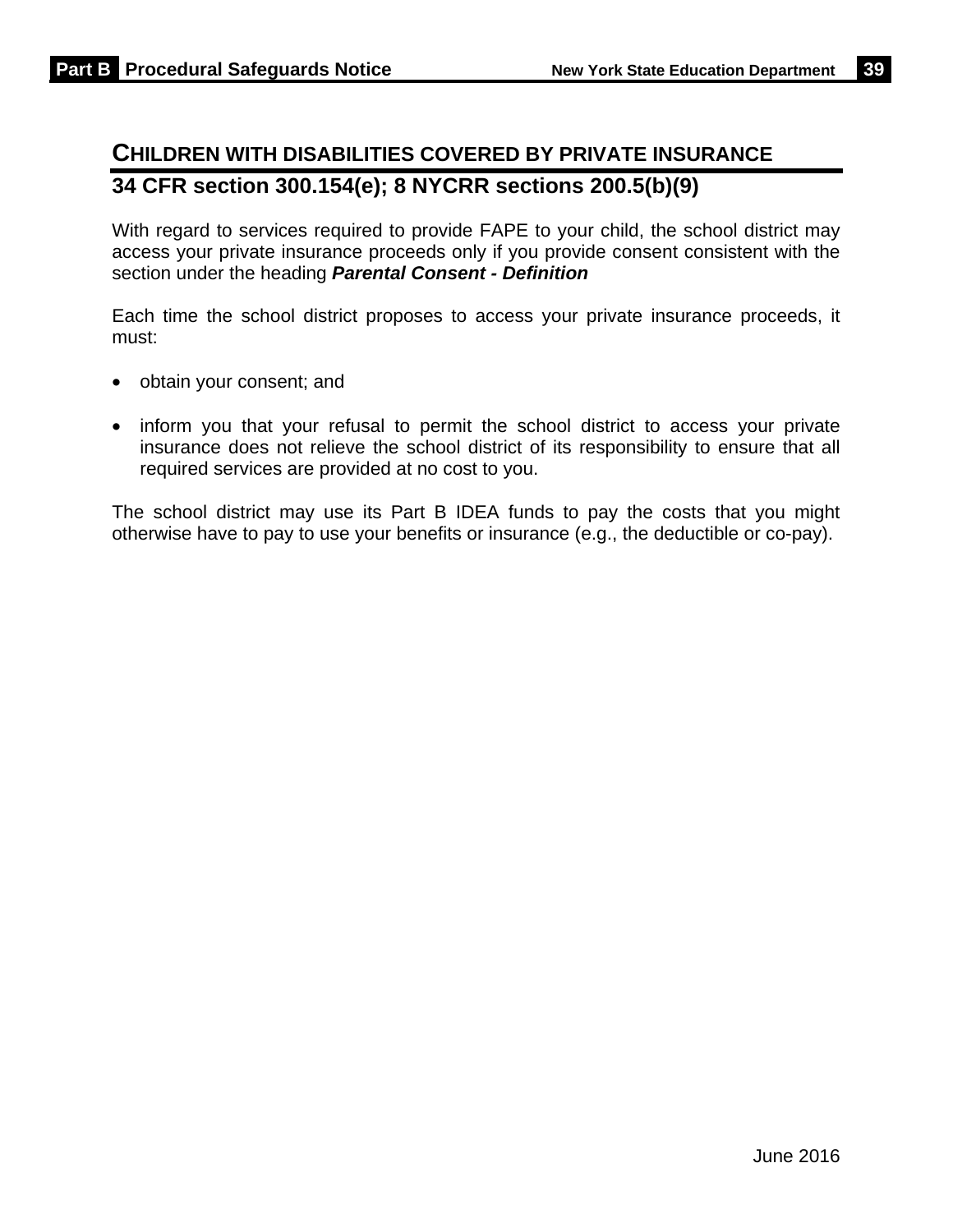# **REQUIREMENTS FOR UNILATERAL PLACEMENT BY PARENTS OF CHILDREN IN PRIVATE SCHOOLS AT PUBLIC EXPENSE**

### **GENERAL**

#### **34 CFR section 300.148**

Part B of IDEA does not require a school district to pay for the cost of education, including special education and related services, of your child with a disability at a private school or facility if the school district made FAPE available to your child and you choose to place the child in a private school or facility. However, the school district where the private school is located must include your child in the population whose needs are addressed under the Part B provisions regarding children who have been placed by their parents in a private school under 34 CFR sections 300.131 through 300.144.

#### **Reimbursement for private school placement**

If your child previously received special education and related services under the authority of a school district, and you choose to enroll your child in a private preschool, elementary school, or secondary school without the consent of or referral by the school district, a court or a hearing officer may require the agency to reimburse you for the cost of that enrollment if the court or an IHO finds that the agency had not made FAPE available to your child in a timely manner prior to that enrollment and that the private placement is appropriate. An IHO or court may find your placement to be appropriate, even if the placement does not meet the State standards that apply to education provided by NYSED and school districts.

#### **Limitation on reimbursement**

The cost of reimbursement described in the paragraph above may be reduced or denied:

- 1. if: (a) At the most recent CSE or CPSE meeting that you attended prior to your removal of your child from the public school, you did not inform the CSE or CPSE that you were rejecting the placement proposed by the school district to provide FAPE to your child, including stating your concerns and your intent to enroll your child in a private school at public expense; or (b) At least 10 business days (including any holidays that occur on a business day) prior to your removal of your child from the public school, you did not give written notice to the school district of that information;
- 2. if, prior to your removal of your child from the public school, the school district provided prior written notice to you, of its intent to evaluate your child (including a statement of the purpose of the evaluation that was appropriate and reasonable), but you did not make the child available for the evaluation; **or**
- 3. upon a court's finding that your actions were unreasonable.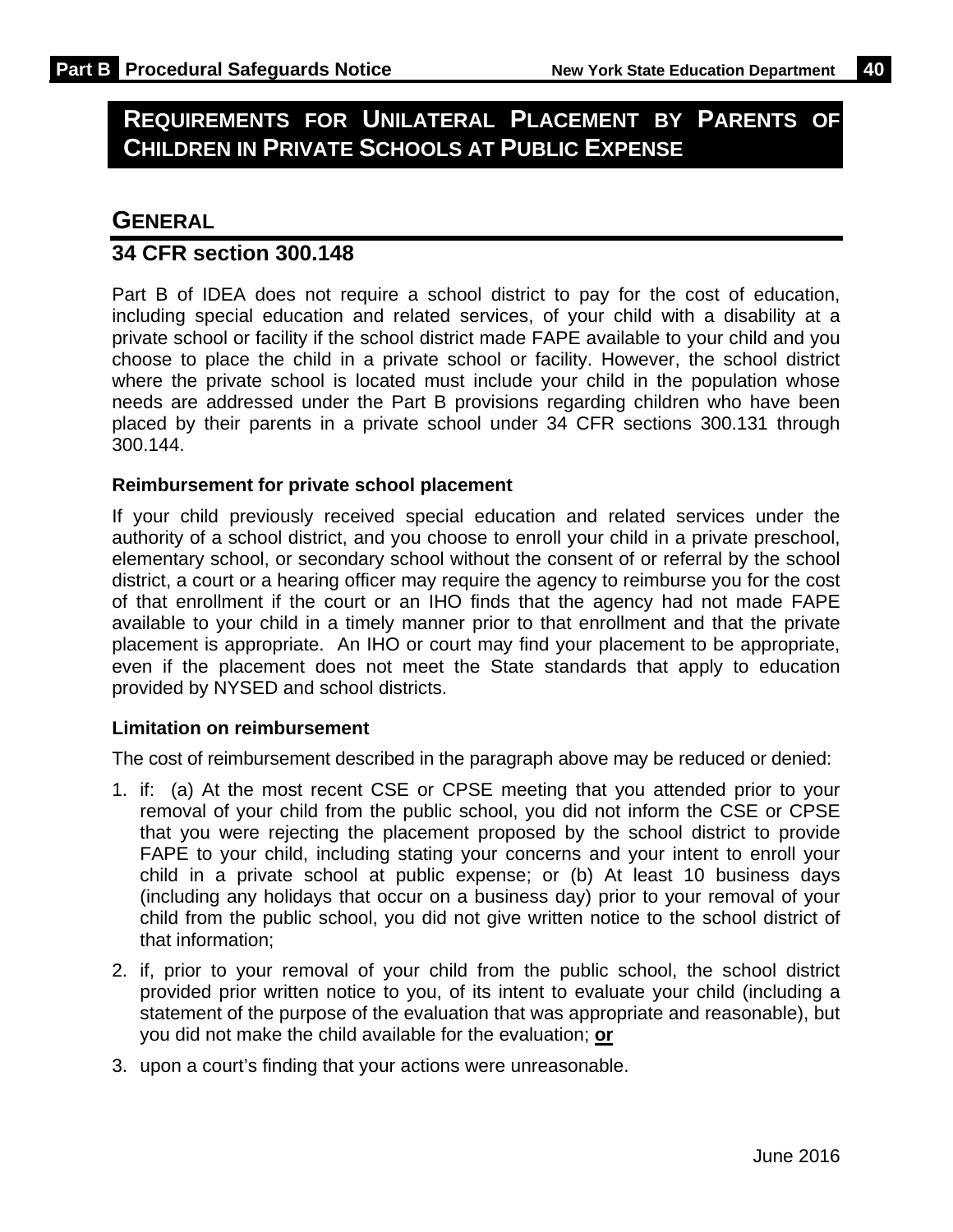However, the cost of reimbursement:

- 1. must not be reduced or denied for failure to provide the notice if: (a) the school prevented you from providing the notice; (b) you had not received notice of your responsibility to provide the notice described above; or (c) compliance with the requirements above would likely result in physical harm to your child; **and**
- 2. may, in the discretion of the court or an IHO, not be reduced or denied for the parents' failure to provide the required notice if: (a) the parent is not literate or cannot write in English; or (b) compliance with the above requirement would likely result in serious emotional harm to the child.

### **RESOURCES**

**USDOE - IDEA Site -** (includes Part 300 of the Code of Federal Regulations) http://idea.ed.gov/

**New York State Education Department -** http://www.nysed.gov/home.html

**P-12: Office of Special Education -** http://www.p12.nysed.gov/specialed/

**Parts 200 and 201 of the Regulations of the Commissioner of Education**  http://www.p12.nysed.gov/specialed/lawsregs/part200.htm

**Office of Special Education updates -** http://www.p12.nysed.gov/specialed/timely.htm

**Special Education Quality Assurance Regional Offices –**  General Information - http://www.p12.nysed.gov/specialed/quality/home.html Location of Offices - http://www.p12.nysed.gov/specialed/quality/qaoffices.htm (also listed on next page)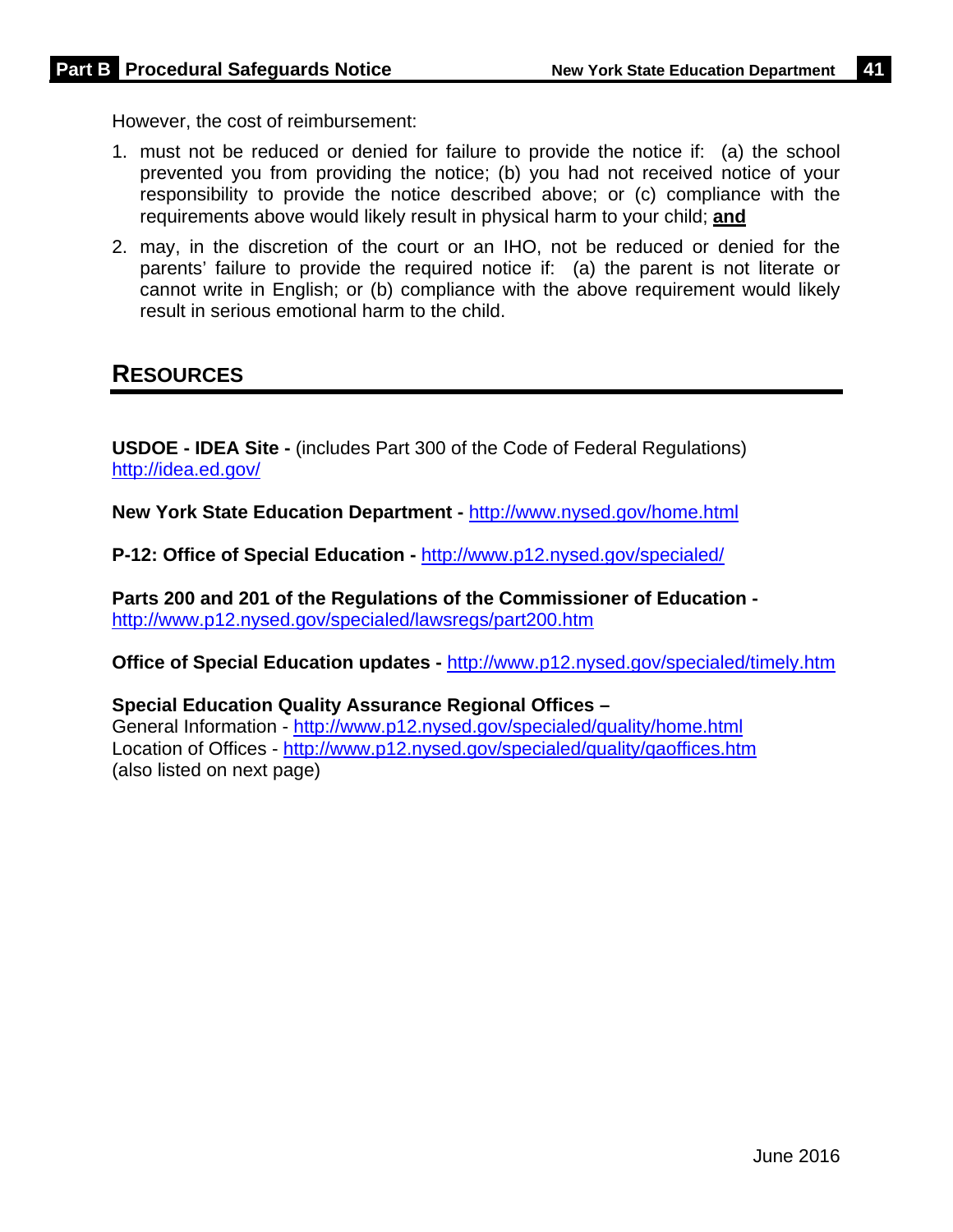#### **Special Education Quality Assurance Regional Offices:**

#### **Central**

NYS Education Department Special Education Quality Assurance Hughes State Office Building 333 E. Washington Street, Suite 210 Syracuse NY 13202 **(315) 428-4556**  (315) 428-4555 (fax)

#### **Eastern**

**Albany Site**

NYS Education Department Special Education Quality Assurance 89 Washington Avenue, Room 309 EB Albany, NY 12234 **(518) 486-6366** (518) 486-7693 (fax)

#### **Malone Site**

(VR District Office) NYS Education Department Special Education Quality Assurance 209 West Main Street, Suite 3 Malone, NY 12953-9501 **(518) 483-3530** (518) 483-3552 (fax)

#### **Hudson Valley**

#### **Albany Site**

NYS Education Department Special Education Quality Assurance 89 Washington Avenue, Room 309 EB Albany, NY 12234 **(518) 473-1185** (518) 402-3582 (fax)

#### **Peekskill Site**

NYS Education Department Special Education Quality Assurance 1 Park Place, 3<sup>rd</sup> Floor Peekskill, NY 10566 **(914) 940-2900**  (914) 402-2180 (fax)

#### **New York City**

NYS Education Department Special Education Quality Assurance 55 Hanson Place, Room 545 Brooklyn, NY 11217-1580 **(718) 722-4544** (718) 722-2032 (fax)

#### **Long Island**

NYS Education Department Special Education Quality Assurance Perry B. Duryea, Jr. State Office Building Room # 2A-5 Hauppauge , NY 11788 **(631) 952-3352** (631) 952-3834 (fax)

#### **Western**

(NYS School for the Blind) NYS Education Department Special Education Quality Assurance 2A Richmond Avenue Batavia, NY 14020 **(585) 344-2002** (585) 344-2422 (fax)

#### **Nondistrict Unit**

#### **Albany Site**

NYS Education Department Special Education Quality Assurance 89 Washington Avenue, Room 309 EB Albany, NY 12234 **(518) 473-1185** (518) 486-7693 (fax)

#### **Mid-Hudson Site**

NYS Education Department Special Education Quality Assurance 1 Park Place, 3<sup>rd</sup> Floor Peekskill, NY 10566 **(914) 940-2900**  (914) 402-2180 (fax)